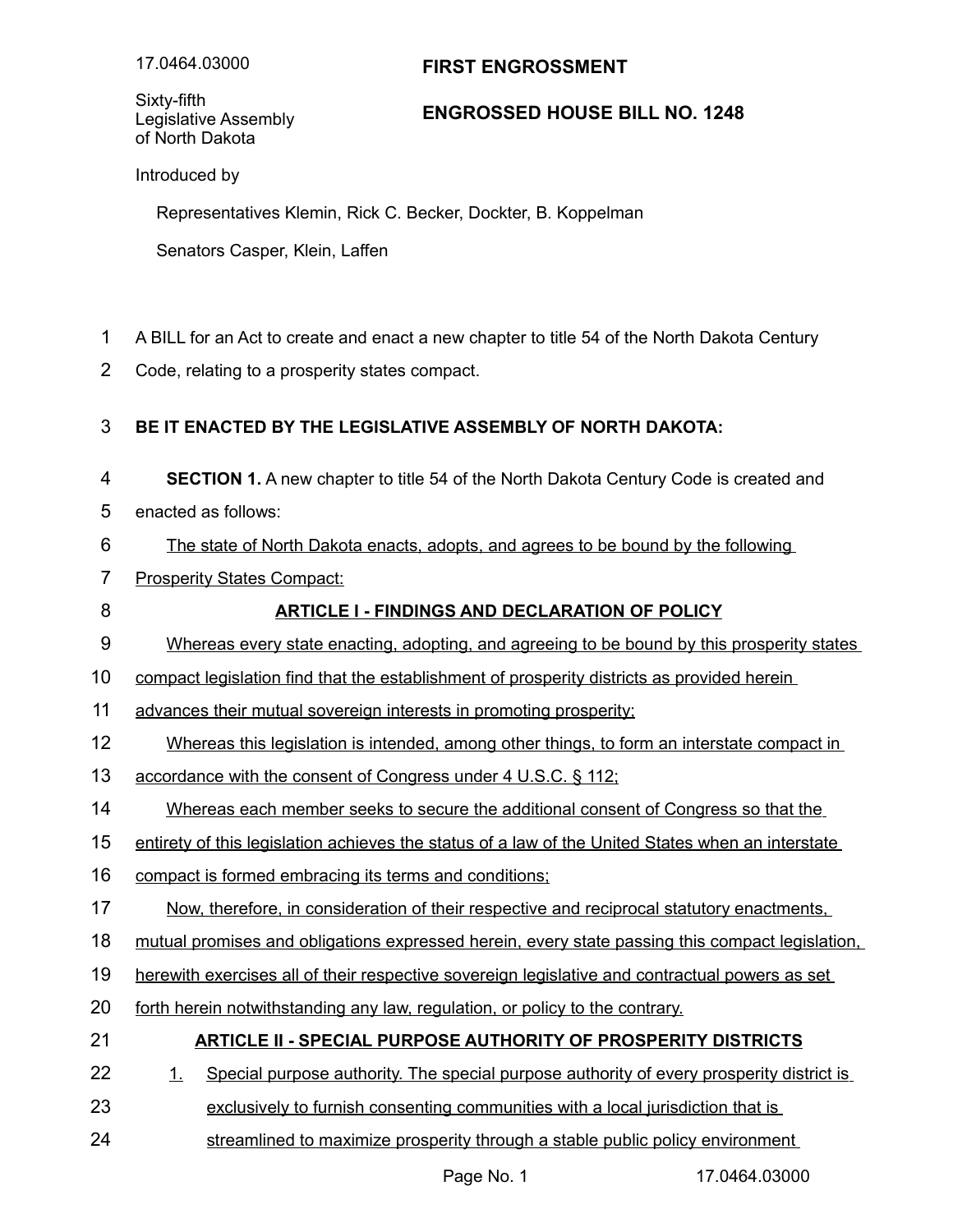Sixty-fifth

Legislative Assembly

| 1              |    |          |                                                                                      | consisting of optimal regulatory and fiscal policy. No power or authority of any       |  |  |
|----------------|----|----------|--------------------------------------------------------------------------------------|----------------------------------------------------------------------------------------|--|--|
| $\overline{2}$ |    |          |                                                                                      | prosperity district shall serve any other purpose.                                     |  |  |
| 3              | 2. |          | District governance. Subject to Article III, a prosperity district formed within any |                                                                                        |  |  |
| 4              |    |          |                                                                                      | member under the authority of this compact shall be a governmental unit and political  |  |  |
| 5              |    |          |                                                                                      | subdivision of that member with the following structure, authority, and jurisdiction:  |  |  |
| 6              |    | a.       |                                                                                      | Legal capacity. Every prosperity district is a municipal corporation in the form of a  |  |  |
| $\overline{7}$ |    |          |                                                                                      | special district that can form enforceable contracts, sue, be sued, and exercise       |  |  |
| 8              |    |          |                                                                                      | exclusively the jurisdiction, power, and authority specified in this Article under the |  |  |
| 9              |    |          |                                                                                      | law of each member in which it is formed and expanded; however, prosperity             |  |  |
| 10             |    |          |                                                                                      | districts shall not possess or claim sovereign immunity.                               |  |  |
| 11             |    | <u>b</u> |                                                                                      | Governing structure. Supervisory and operational authority over the limited            |  |  |
| 12             |    |          |                                                                                      | governing, management, and administrative power of every prosperity district           |  |  |
| 13             |    |          |                                                                                      | shall be vested upon formation in a managing board consisting of seven natural         |  |  |
| 14             |    |          |                                                                                      | persons who are qualified electors under the general laws of this member, each         |  |  |
| 15             |    |          |                                                                                      | of whom shall serve for a term of four years, (with commencement and                   |  |  |
| 16             |    |          |                                                                                      | termination dates as specified in the district bylaws), during which each shall hold   |  |  |
| 17             |    |          |                                                                                      | such authority in trust and exercise it as a fiduciary for every law-abiding           |  |  |
| 18             |    |          |                                                                                      | landowner, resident, and person rightfully within the district ("managing board").     |  |  |
| 19             |    |          | (1)                                                                                  | Board membership. The manner of appointment or election of the managing                |  |  |
| 20             |    |          |                                                                                      | board shall be consistent with the Fourteenth Amendment to the United                  |  |  |
| 21             |    |          |                                                                                      | States Constitution, the guaranty of a republican form of government                   |  |  |
| 22             |    |          |                                                                                      | thereunder, and this member's constitution; and it must be specified in the            |  |  |
| 23             |    |          |                                                                                      | formation petition required by subparagraph d of paragraph 7 of subdivision            |  |  |
| 24             |    |          |                                                                                      | a of subsection 1 of Article IV.                                                       |  |  |
| 25             |    |          | (2)                                                                                  | Supervisory and operational authority. The managing board is authorized to             |  |  |
| 26             |    |          |                                                                                      | promulgate all necessary district by laws, ordinances, policies, procedures,           |  |  |
| 27             |    |          |                                                                                      | parliamentary rules, and directives, which shall be subordinate to and in              |  |  |
| 28             |    |          |                                                                                      | conformity with this compact, for the prosperity district's exercise of its            |  |  |
| 29             |    |          |                                                                                      | limited authorized powers and authorities under this Article, for its internal         |  |  |
| 30             |    |          |                                                                                      | management and administration, (including the collection and                           |  |  |
| 31             |    |          |                                                                                      | reimbursement of revenues to which the district is contractually entitled, the         |  |  |
|                |    |          |                                                                                      |                                                                                        |  |  |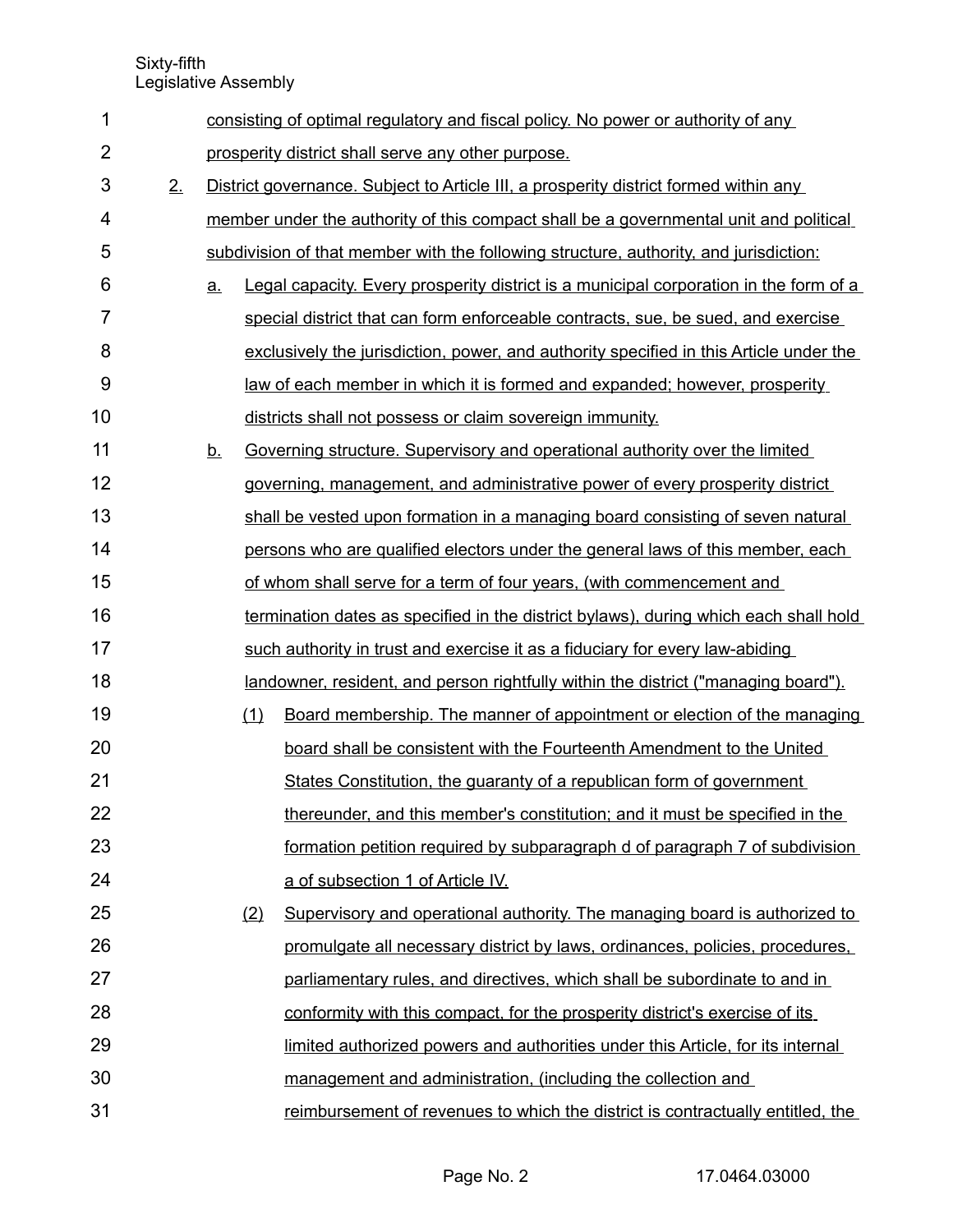| 1              |     | formation of committees, subordinate departments, and agencies, as well as          |
|----------------|-----|-------------------------------------------------------------------------------------|
| $\overline{2}$ |     | the designation and responsibilities of administrative offices and retention of     |
| 3              |     | subordinate officials), and, if desired, for further limiting the power, authority, |
| 4              |     | and jurisdiction of the prosperity districts and its managing board,                |
| 5              |     | departments, and agencies, if any, and establishing additional criteria for         |
| 6              |     | withdrawal of lands pursuant to subdivision a of subsection 2 of Article IV.        |
| $\overline{7}$ | (3) | Official action. Official action by the managing board shall require a quorum       |
| 8              |     | consisting of an absolute majority of the board present physically or               |
| 9              |     | electronically and a vote in the affirmative of a majority of the board             |
| 10             |     | members present at a public hearing.                                                |
| 11             | (4) | Separation of powers. Any member of the managing board who had                      |
| 12             |     | participated in the promulgation of a regulation shall not subsequently             |
| 13             |     | participate in enforcing or adjudicating that regulation.                           |
| 14             | (5) | Transparency. Subject to executive session procedures or privileges which           |
| 15             |     | shall be specified in the district by laws and adopted after a public hearing.      |
| 16             |     | all governing instruments, records, proceedings, and accounts of the                |
| 17             |     | prosperity district shall be public and open for inspection or observation by       |
| 18             |     | any person at all reasonable times. Detailed minutes or verbatim recordings         |
| 19             |     | of all official actions and public hearings shall be maintained by the              |
| 20             |     | managing board. The prosperity district shall fully comply with any written         |
| 21             |     | public records request within the compliance deadline specified in the              |
| 22             |     | request, or otherwise the prosperity district shall, within the deadline            |
| 23             |     | specified in the request, if one is specified, furnish a written statement to the   |
| 24             |     | requestor detailing the reasons for the partial compliance, noncompliance,          |
| 25             |     | or a requested compliance deadline extension, which specifies a reasonable          |
| 26             |     | alternative deadline, with specific reference to each records request.              |
| 27             |     | Further, the prosperity district's managing board directly or through a             |
| 28             |     | designated chief executive officer shall be required to produce annual              |
| 29             |     | performance audits for contracted goods and services, the cost of which             |
| 30             |     | must be accounted for and considered during the bidding process. In                 |
| 31             |     | addition, the prosperity district's managing board directly or through a            |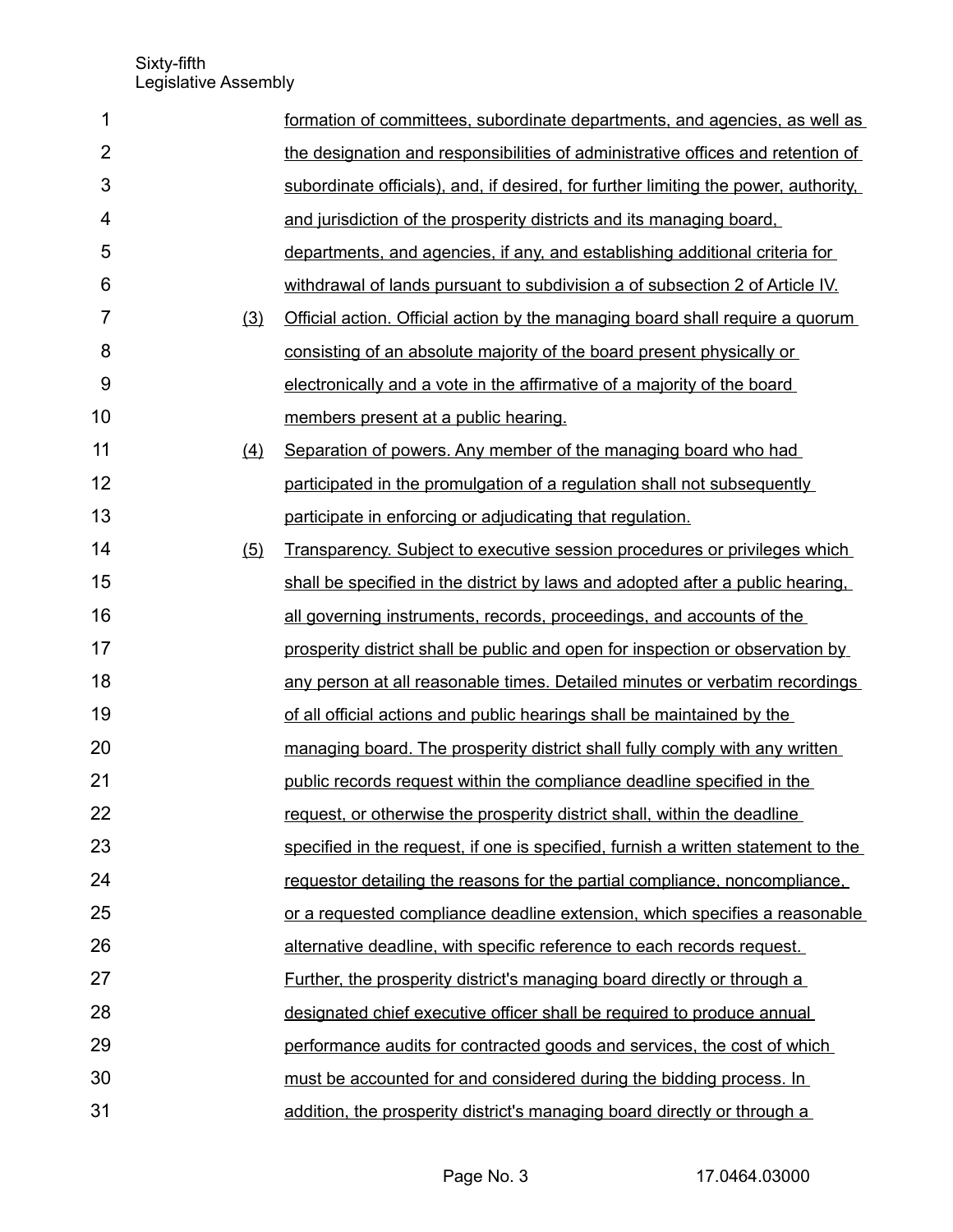| 1              |           |     |            | designated chief executive officer shall seek an independent audit every two          |
|----------------|-----------|-----|------------|---------------------------------------------------------------------------------------|
| $\overline{2}$ |           |     |            | years to evaluate the district's operations and performance audits. All audits        |
| 3              |           |     |            | shall be made public.                                                                 |
| 4              | <u>C.</u> |     |            | Governing authority. The governing authority of every prosperity district is strictly |
| 5              |           |     |            | limited to the following powers, which shall be exclusive of the exercise of the      |
| 6              |           |     |            | same or like powers by any other governmental unit within the district's              |
| $\overline{7}$ |           |     |            | boundaries, as they exist from time to time, and no other governmental unit shall     |
| 8              |           |     |            | within such boundaries exercise the same or like powers as are granted to the         |
| 9              |           |     |            | district under this subsection, except as expressly contemplated in this compact:     |
| 10             |           | (1) |            | Police power consisting solely of:                                                    |
| 11             |           |     | <u>(a)</u> | Enforcing the malum in se criminal law, common law, and regulation                    |
| 12             |           |     |            | adopted in its formation petition as contemplated in subsection 1 of                  |
| 13             |           |     |            | Article IV; and                                                                       |
| 14             |           |     | <u>(b)</u> | Promulgating and enforcing regulation in strict conformity with                       |
| 15             |           |     |            | subsection 3 of this Article;                                                         |
| 16             |           | (2) |            | The power to furnish transportation, utility, and transmission infrastructure,        |
| 17             |           |     |            | regulation enforcement services, other municipal services specifically                |
| 18             |           |     |            | authorized by the district bylaws, and internal managerial and administrative         |
| 19             |           |     |            | operations (including the power to supervise and coordinate the orderly               |
| 20             |           |     |            | enforcement of any revenue covenant among revenue beneficiaries thereof,              |
| 21             |           |     |            | as well as to collect and disburse revenues from all authorized sources)              |
| 22             |           |     |            | exclusively through independent contractors, intergovernmental                        |
| 23             |           |     |            | agreements, and public-private partnerships utilizing a process of open               |
| 24             |           |     |            | competitive bidding specified in the district bylaws only if:                         |
| 25             |           |     | (a)        | No regulation is promulgated or enforced by the prosperity district.                  |
| 26             |           |     |            | directly or in combination with other regulations, that restricts free and            |
| 27             |           |     |            | open competition in derogation of the common law in the provision of                  |
| 28             |           |     |            | such infrastructure and services;                                                     |
| 29             |           |     | (b)        | All costs incurred in furnishing such infrastructure and services are to              |
| 30             |           |     |            | be reimbursed by either uniform, nondiscriminatory user fees paid                     |
| 31             |           |     |            | voluntarily by all users of the respective infrastructure service or                  |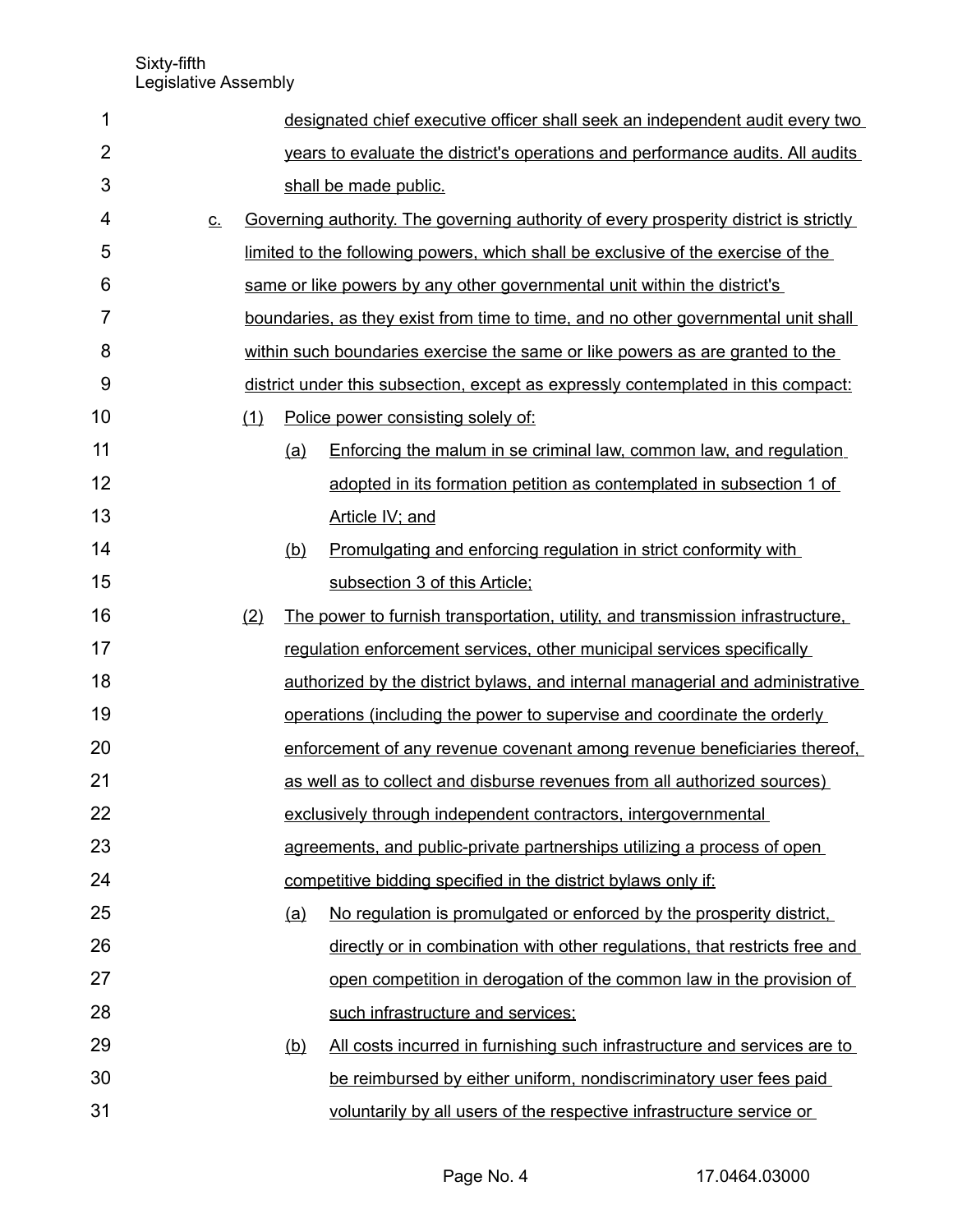| 1              |     |         | otherwise paid pursuant to a separate contract voluntarily and                      |
|----------------|-----|---------|-------------------------------------------------------------------------------------|
| $\overline{2}$ |     |         | consensually binding all landowners residing in the prosperity district             |
| 3              |     |         | during the provision of such infrastructure services; and                           |
| 4              |     | $\circ$ | A designated, commensurate revenue source exists for all payment                    |
| 5              |     |         | obligations incurred in connection with furnishing such infrastructure              |
| 6              |     |         | and services.                                                                       |
| $\overline{7}$ | (3) |         | The power to organize a municipal court with the concurrence and under the          |
| 8              |     |         | supervision of the highest court of the judicial branch of each member in           |
| 9              |     |         | which any part of the prosperity district is located, with original jurisdiction of |
| 10             |     |         | all civil and criminal causes of action arising within that district, unless        |
| 11             |     |         | otherwise agreed by all parties to the cause of action in a contract furnishing     |
| 12             |     |         | an alternative venue or method of dispute resolution;                               |
| 13             | (4) |         | The power to borrow exclusively by issuing bonds in accordance with such            |
| 14             |     |         | procedures as may be specified in its bylaws for the sole purpose of                |
| 15             |     |         | financing the exercise of its authorized powers provided that:                      |
| 16             |     | (a)     | The total outstanding principal of all bonds issued under the authority             |
| 17             |     |         | of this section together with the sum of all other liabilities owed by the          |
| 18             |     |         | respective prosperity district shall never exceed the fair market value             |
| 19             |     |         | of all assets held in the name of that district;                                    |
| 20             |     | (b)     | The obligation of such bonds shall be secured solely and exclusively                |
| 21             |     |         | by the respective prosperity district's receipts from revenue covenants             |
| 22             |     |         | running with the land in the district, by authorized gifts, or by receipts          |
| 23             |     |         | received pursuant to contract, if any;                                              |
| 24             |     | (c)     | Neither the United States government nor any state nor any other                    |
| 25             |     |         | government body or agency shall pay, guarantee, or be liable for the                |
| 26             |     |         | obligation of any bond issued under this section (with the sole                     |
| 27             |     |         | exception of any liability that may be incurred by the member where                 |
| 28             |     |         | the prosperity district is located, if the member were to violate its               |
| 29             |     |         | pledge herewith to all future bondholders of any prosperity district that           |
| 30             |     |         | it shall refrain from any action or omission that would infringe on the             |
| 31             |     |         | district's jurisdiction, power, and authority under this Article); and              |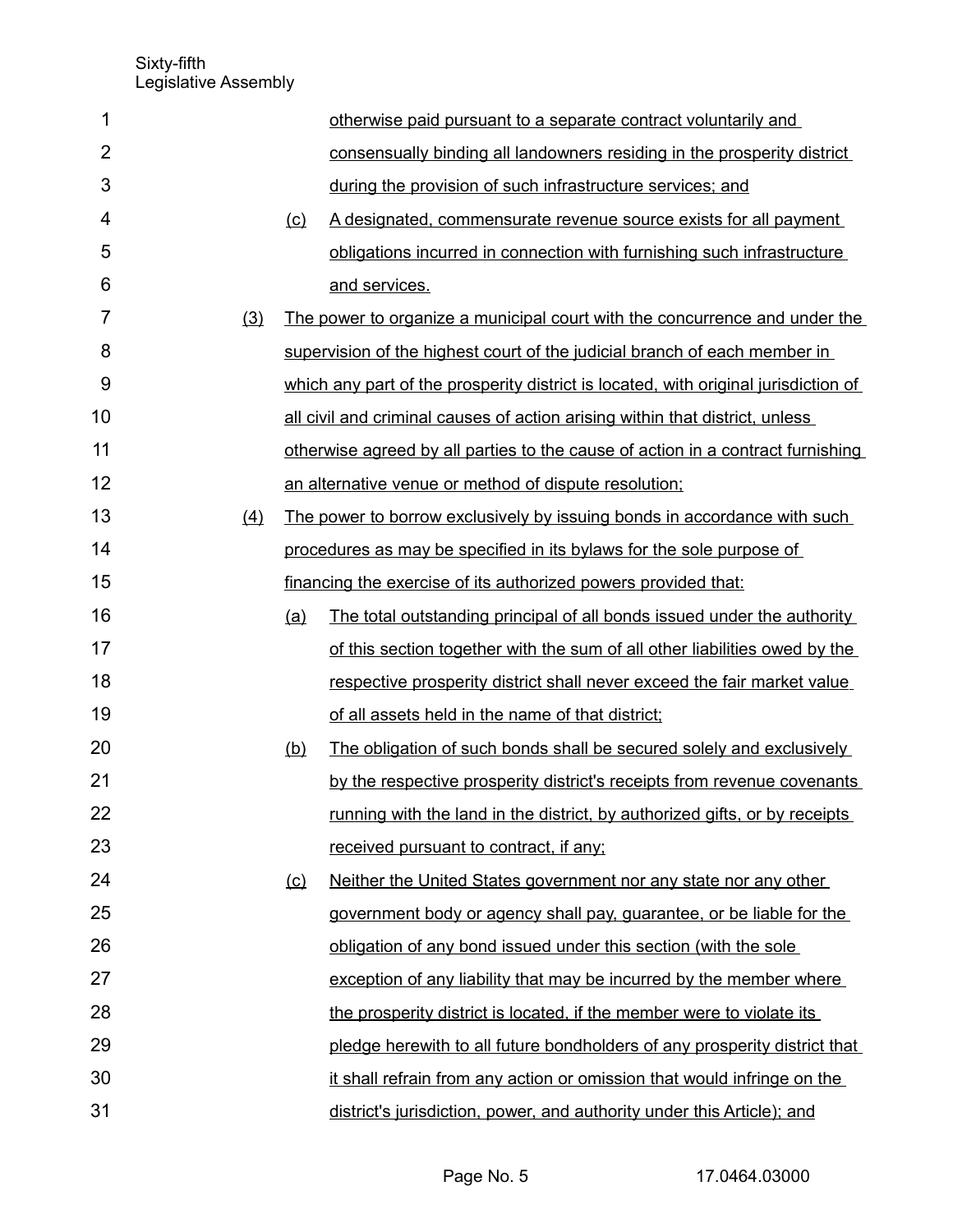| 1              |     | (d)     | The terms of such borrowing shall provide that any holder of a bond             |
|----------------|-----|---------|---------------------------------------------------------------------------------|
| $\overline{2}$ |     |         | issued by a prosperity district who induces or attempts to induce any           |
| 3              |     |         | prosperity district or any other governmental body to violate this Article      |
| 4              |     |         | shall thereby immediately forfeit all right of repayment for any bond           |
| 5              |     |         | issued by that prosperity district;                                             |
| 6              | (5) |         | The power to accept gifts of real or personal property exclusively from         |
| 7              |     |         | landowners and qualified electors residing within a prosperity district for the |
| 8              |     |         | sole purpose of defraying the costs of exercising its authorized powers         |
| 9              |     |         | provided that the fiduciary obligations of the managing board are not           |
| 10             |     |         | breached through the acceptance of the gift; and                                |
| 11             | (6) |         | Such incidental power as is both specified in the district bylaws and also      |
| 12             |     |         | essential to carrying out the foregoing powers, including the power to open     |
| 13             |     |         | and maintain bank accounts, acquire or lease real or personal property,         |
| 14             |     |         | provided that a prosperity district may not and shall not under any             |
| 15             |     |         | circumstances, directly or indirectly, principally or incidentally, or for any  |
| 16             |     |         | purpose, enjoy, accept, claim, or exercise any power:                           |
| 17             |     | (a)     | To levy any tax;                                                                |
| 18             |     | (b)     | Of eminent domain;                                                              |
| 19             |     | $\circ$ | Of civil property forfeiture based on actions or omissions that                 |
| 20             |     |         | constitute a violation of criminal law unless the owner of such property        |
| 21             |     |         | has been convicted of violating that criminal law;                              |
| 22             |     | (d)     | To furnish any subsidy to private enterprise;                                   |
| 23             |     | (e)     | To establish or enforce by regulation or otherwise, directly or indirectly,     |
| 24             |     |         | any monopoly or cartel in the provision of any good or service within           |
| 25             |     |         | its jurisdiction in derogation of the common law;                               |
| 26             |     | (f)     | To accept gifts, grants, or conditional grants from any governmental            |
| 27             |     |         | unit, including, but not limited to, any state, county, municipality, or the    |
| 28             |     |         | United States government, which are sourced from taxes,                         |
| 29             |     |         | government-imposed fees or fines, or borrowing which is secured or              |
| 30             |     |         | to be repaid by taxes or government-imposed fees or fines;                      |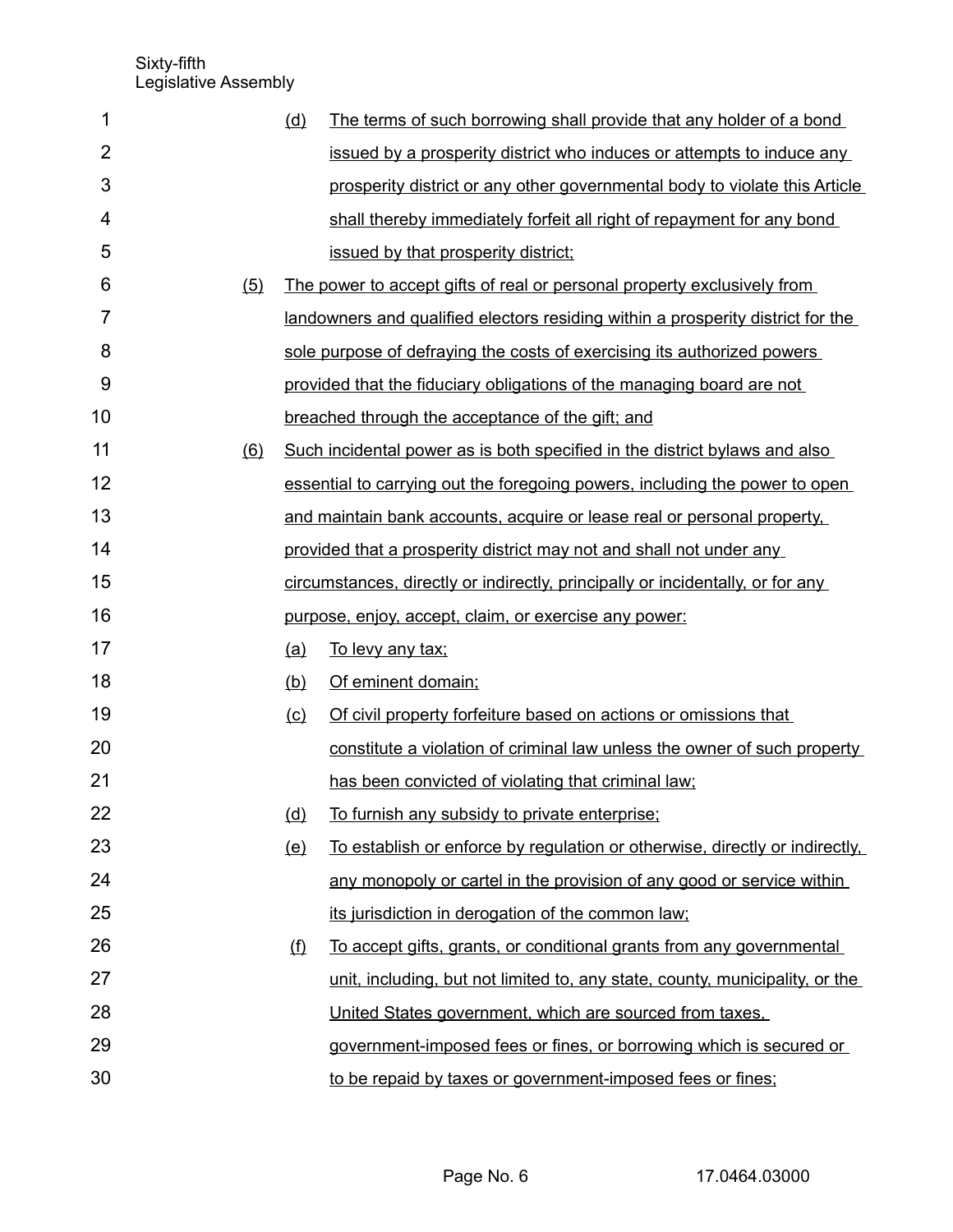| 1              |           |     | $\left( q\right)$ | To delegate all or any portion of its governing authority to any other                 |
|----------------|-----------|-----|-------------------|----------------------------------------------------------------------------------------|
| $\overline{2}$ |           |     |                   | entity or to accept the delegation of governing authority in addition to               |
| 3              |           |     |                   | that expressly delegated by this compact from any other                                |
| 4              |           |     |                   | governmental unit; or                                                                  |
| 5              |           |     | (h)               | To permit any other governmental unit to exercise governing authority                  |
| 6              |           |     |                   | or jurisdiction within its boundaries except as authorized by                          |
| $\overline{7}$ |           |     |                   | subdivision d of subsection 2 of Article II or as nongovernmental                      |
| 8              |           |     |                   | persons may otherwise agree in adopting a venue selection clause or                    |
| 9              |           |     |                   | choice of law provision in a valid contract between them.                              |
| 10             | <u>d.</u> |     |                   | <b>External relations. Every prosperity district shall maintain comity with this</b>   |
| 11             |           |     |                   | member and the United States government as provided in this subsection.                |
| 12             |           | (1) |                   | Concurrent law enforcement jurisdiction. All duly constituted law                      |
| 13             |           |     |                   | enforcement agencies of this member or the United States government that               |
| 14             |           |     |                   | would otherwise have had concurrent jurisdiction to enforce malum in se                |
| 15             |           |     |                   | criminal law within the boundaries of a prosperity district in the absence of          |
| 16             |           |     |                   | the formation or expansion of such district may do so within the boundaries            |
| 17             |           |     |                   | of any prosperity district located in whole or in part within this member in           |
| 18             |           |     |                   | accordance with such jurisdiction. As an incident of its power and authority           |
| 19             |           |     |                   | under subdivision c of subsection 2 of this Article, each prosperity district          |
| 20             |           |     |                   | may enter into intergovernmental agreements with any duly constituted law              |
| 21             |           |     |                   | enforcement agency of this member or the United States government to                   |
| 22             |           |     |                   | provide specific procedures for the exercise of such concurrent jurisdiction,          |
| 23             |           |     |                   | as well as to contract with any such agency to exercise original jurisdiction          |
| 24             |           |     |                   | over any other criminal law in effect within the district's boundaries.                |
| 25             |           |     |                   | <u>Moreover, when in hot pursuit of a suspect, arrestee, or convict in relation to</u> |
| 26             |           |     |                   | a violation of law occurring outside of the boundaries of a prosperity district.       |
| 27             |           |     |                   | law enforcement authorities of any member or the United States                         |
| 28             |           |     |                   | government may exercise jurisdiction within the boundaries of any                      |
| 29             |           |     |                   | prosperity district. Further, upon notice to the managing board of the                 |
| 30             |           |     |                   | relevant prosperity district furnishing evidence of a valid summons,                   |
| 31             |           |     |                   | subpoena, judgment, supplementary order, garnishment, warrant,                         |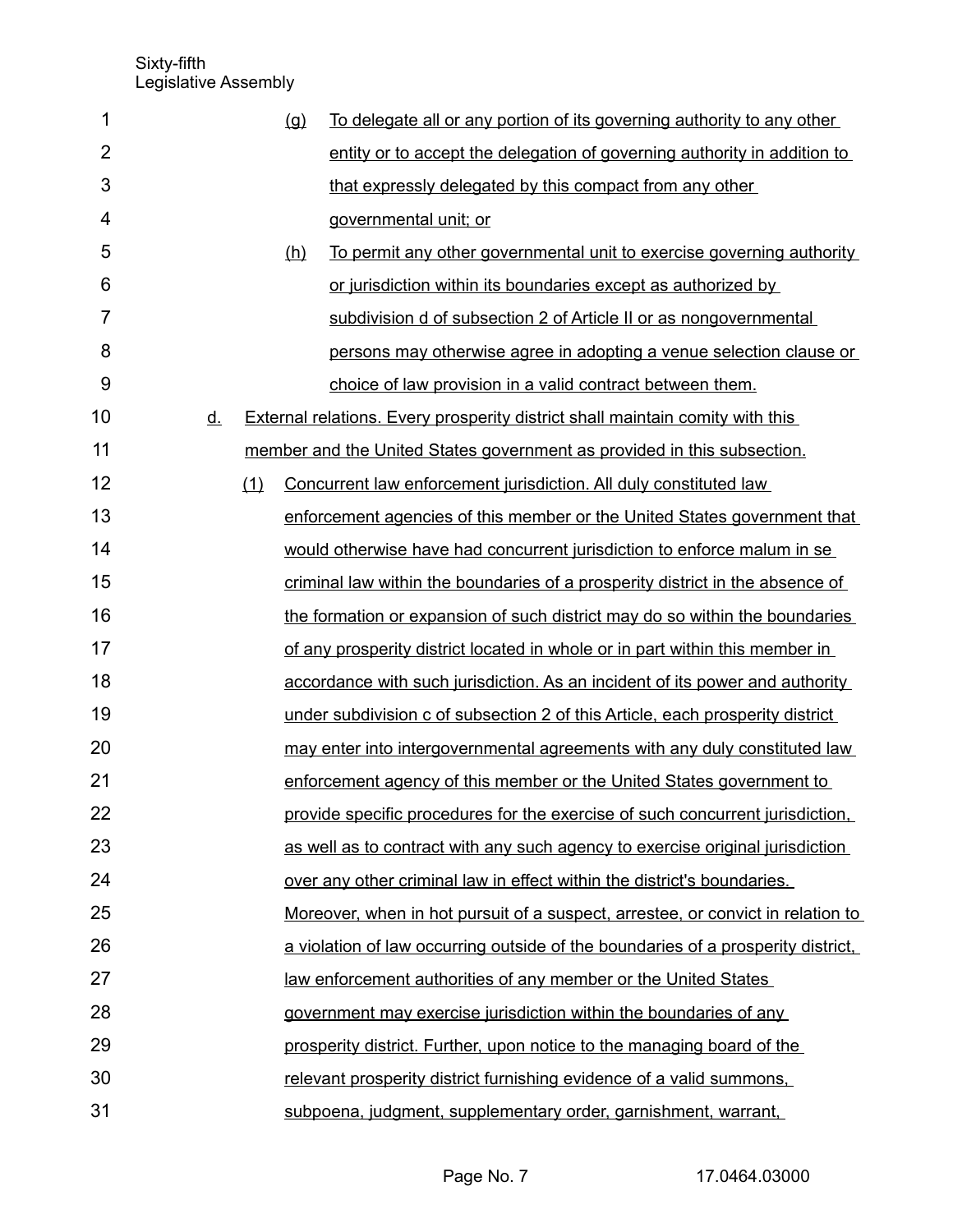| 1              |     |            | extradition request, or other legal process by any agency, branch,             |
|----------------|-----|------------|--------------------------------------------------------------------------------|
| $\overline{2}$ |     |            | department, instrumentality, or political subdivision of any member or the     |
| 3              |     |            | United States government having jurisdiction over the matter, which            |
| 4              |     |            | concerns any person or property within the boundaries of that district and     |
| 5              |     |            | arises from a cause of action that accrued outside of the boundaries of that   |
| 6              |     |            | district, the prosperity district shall either:                                |
| $\overline{7}$ |     | (a)        | Serve, execute, or enforce the same to the reasonable satisfaction of          |
| 8              |     |            | each such agency, branch, department, instrumentality, or political            |
| 9              |     |            | subdivision in accordance with this Article; or                                |
| 10             |     | <u>(b)</u> | Cooperate by refraining from objecting to, challenging, disputing, or          |
| 11             |     |            | impeding the exercise of jurisdiction by each such agency, branch,             |
| 12             |     |            | department, instrumentality, or political subdivision within the               |
| 13             |     |            | boundaries of the district to the extent needed to serve, execute, or          |
| 14             |     |            | enforce the same.                                                              |
| 15             | (2) |            | Hold harmless for district externalities. Upon notice furnishing evidence of a |
| 16             |     |            | probable district externality to the managing board of the relevant prosperity |
| 17             |     |            | district by any agency, branch, department, instrumentality, or political      |
| 18             |     |            | subdivision of any member or the United States government having               |
| 19             |     |            | jurisdiction over the matter, the prosperity district shall either:            |
| 20             |     | (a)        | Remedy within the limits of its power and authority the district               |
| 21             |     |            | externality to the reasonable satisfaction of each such agency, branch,        |
| 22             |     |            | department, instrumentality, or political subdivision in accordance with       |
| 23             |     |            | this Article; or                                                               |
| 24             |     | <u>(b)</u> | Cooperate by refraining from objecting to, challenging, disputing, or          |
| 25             |     |            | impeding the exercise of jurisdiction by each such agency, branch,             |
| 26             |     |            | department, instrumentality, or political subdivision within the               |
| 27             |     |            | boundaries of the district to the extent needed to remedy that district        |
| 28             |     |            | externality. However, each member is prohibited from discriminating            |
| 29             |     |            | against or otherwise interfering with the free transmission.                   |
| 30             |     |            | transportation, ingress, or egress of goods, persons, services,                |
| 31             |     |            | activities, capital, or entities to or from any prosperity district on terms   |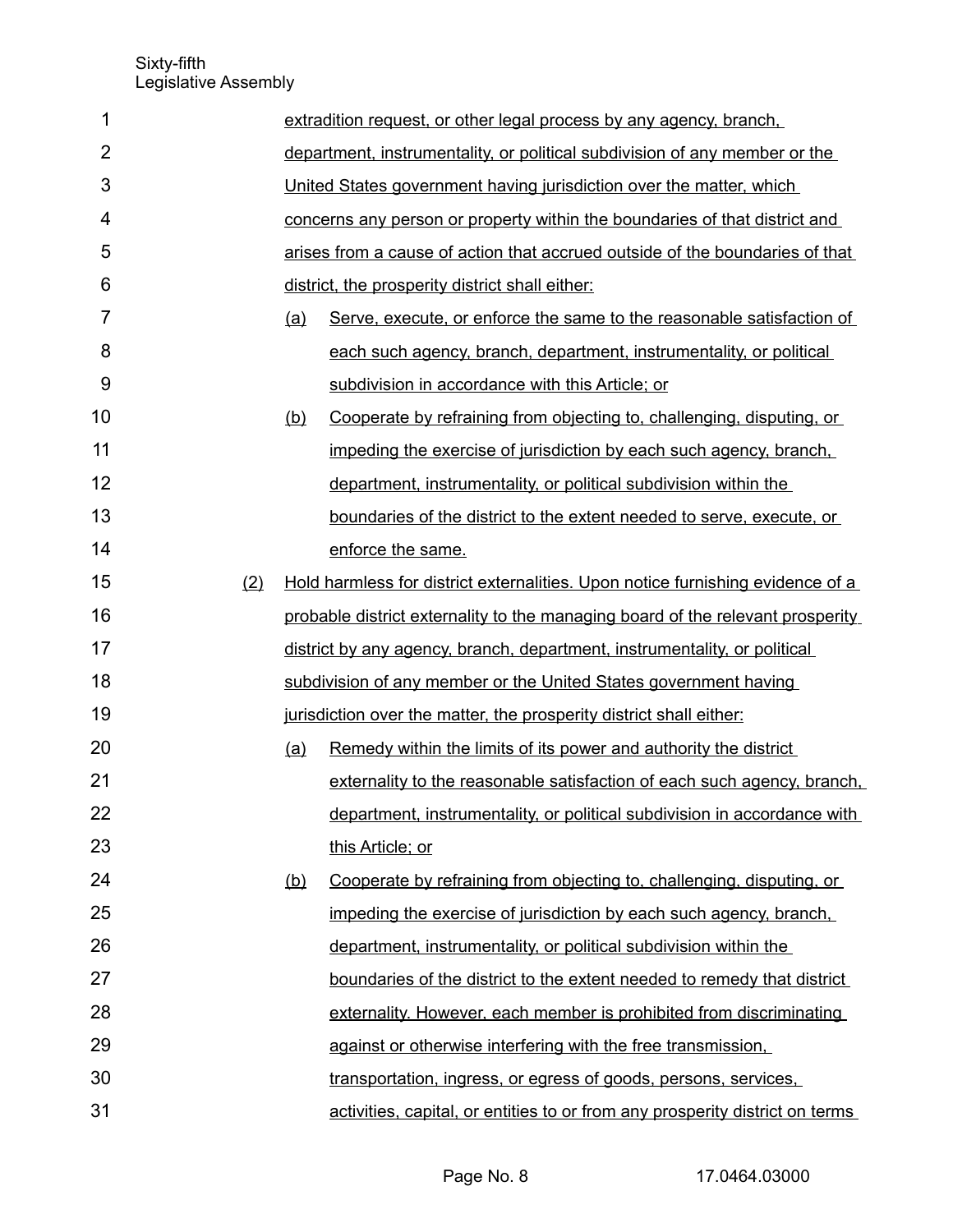| 1              |     | not generally applicable to all similar goods, persons, services,                  |
|----------------|-----|------------------------------------------------------------------------------------|
| $\overline{2}$ |     | activities, capital, or entities; accordingly, a prosperity district's duty to     |
| 3              |     | remedy or cooperate as aforesaid shall not apply to facilitate any such            |
| 4              |     | prohibited discriminatory action.                                                  |
| 5              | (3) | Hold harmless for external services. Any person domiciled within any               |
| 6              |     | prosperity district that voluntarily uses governmental services or                 |
| 7              |     | infrastructure furnished by any branch, agency, or political subdivision of        |
| 8              |     | any member, other than what that prosperity district furnishes, shall be liable    |
| 9              |     | for the proportionate cost of such services and infrastructure usage to the        |
| 10             |     | extent that such cost is not defrayed by funds distributed to such branch,         |
| 11             |     | agency, or political subdivision from the revenue covenant running with title      |
| 12             |     | to the real property in the prosperity district or by any other revenues paid      |
| 13             |     | directly or indirectly by such person to the respective branch, agency, or         |
| 14             |     | political subdivision. In order to recover such liability, all branches, agencies, |
| 15             |     | or political subdivisions that desire reimbursement of such costs shall first      |
| 16             |     | annually determine and publicly post a reasonable fee for such services and        |
| 17             |     | infrastructure based on uniform criteria that must be paid by persons              |
| 18             |     | domiciled within any such prosperity district in order to use such services        |
| 19             |     | and infrastructure; the reasonableness of the fee in relation to the               |
| 20             |     | proportionate cost of such services and infrastructure usage and all other         |
| 21             |     | revenues paid directly or indirectly by such person to the respective branch.      |
| 22             |     | agency, or political subdivision shall be subject to judicial review and           |
| 23             |     | alternative dispute resolution in accordance with this compact.                    |
| 24             | (4) | External eminent domain. Any person, governmental unit, member agency,             |
| 25             |     | or political subdivision which has jurisdiction or authority under general laws    |
| 26             |     | to exercise eminent domain in any location contiguous to the boundaries of         |
| 27             |     | a prosperity district may continue to exercise eminent domain for                  |
| 28             |     | transportation, utility, or transmission purposes within the boundaries of that    |
| 29             |     | prosperity district in accordance with generally applicable laws provided that     |
| 30             |     | any proposed or consummated taking:                                                |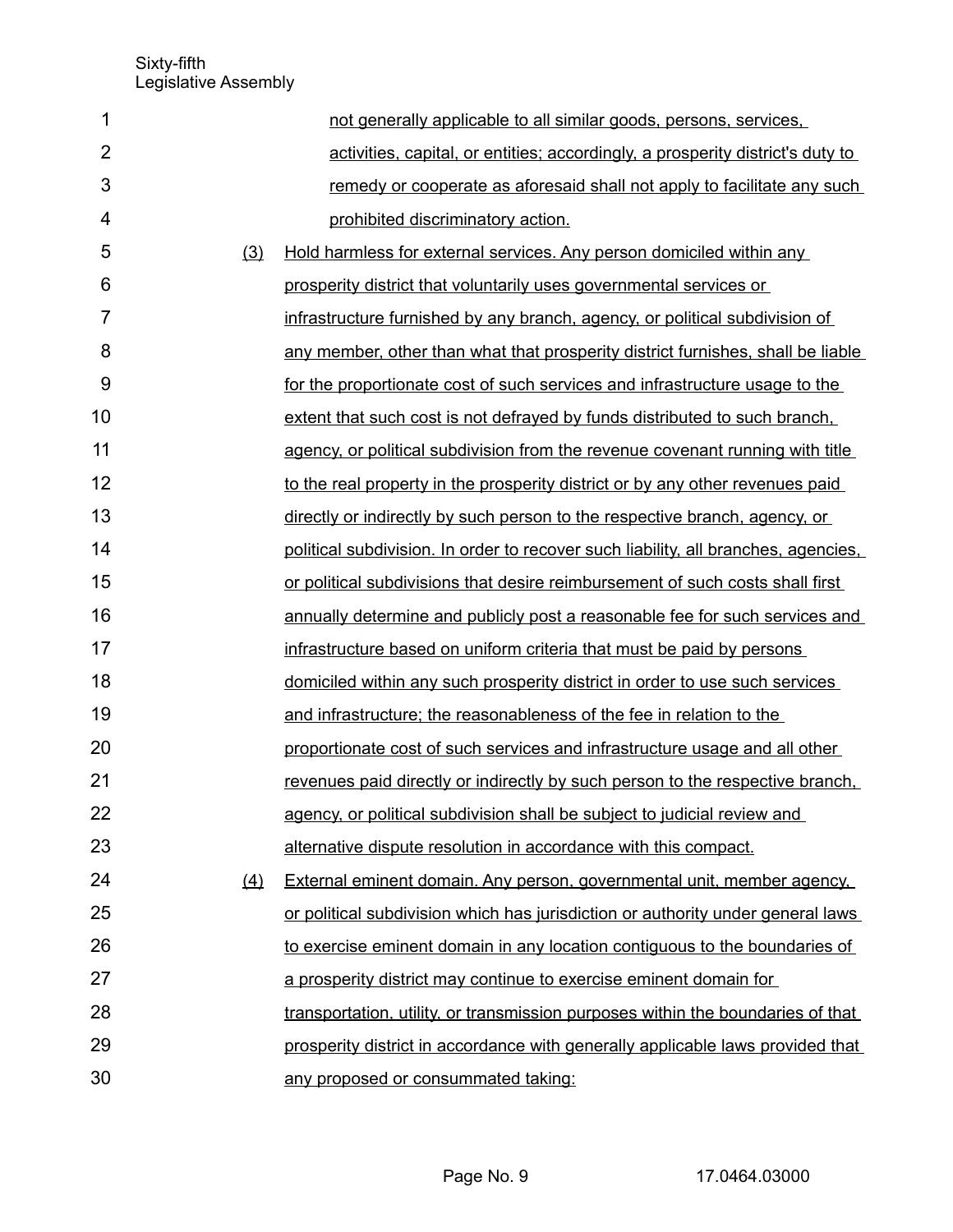| 1<br>(a)       | Shall take place exclusively either with regard to real property within   |
|----------------|---------------------------------------------------------------------------|
| $\overline{2}$ | such corridors as are designated by appropriate legal description in      |
| 3              | the petition required by subsection 1 of Article IV or otherwise within   |
| 4              | such scope as is absolutely necessary to accomplish the asserted          |
| 5              | public use of the taking;                                                 |
| 6<br>(b)       | The targeted property shall not be taken for private use and shall be     |
| $\overline{7}$ | used exclusively for transportation, utility, or transmission purposes on |
| 8              | equal terms by all members of the public or otherwise with title held in  |
| 9              | trust for the benefit of the public;                                      |
| 10<br>$\circ$  | If the taking occurs within the aforesaid designated corridors.           |
| 11             | generally applicable statewide laws of the state in which the targeted    |
| 12             | property is located shall apply to the taking:                            |
| 13<br>(d)      | If the taking occurs outside of the aforesaid designated corridors, all   |
| 14             | persons whose vested rights will be condemned, diminished, or             |
| 15             | damaged by the taking shall be made whole by the condemnor as just        |
| 16             | compensation, which shall include, compensation consisting of             |
| 17             | payment of the maximum fair market value of the targeted property as      |
| 18             | assessed at any point in time up to the consummation of the taking        |
| 19             | and after the first public statement of any such intent to exercise       |
| 20             | eminent domain by any political subdivision or agency of the state or     |
| 21             | any public official thereof, and damages for all injuries and costs       |
| 22             | incurred which were proximately caused by the proposal, initiation, or    |
| 23             | consummation of the taking, including, but not limited to, any loss of    |
| 24             | prospective economic advantage, legal expenses, and attorney's fees;      |
| 25<br>(e)      | Any property taken must be dedicated to the public use upon which         |
| 26             | the taking was premised within five years of the consummation of the      |
| 27             | taking or it shall revert to the original owner or successor in interest; |
| 28             | and                                                                       |
| 29<br>(f)      | If such taking proceedings are not initiated within two years of the      |
| 30             | public statement of any such intent to exercise eminent domain by         |
| 31             | any political subdivision or agency of this member or any public official |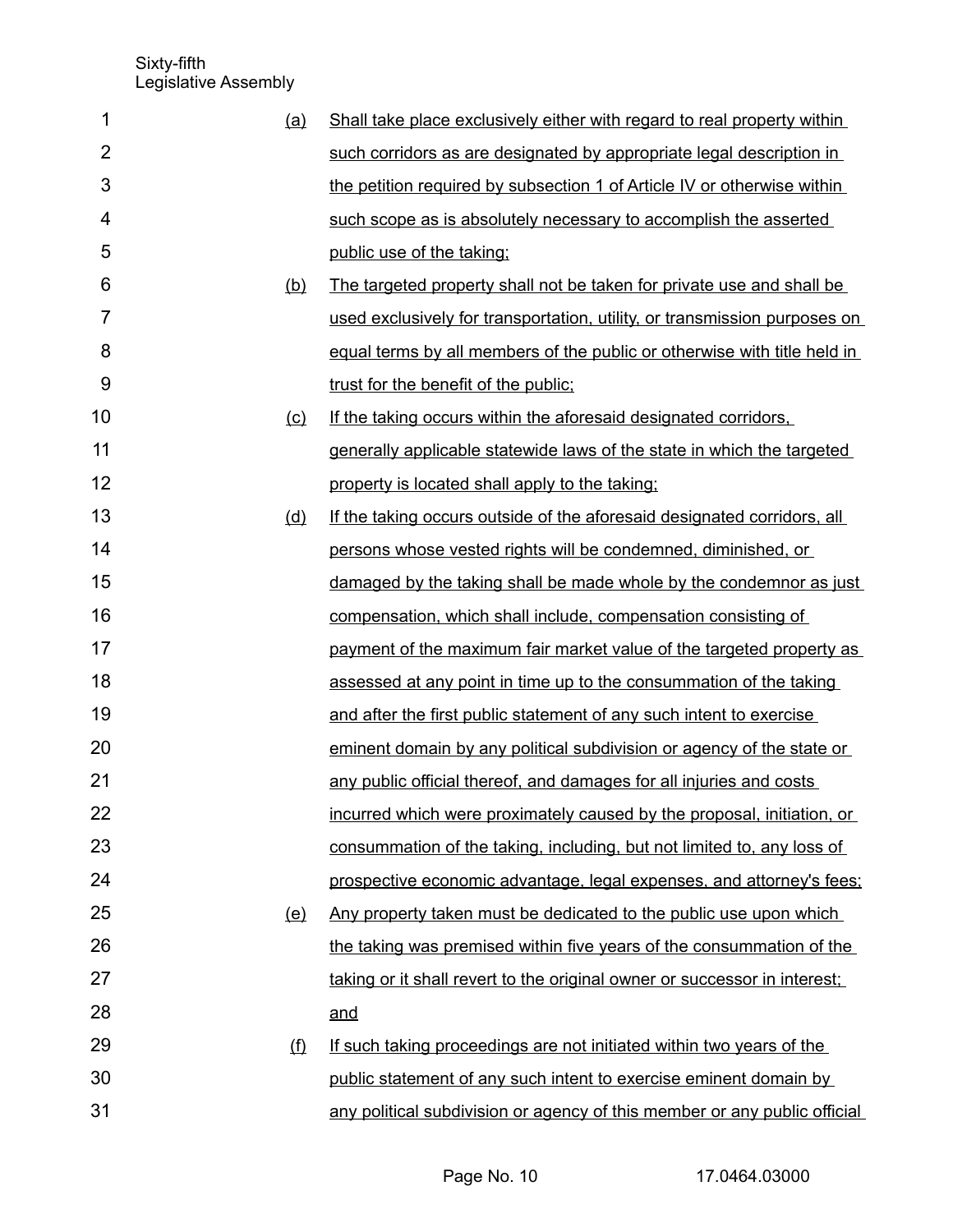| 1              |           | thereof, timely initiated but abandoned before consummation, or not                  |
|----------------|-----------|--------------------------------------------------------------------------------------|
| $\overline{2}$ |           | consummated within four years of initiation, then the respective                     |
| 3              |           | political subdivision or agency shall pay to all persons whose vested                |
| $\overline{4}$ |           | rights have been thereby diminished or damaged compensation for all                  |
| 5              |           | injuries and costs incurred which were proximately caused thereby.                   |
| 6              |           | including, but not limited to, any loss of prospective economic                      |
| $\overline{7}$ |           | advantage, legal expenses, and attorney's fees, unless otherwise                     |
| 8              |           | agreed respectively by each such adversely affected person. If any                   |
| 9              |           | agency or political subdivision of this or any member engages in any                 |
| 10             |           | action or omission that is the functional equivalent of exercising                   |
| 11             |           | eminent domain within the boundaries of any prosperity district, any                 |
| 12             |           | person whose vested rights have been diminished or damaged                           |
| 13             |           | thereby may bring an action at law or equity to compel institution of                |
| 14             |           | proceedings under this subsection. Costs incurred by any agency or                   |
| 15             |           | political subdivision of this or any member to exercise the power of                 |
| 16             |           | eminent domain within the boundaries of a prosperity district shall not              |
| 17             |           | be funded by proceeds from any revenue covenant or otherwise                         |
| 18             |           | charged to any landowner or person domiciled within the district. This               |
| 19             |           | subsection may be enforced at law or equity in any venue of                          |
| 20             |           | competent jurisdiction by any person whose vested rights have been                   |
| 21             |           | or probably will be taken, diminished, or damaged as herein                          |
| 22             |           | contemplated.                                                                        |
| 23             |           | Judicial forum. Subject to paragraph 3 of subdivision c of subsection 2 of<br>(5)    |
| 24             |           | this Article, Article III, V, and VI, and subsection 1 of Article VIII of this       |
| 25             |           | compact, the judicial branch of this member shall have jurisdiction over all         |
| 26             |           | cognizable causes of action arising within any prosperity district located in        |
| 27             |           | this member, unless otherwise agreed by all parties to the cause of action in        |
| 28             |           | a contract furnishing an alternative venue or method of dispute resolution.          |
| 29             | <u>e.</u> | Exclusive jurisdiction. Subject to subdivision d of subsection 2 of this Article and |
| 30             |           | Articles III, V, and VI, every prosperity district shall have exclusive governing    |
| 31             |           | jurisdiction within its boundaries, as those boundaries may be established from      |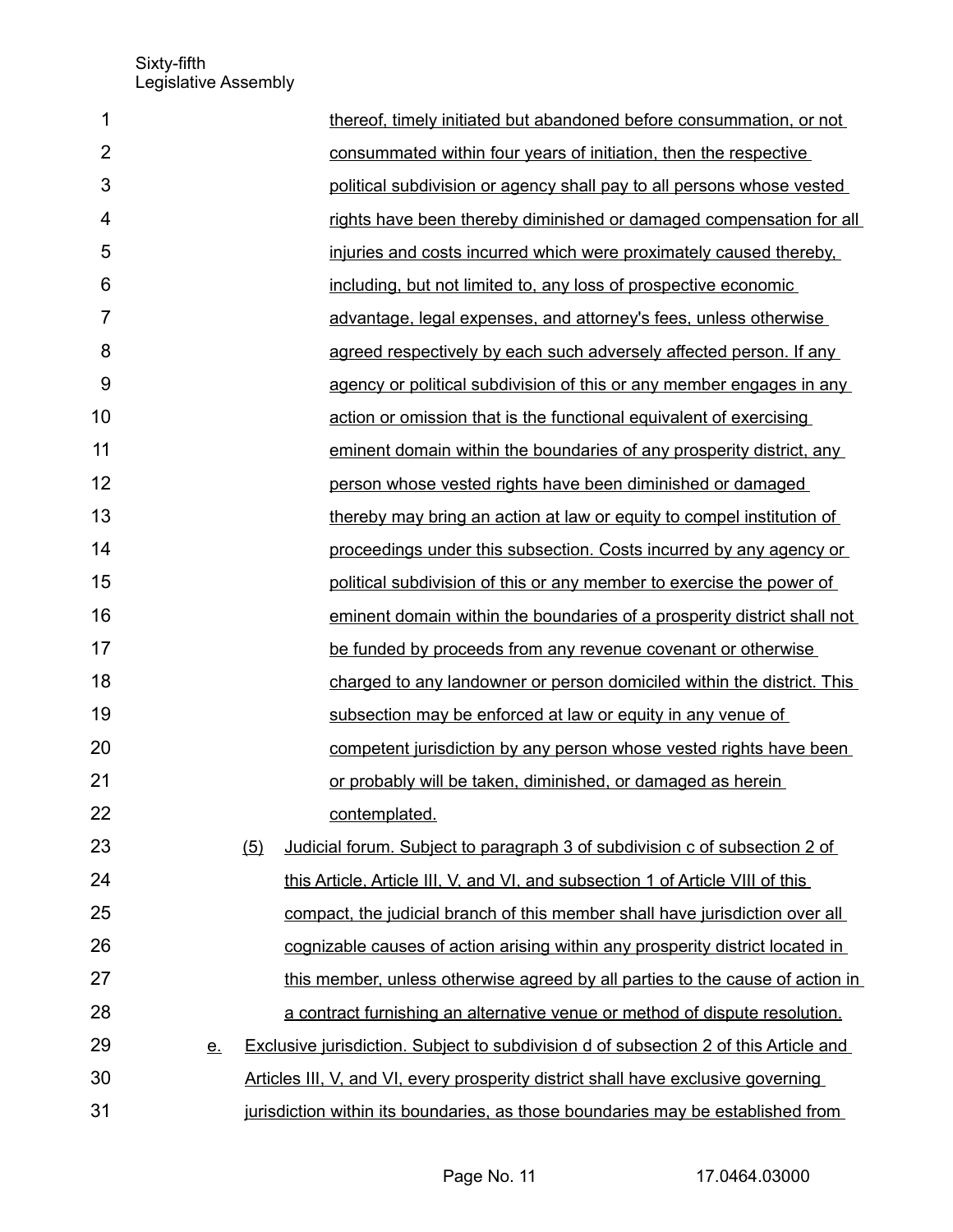| 1              |                | time to time (except as nongovernmental persons may otherwise agree in                           |  |  |  |  |  |
|----------------|----------------|--------------------------------------------------------------------------------------------------|--|--|--|--|--|
| $\overline{2}$ |                | adopting a venue selection clause or choice of law provision in a valid contract                 |  |  |  |  |  |
| 3              |                | between them). Accordingly, to the extent of such exclusive jurisdiction, every                  |  |  |  |  |  |
| 4              |                | agency, department, instrumentality, unit, or political subdivision of this member,              |  |  |  |  |  |
| 5              |                | including any county, city, town, state agency, or special district, is prohibited               |  |  |  |  |  |
| 6              |                | within district boundaries, as they may exist from time to time, from:                           |  |  |  |  |  |
| 7              |                | <b>Exercising jurisdiction or superimposing additional governing jurisdictions</b><br>(1)        |  |  |  |  |  |
| 8              |                | therein;                                                                                         |  |  |  |  |  |
| 9              |                | (2)<br><u>Fining, penalizing, prosecuting, regulating, taxing, or otherwise addressing</u>       |  |  |  |  |  |
| 10             |                | through government action any condition, state of affairs, person, entity,                       |  |  |  |  |  |
| 11             |                | service, property, action, or omission located, committed, or occurring                          |  |  |  |  |  |
| 12             |                | therein; and                                                                                     |  |  |  |  |  |
| 13             |                | (3)<br>Annexing lands therein.                                                                   |  |  |  |  |  |
| 14             | 3 <sub>1</sub> | Optimal regulation. The only legitimate public purpose of regulation within the                  |  |  |  |  |  |
| 15             |                | boundaries of every prosperity district, as those boundaries may be established from             |  |  |  |  |  |
| 16             |                | time to time, is to safeguard public health and safety by protecting the individual right        |  |  |  |  |  |
| 17             |                | to life, liberty, and property, which, as to any competent adult, shall be limited to            |  |  |  |  |  |
| 18             |                | defending one's freedom to pursue a flourishing and productive existence either in               |  |  |  |  |  |
| 19             |                | consensual association with others or alone, which requires securing unobstructed                |  |  |  |  |  |
| 20             |                | action according to one's will, provided that such action does not infringe upon                 |  |  |  |  |  |
| 21             |                | another's like freedom, and resolving conflicting claims to unobstructed action by               |  |  |  |  |  |
| 22             |                | deferring to or enforcing any governing prior agreement of the claimants or otherwise            |  |  |  |  |  |
| 23             |                | applying the principle of first in time, first in right to defer to, or enforce the claim of the |  |  |  |  |  |
| 24             |                | first actor. Accordingly, within six months of formation, and periodically thereafter as         |  |  |  |  |  |
| 25             |                | determined by official action of the managing board, each prosperity district shall hold         |  |  |  |  |  |
| 26             |                | one or more public hearings to decide whether, how, and when to promulgate and                   |  |  |  |  |  |
| 27             |                | enforce regulations within its boundaries to safeguard public health and safety strictly         |  |  |  |  |  |
| 28             |                | in accordance with the following subsections; further, a prosperity district's authorized        |  |  |  |  |  |
| 29             |                | police power shall be exercised in strict conformity with the following subdivisions.            |  |  |  |  |  |
| 30             |                | Regulatory impact statement. As a precondition of promulgating or initially<br>$\underline{a}$ . |  |  |  |  |  |
| 31             |                | enforcing any regulation within any prosperity district, other than the exercise of              |  |  |  |  |  |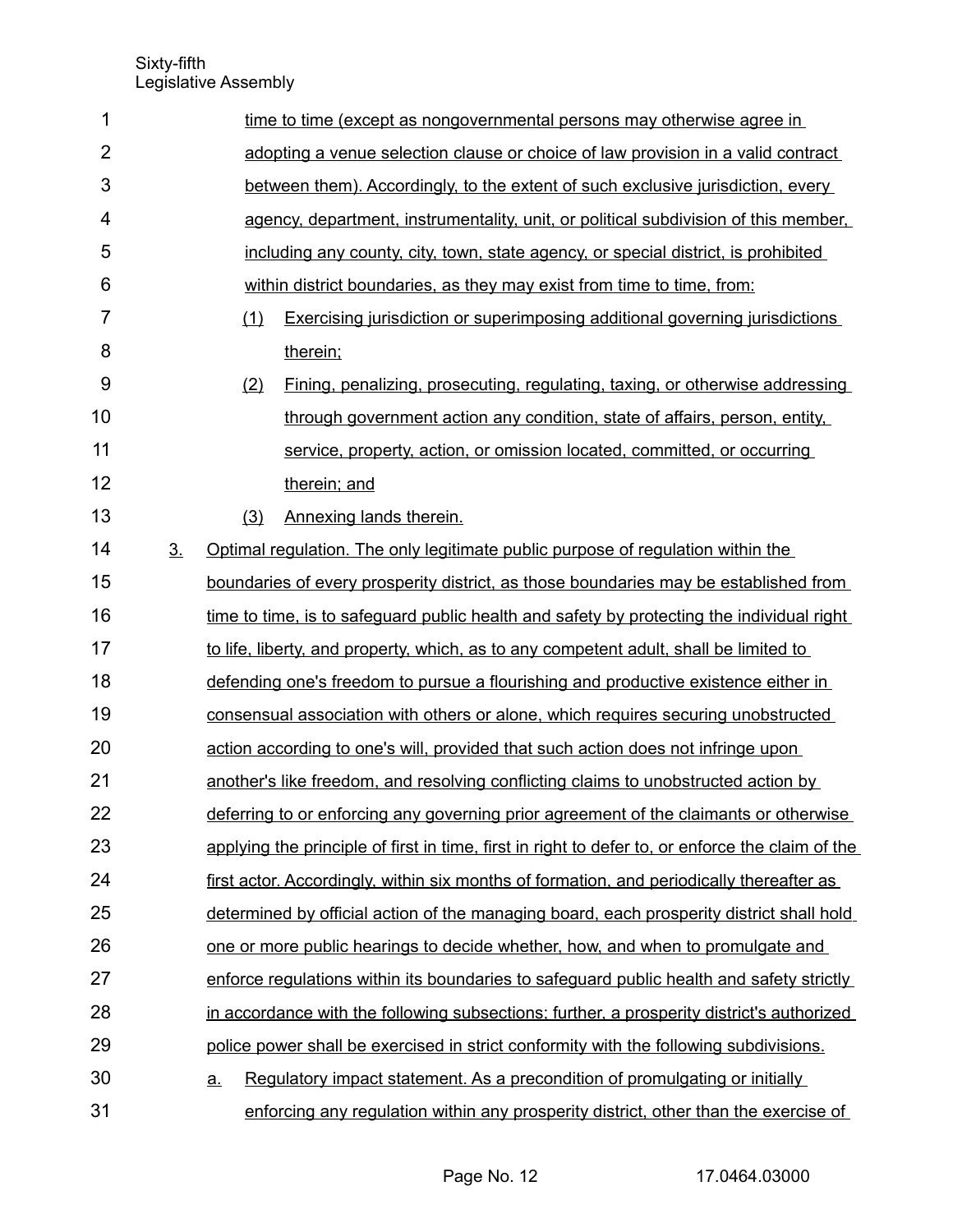| 1              |     | police power authorized by subparagraph a of paragraph 1 of subdivision c of           |
|----------------|-----|----------------------------------------------------------------------------------------|
| $\overline{2}$ |     | subsection 2 of this Article and adopted pursuant to subparagraph d of                 |
| 3              |     | paragraph 7 of subdivision a of subsection 1 of Article IV, or an exercise of          |
| 4              |     | concurrent jurisdiction authorized by subdivision d of subsection 2 of this Article.   |
| 5              |     | including, but not limited to, any regulation clarifying, modifying, or superseding    |
| 6              |     | the common law in effect within district boundaries, every prosperity district shall   |
| $\overline{7}$ |     | conduct fact-finding at one or more hearings that are open to the public with at       |
| 8              |     | least seven days prior notice to assess the extent to which the regulation would       |
| 9              |     | fulfill or, if previously promulgated or enforced prior to repeal, has fulfilled the   |
| 10             |     | criteria required for regulatory authority and tailoring under this section, and shall |
| 11             |     | publicly report as soon as practicable exactly how such criteria have been or          |
| 12             |     | would be fulfilled by the regulation in a regulatory impact statement that:            |
| 13             | (1) | Articulates the nature and magnitude of the threat to the individual right to          |
| 14             |     | life, liberty, or property targeted by the regulation by, at a minimum.                |
| 15             |     | characterizing the risk pathways, populations exposed and consequences of              |
| 16             |     | exposure, and assessing whether the regulation or similar regulations have             |
| 17             |     | been effective in reducing the targeted risks;                                         |
| 18             | (2) | Articulates a theory of cause and effect, consistent with established                  |
| 19             |     | economic and scientific theories, that shows how the regulation could or did           |
| 20             |     | produce the desired outcomes and that also explicitly assesses whether the             |
| 21             |     | risks addressed by the regulation are likely to increase, decrease, or stay            |
| 22             |     | the same in the absence of the regulation;                                             |
| 23             | (3) | Demonstrates consideration of a wide variety of alternate and less                     |
| 24             |     | restrictive or burdensome regulatory approaches consistent with the                    |
| 25             |     | hierarchy of regulation contemplated by this Article, including, but not limited       |
| 26             |     | to, expressly assessing whether the regulation has a negative effect on                |
| 27             |     | competition, whether the regulation can be modified to reduce its                      |
| 28             |     | anticompetitive effects, and determining whether and how private voluntary             |
| 29             |     | action can reduce the risks addressed by the regulation;                               |
| 30             | (4) | Comprehensively assesses the benefits and costs of a wide variety of                   |
| 31             |     | alternative regulatory approaches or solutions to the asserted threat to               |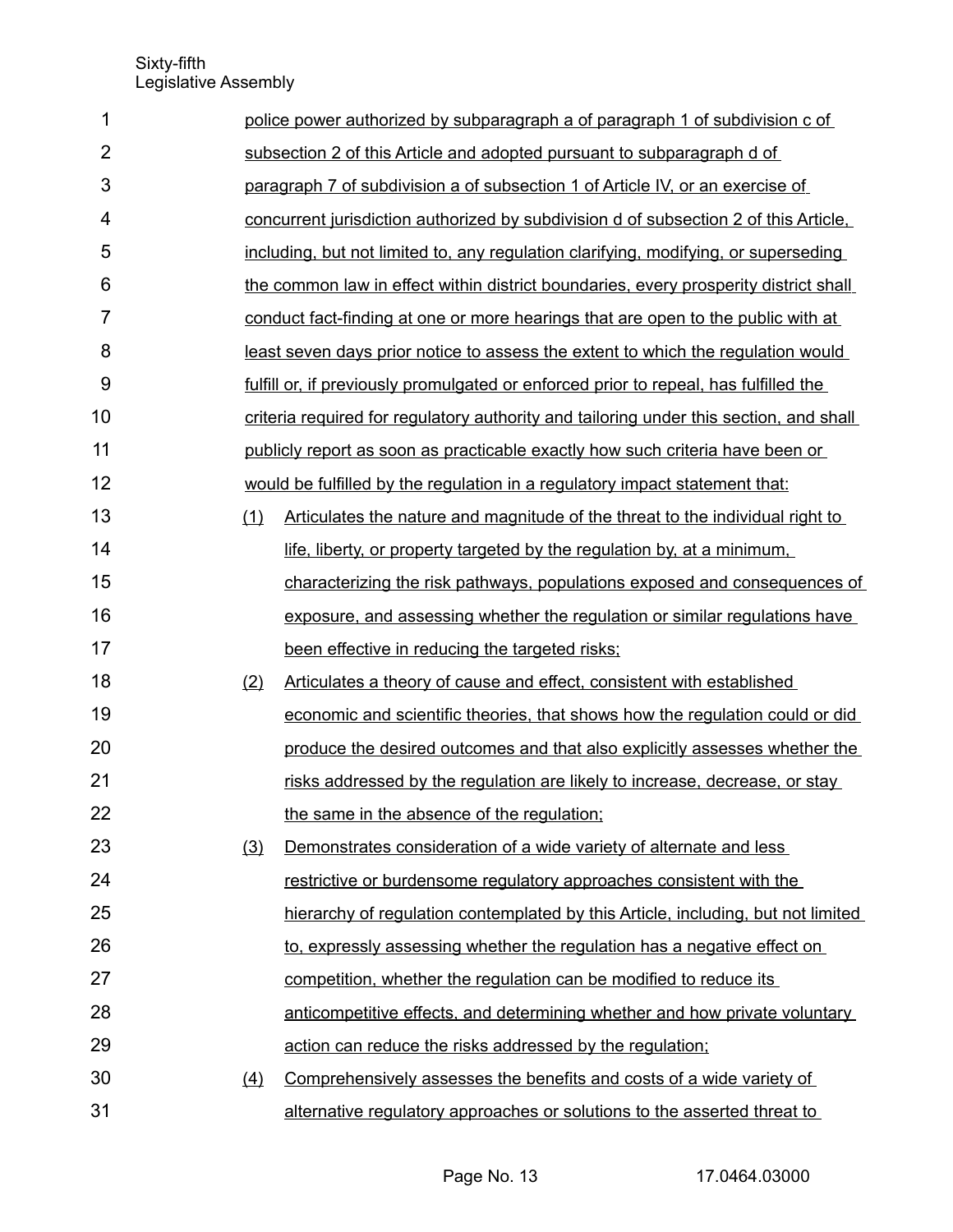| 1              |           |                     |                 | individual rights to life, liberty, or property, including a showing of how much      |
|----------------|-----------|---------------------|-----------------|---------------------------------------------------------------------------------------|
| $\overline{2}$ |           |                     |                 | of the problem the regulation is likely to solve;                                     |
| 3              |           | (5)                 |                 | Considers the foregoing criteria in light of all actual evidence of the               |
| 4              |           |                     |                 | regulation's efficacy or lack thereof from any previous promulgation or               |
| 5              |           |                     |                 | enforcement of the same or similar regulation; and                                    |
| 6              |           | (6)                 |                 | Specifies the data utilized to make the assessments shown in the report.              |
| 7              | <u>b.</u> |                     |                 | Criteria for authorized regulation. A prosperity district has no power to regulate or |
| 8              |           |                     |                 | otherwise to use or threaten coercion in connection with its governing authority      |
| 9              |           |                     | except through: |                                                                                       |
| 10             |           | $\langle 1 \rangle$ |                 | <u>The exercise of police power authorized by subparagraph a of paragraph 1</u>       |
| 11             |           |                     |                 | of subdivision c of subsection 2 of this Article and adopted pursuant to              |
| 12             |           |                     |                 | subparagraph d of paragraph 7 of subdivision a of subsection 1 of Article IV;         |
| 13             |           |                     | and             |                                                                                       |
| 14             |           | (2)                 |                 | Promulgating and enforcing regulations that fulfill each of the following             |
| 15             |           |                     | criteria:       |                                                                                       |
| 16             |           |                     | (a)             | The regulation governs or protects the individual right to life, liberty, or          |
| 17             |           |                     |                 | property of either those who are not parties to a contract that                       |
| 18             |           |                     |                 | furnishes a rule of governance covering the same subject matter as                    |
| 19             |           |                     |                 | the regulation; or those who are in breach of a contract covering the                 |
| 20             |           |                     |                 | same subject matter as the regulation, provided that the dispute                      |
| 21             |           |                     |                 | resolution procedures specified in the contract, if any, are not being                |
| 22             |           |                     |                 | observed by all parties to the contract, and at least one party to the                |
| 23             |           |                     |                 | contract requests such regulation or enforcement;                                     |
| 24             |           |                     | (b)             | The regulation and its enforcement accurately codifies or implements                  |
| 25             |           |                     |                 | the exercise of police power authorized by subparagraph a of                          |
| 26             |           |                     |                 | paragraph 1 of subdivision c of subsection 2 of this Article and                      |
| 27             |           |                     |                 | adopted pursuant to subparagraph d of paragraph 7 of subdivision a                    |
| 28             |           |                     |                 | of subsection 1 of Article IV, or governs an act, activity, inactivity,               |
| 29             |           |                     |                 | occupation, profession, use of property, person, entity, condition, or                |
| 30             |           |                     |                 | state of affairs that is not ordinarily peaceful, nonviolent, and                     |
| 31             |           |                     |                 | nonfraudulent;                                                                        |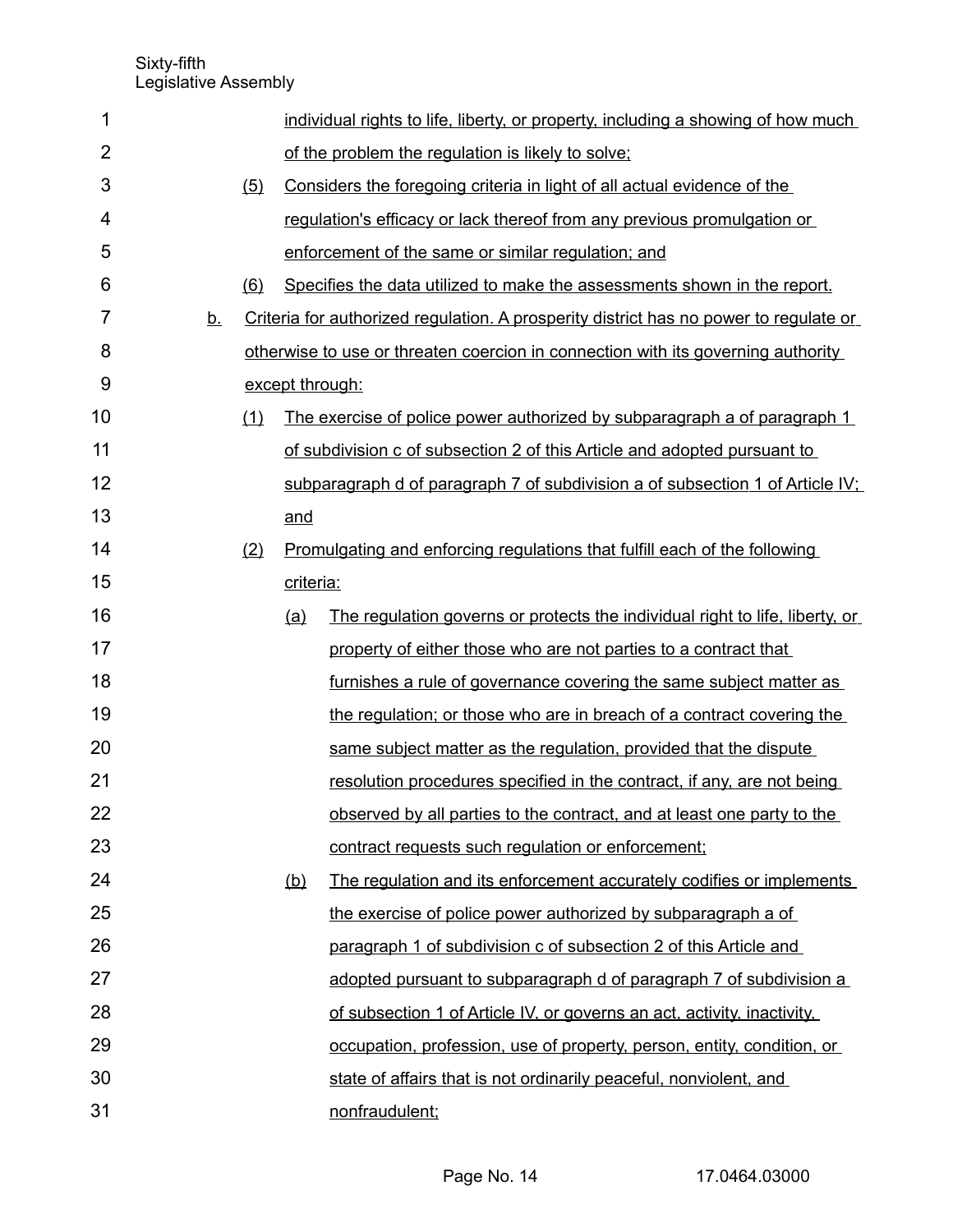| 1              |           |     | (c) | Neither the predominant effect of the regulation considered alone or in            |
|----------------|-----------|-----|-----|------------------------------------------------------------------------------------|
| $\overline{2}$ |           |     |     | the context of the prosperity district's existing regulatory framework.            |
| 3              |           |     |     | nor any part of its purpose is to protect any individual, entity, or group         |
| 4              |           |     |     | from otherwise rightful competition or to restrain competent adults for            |
| 5              |           |     |     | their own good; and                                                                |
| 6              |           |     | (d) | The act, activity, inactivity, occupation, profession, use of property,            |
| $\overline{7}$ |           |     |     | person, entity, condition, or state of affairs targeted for regulation has         |
| 8              |           |     |     | violated, is violating, or is an actual threat to individual right to life,        |
| 9              |           |     |     | liberty, or property.                                                              |
| 10             | <u>C.</u> |     |     | Targeted regulation. To the extent that a prosperity district is authorized to     |
| 11             |           |     |     | promulgate or enforce regulations under subparagraph b of paragraph 1 of           |
| 12             |           |     |     | subdivision c of subsection 2 of this Article, the regulation may only:            |
| 13             |           | (1) |     | <u>Furnish modified, additional, or augmented civil remedies to render the</u>     |
| 14             |           |     |     | exercise of police power authorized by subparagraph a of paragraph 1 of            |
| 15             |           |     |     | subdivision c of subsection 2 of this Article and adopted pursuant to              |
| 16             |           |     |     | subparagraph d of paragraph 7 of subdivision a of subsection 1 of Article IV       |
| 17             |           |     |     | more effective in protecting the individual rights of life, liberty, or property;  |
| 18             |           | (2) |     | Impose clear, objective legal standards only if the foregoing mode of              |
| 19             |           |     |     | regulation will not reasonably reduce the threat to the individual rights of life. |
| 20             |           |     |     | liberty, or property;                                                              |
| 21             |           | (3) |     | Enable the enforcement of clear, objective legal standards by inspections          |
| 22             |           |     |     | and enforcement of violations by civil penalty only if the foregoing modes of      |
| 23             |           |     |     | regulation will not reasonably reduce the threat to the individual rights of life, |
| 24             |           |     |     | liberty, or property;                                                              |
| 25             |           | (4) |     | Enable the enforcement of clear, objective legal standards by permitting,          |
| 26             |           |     |     | licensing, or other regulatory preapproval processes only if the foregoing         |
| 27             |           |     |     | modes of regulation will not reasonably reduce the threat to the individual        |
| 28             |           |     |     | rights of life, liberty, or property; or                                           |
| 29             |           | (5) |     | Enable the enforcement of clear, objective legal standards by criminal             |
| 30             |           |     |     | sanctions only if the foregoing modes of regulation will not reasonably            |
| 31             |           |     |     | reduce the threat to the individual rights of life, liberty, or property.          |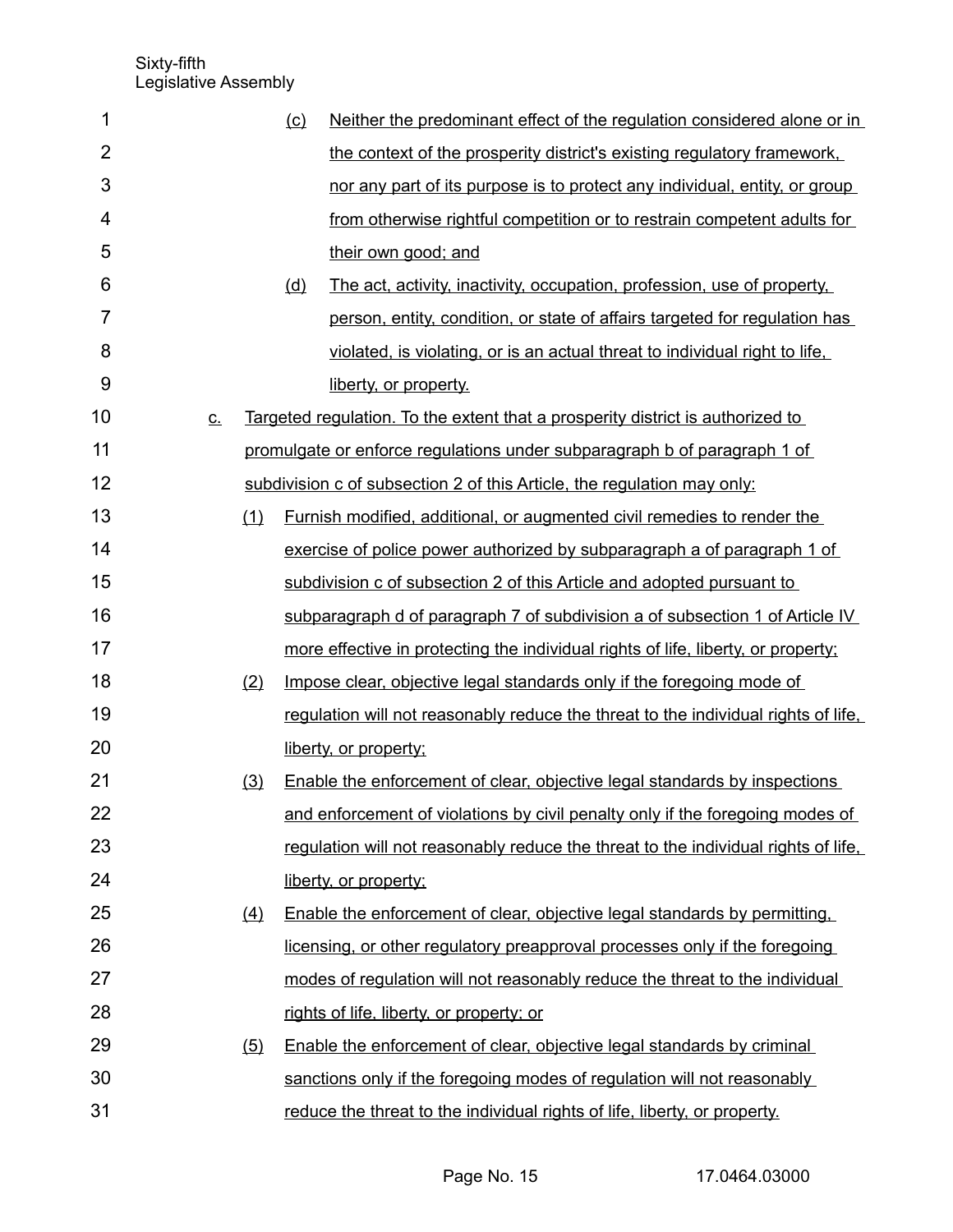| 1              |    | <u>d.</u> | Conforming enforcement. Before exercising the police power authorized by                  |
|----------------|----|-----------|-------------------------------------------------------------------------------------------|
| $\overline{2}$ |    |           | subparagraph a of paragraph 1 of subdivision c of subsection 2 of this Article and        |
| 3              |    |           | adopted pursuant to subparagraph d of paragraph 7 of subdivision a of                     |
| 4              |    |           | subsection 1 of Article IV, and any other regulation authorized by subparagraph b         |
| 5              |    |           | of paragraph 1 of subdivision c of subsection 2 of this Article, each prosperity          |
| 6              |    |           | district must adopt appropriate internal management and administrative                    |
| 7              |    |           | procedures in the district bylaws governing such enforcement, including ensuring          |
| 8              |    |           | that the method of enforcement makes it probable that the regulation will protect         |
| 9              |    |           | the individual right to life, liberty, or property; the method of enforcement makes it    |
| 10             |    |           | probable that the regulation will fulfill the criteria that authorized its promulgation;  |
| 11             |    |           | and that reasonable public notice of the regulation had been furnished to any             |
| 12             |    |           | affected person before the regulation is enforced.                                        |
| 13             |    | <u>e.</u> | Automatic sunset. Every regulation adopted pursuant to item 3 of subparagraph d           |
| 14             |    |           | of paragraph 7 of subdivision a of subsection 1 of Article IV or promulgated              |
| 15             |    |           | pursuant to subparagraph b of paragraph 1 of subdivision c of subsection 2 of             |
| 16             |    |           | this Article shall be automatically repealed and held for naught five years from its      |
| 17             |    |           | effective date, if one is specified, and otherwise from their adoption or enactment       |
| 18             |    |           | date, as the case may be, and may only be promulgated again thereafter as                 |
| 19             |    |           | provided in subdivisions a through c of subsection 3 of this Article (with any            |
| 20             |    |           | regulation previously adopted pursuant to item 3 of subparagraph d of                     |
| 21             |    |           | paragraph 7 of subdivision a of subsection 1 of Article IV to be reinstated only          |
| 22             |    |           | through exercising the authority furnished by subparagraph b of paragraph 1 of            |
| 23             |    |           | subdivision c of subsection 2 of this Article). The prosperity district may               |
| 24             |    |           | commence proceedings to consider reinstating such regulation as provided in               |
| 25             |    |           | subdivisions a through c of subsection 3 of this Article as early as two years prior      |
| 26             |    |           | to their automatic repeal date.                                                           |
| 27             | 4. |           | <b>Eminent domain, regulatory, and tax overreach defense. It is a complete defense in</b> |
| 28             |    |           | any venue to the exercise of eminent domain or the enforcement of any regulation or       |
| 29             |    |           | tax within the boundaries of every prosperity district, as those boundaries may be        |
| 30             |    |           | established from time to time, that the exercise of eminent domain, regulation, or tax    |
| 31             |    |           | was promulgated or enforced in violation of this compact. If this defense is raised, the  |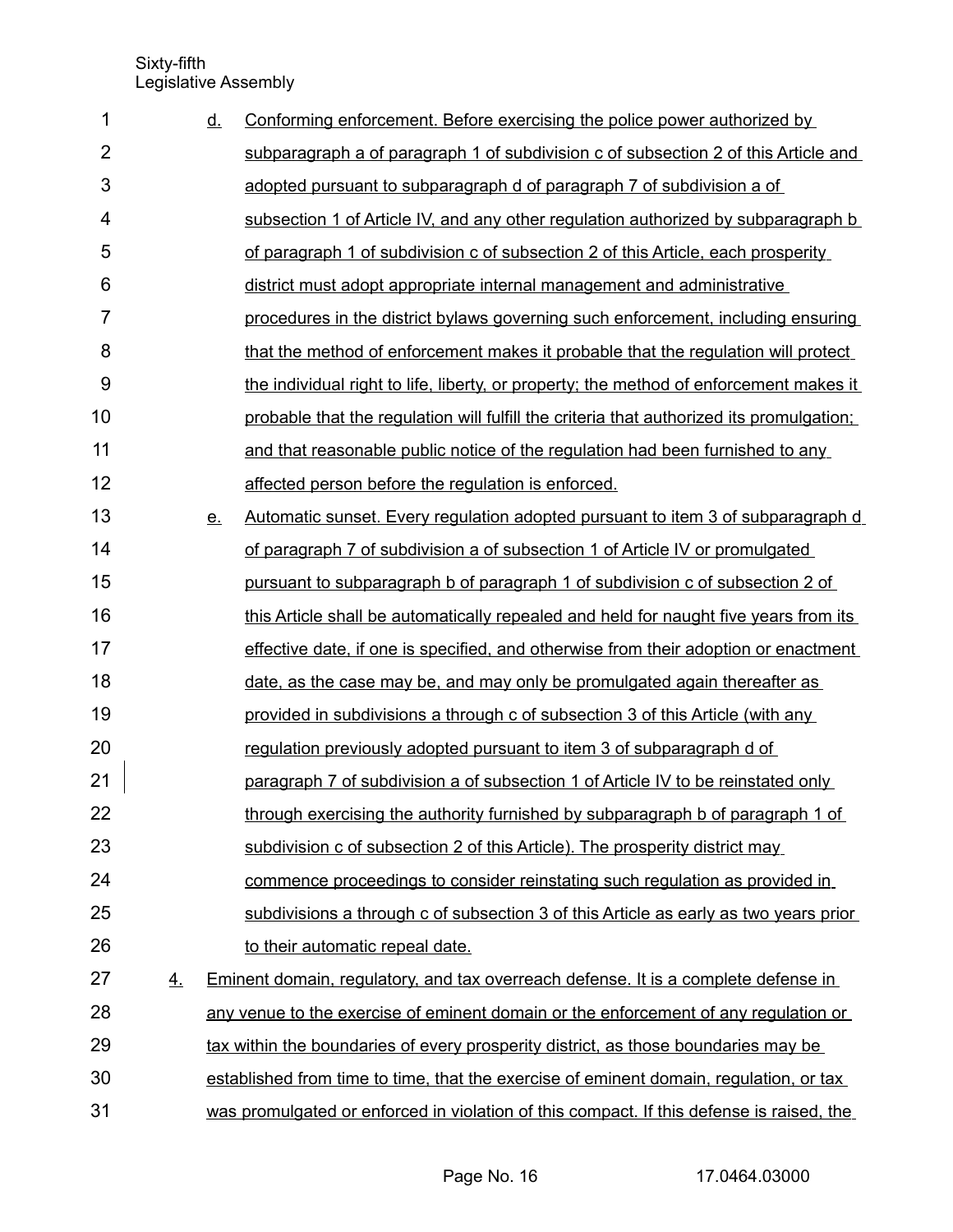| 1              |                                                                                      | proponent of the taking, regulatory, or taxing action has the burden of proving strict             |  |  |  |  |  |
|----------------|--------------------------------------------------------------------------------------|----------------------------------------------------------------------------------------------------|--|--|--|--|--|
| $\overline{2}$ | compliance with the provisions of this compact with clear and convincing evidence or |                                                                                                    |  |  |  |  |  |
| 3              | with such quantum of proof as otherwise agreed to by all disputants.                 |                                                                                                    |  |  |  |  |  |
| 4              |                                                                                      | <b>ARTICLE III - AUTHORIZED STATEWIDE TAILORING</b>                                                |  |  |  |  |  |
| 5              |                                                                                      | Under the authority and subject to the provisions of subsection 6 of Article VIII of this          |  |  |  |  |  |
| 6              |                                                                                      | compact, the following provisions shall clarify, supplement, modify, or supersede, as applicable,  |  |  |  |  |  |
| $\overline{7}$ |                                                                                      | any relevant or contrary provision of the compact in Article I, II, IV, V, VI, and VII solely with |  |  |  |  |  |
| 8              | respect to this member:                                                              |                                                                                                    |  |  |  |  |  |
| 9              | 1.                                                                                   | Repealer. Subject to subdivision d of subsection 2 of Article II, this Article, and                |  |  |  |  |  |
| 10             |                                                                                      | subdivision d of subsection 2 of Article IV:                                                       |  |  |  |  |  |
| 11             | <u>(a)</u>                                                                           | Every ordinary member law of this member that extends to, applies to, penalizes,                   |  |  |  |  |  |
| 12             |                                                                                      | prosecutes, taxes, regulates, or can otherwise be based on any condition, state                    |  |  |  |  |  |
| 13             |                                                                                      | of affairs, person, entity, service, property, action, or omission located, committed,             |  |  |  |  |  |
| 14             |                                                                                      | or occurring in a prosperity district is deemed to conflict with this compact, and is              |  |  |  |  |  |
| 15             |                                                                                      | entirely repealed, superseded, or held for naught (as applicable to negate any                     |  |  |  |  |  |
| 16             |                                                                                      | legal effect) within the boundaries of every prosperity district, as those                         |  |  |  |  |  |
| 17             |                                                                                      | boundaries may be established from time to time, and shall not thereafter extend                   |  |  |  |  |  |
| 18             |                                                                                      | to, penalize, prosecute, tax, regulate, apply to or be based on any condition, state               |  |  |  |  |  |
| 19             |                                                                                      | of affairs, person, entity, service, property, action, or omission located, committed,             |  |  |  |  |  |
| 20             |                                                                                      | or occurring within the boundaries of any such district (except as                                 |  |  |  |  |  |
| 21             |                                                                                      | nongovernmental persons may otherwise agree in adopting a venue selection                          |  |  |  |  |  |
| 22             |                                                                                      | clause or choice of law provision in a valid contract between them); and                           |  |  |  |  |  |
| 23             | (b)                                                                                  | When and to the extent that this compact becomes an interstate compact that                        |  |  |  |  |  |
| 24             |                                                                                      | has contractually bound this member and received the consent of Congress.                          |  |  |  |  |  |
| 25             |                                                                                      | every ordinary federal law and every other law, regulation, or constitutional                      |  |  |  |  |  |
| 26             |                                                                                      | provision of this member not previously repealed, which is capable of being                        |  |  |  |  |  |
| 27             |                                                                                      | pre-empted, repealed, superseded, or held for naught by such consent of                            |  |  |  |  |  |
| 28             |                                                                                      | Congress, that extends to, applies to, penalizes, prosecutes, taxes, regulates, or                 |  |  |  |  |  |
| 29             |                                                                                      | can otherwise be based on any condition, state of affairs, person, entity, service,                |  |  |  |  |  |
| 30             |                                                                                      | property, action, or omission located, committed, or occurring in a prosperity                     |  |  |  |  |  |
| 31             |                                                                                      | district is deemed to conflict with this compact and is entirely pre-empted.                       |  |  |  |  |  |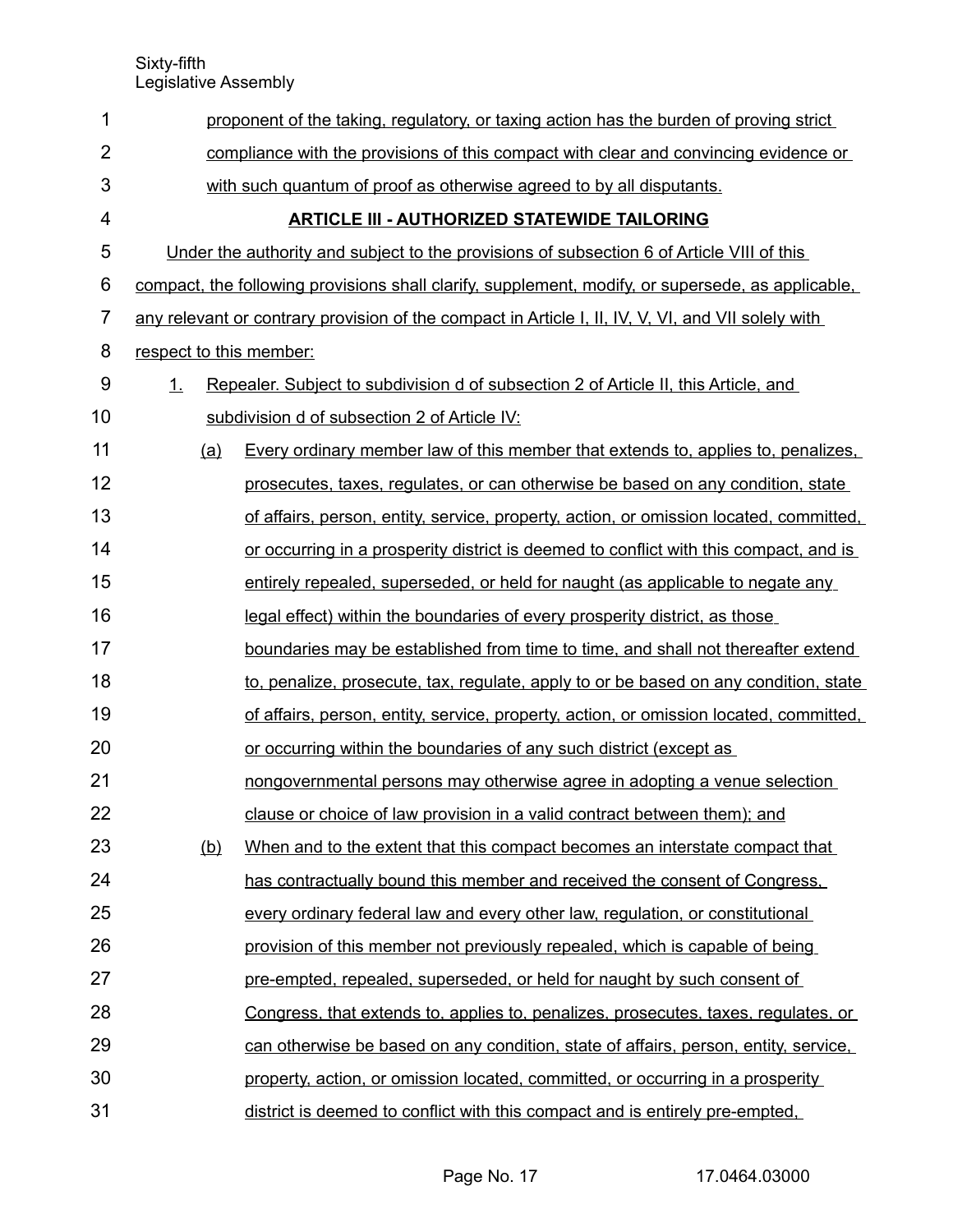| 1              |    | repealed, superseded, or held for naught, as applicable to negate any legal                  |
|----------------|----|----------------------------------------------------------------------------------------------|
| $\overline{2}$ |    | effect, within the boundaries of every prosperity district, as those boundaries may          |
| 3              |    | be established from time to time (except as nongovernmental persons may                      |
| 4              |    | otherwise agree in adopting a venue selection clause or choice of law provision              |
| 5              |    | in a valid contract between them).                                                           |
| 6              | 2. | Revenue covenant based on unimproved land value. In the case of a new or                     |
| $\overline{7}$ |    | expanded prosperity district to be located in this member, the following revenue             |
| 8              |    | covenant may be used to fulfill the revenue covenant requirements of paragraph 9 of          |
| 9              |    | subdivision a of subsection 1 of Article IV of this compact (after following relevant        |
| 10             |    | instructions specified in brackets):                                                         |
| 11             |    | "Each landowner and each successor, assign and heir of such landowner of the                 |
| 12             |    | land encompassed by the [insert legal name of new or expanded prosperity                     |
| 13             |    | district] (hereinafter collectively "owner") shall pay, on an annual basis: (a) to           |
| 14             |    | [insert legal name of member] an annual amount equal to the greater of: (1) the              |
| 15             |    | product of (i) one percent of the fair market unimproved value of the land                   |
| 16             |    | encompassed by the [insert legal name of new or expanded prosperity district]                |
| 17             |    | (hereinafter "prosperity district land value") and (ii) the ratio of the fair market         |
| 18             |    | unimproved value of that owner's respective ownership interest in such land                  |
| 19             |    | (hereinafter "ownership interest land value") over the prosperity district land              |
| 20             |    | value; or (2) the product of (i) the total amount of revenue collected directly by           |
| 21             |    | [insert legal name of member] in the fiscal year immediately preceding [the                  |
| 22             |    | <u>formation or expansion] of the [insert legal name of new or expanded prosperity</u>       |
| 23             |    | district] from all activities, inactivities, properties, and entities located within the     |
| 24             |    | area of the land within the boundaries of [insert name of new or expanded                    |
| 25             |    | prosperity district], including, but not limited to, all fees, fines, assessments, as        |
| 26             |    | well as income, sales, and property taxes, if any, and (ii) the ratio of that owner's        |
| 27             |    | <u>ownership interest land value over the prosperity district land value; (b) to [insert</u> |
| 28             |    | legal name of each county in which the new or expanded prosperity district will              |
| 29             |    | be located] respectively an annual amount equal to the greater of: (1) the product           |
| 30             |    | of (i) one-half of one percent of the fair market unimproved value of the land               |
| 31             |    | encompassed by the [insert legal name of new or expanded prosperity district]                |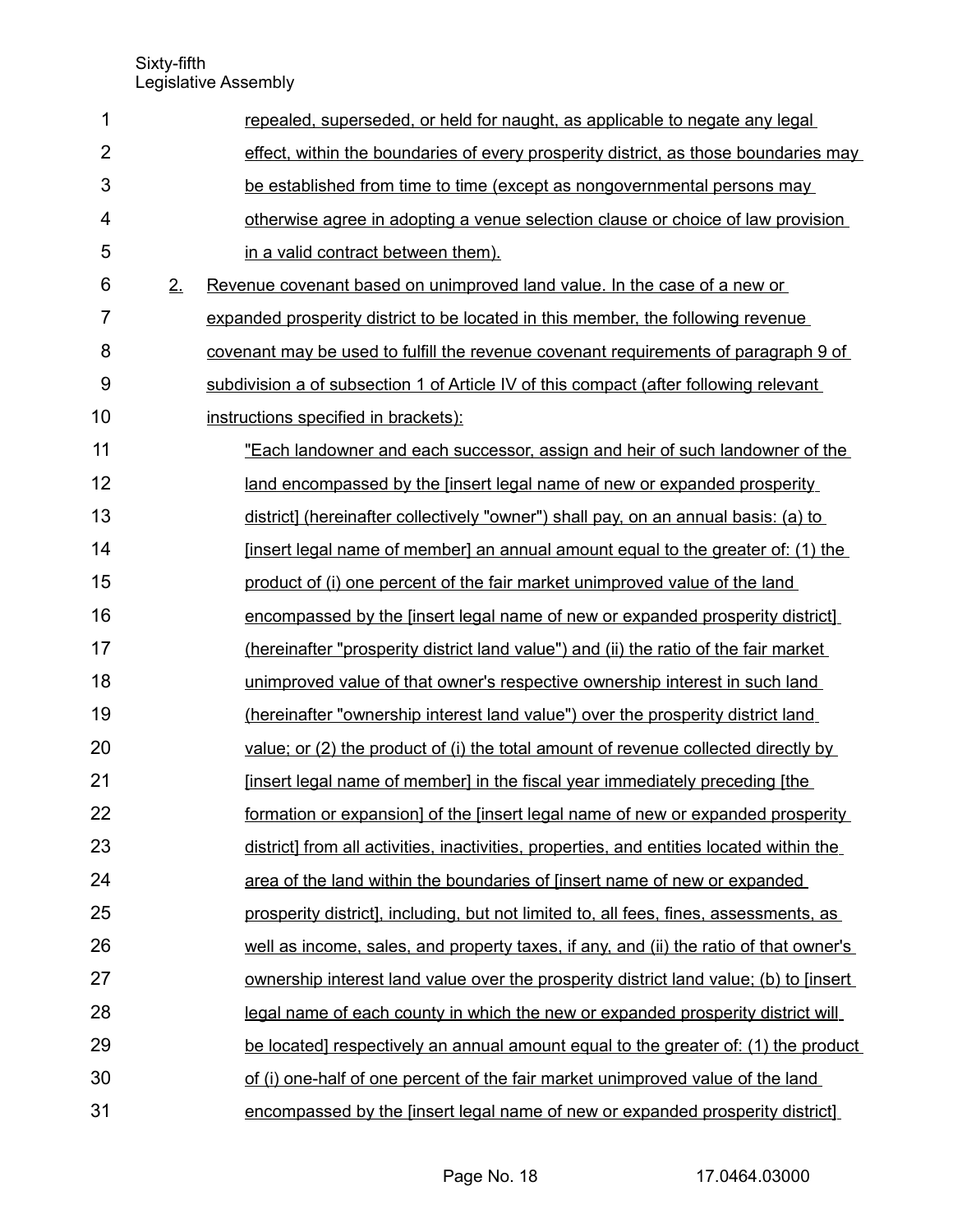| 1              | (hereinafter "prosperity district land value") and (ii) the ratio of the fair market     |
|----------------|------------------------------------------------------------------------------------------|
| $\overline{2}$ | unimproved value of that owner's respective ownership interest in such land              |
| 3              | (hereinafter "ownership interest land value") over the prosperity district land          |
| 4              | value; or (2) the product of (i) the total amount of revenue collected directly by       |
| 5              | <u>Insert legal name of each county in which the new or expanded prosperity district</u> |
| 6              | will be located] in the fiscal year immediately preceding [the formation or              |
| 7              | expansion] of the [insert legal name of new or expanded prosperity district] from        |
| 8              | all activities, inactivities, properties, and entities located within the area of the    |
| 9              | land within the boundaries of finsert name of new or expanded prosperity district],      |
| 10             | including, but not limited to, all fees, fines, assessments, as well as income,          |
| 11             | transaction, sales, and property taxes, if any, and (ii) the ratio of that owner's       |
| 12             | ownership interest land value over the prosperity district land value; (c) to [insert    |
| 13             | legal name of new or expanded prosperity district] an annual amount equal to the         |
| 14             | product of (1) one-quarter of one percent of the fair market unimproved value of         |
| 15             | the land encompassed by the finsert legal name of new or expanded prosperity             |
| 16             | district] (hereinafter "prosperity district land value") and (2) the ratio of the fair   |
| 17             | market unimproved value of that owner's respective ownership interest in such            |
| 18             | land (hereinafter "ownership interest land value") over the prosperity district land     |
| 19             | value. [insert the following if any part of a new or expanded prosperity district is     |
| 20             | located within the jurisdiction of any municipality: (d) to [insert legal name of each   |
| 21             | <u>municipality in which the new or expanded prosperity district will be located</u>     |
| 22             | respectively an annual amount equal to the greater of: (1) the product of (i)            |
| 23             | one-quarter of one percent of the fair market unimproved value of the land               |
| 24             | encompassed by the [insert legal name of new or expanded prosperity district]            |
| 25             | (hereinafter "prosperity district land value") and (ii) the ratio of the fair market     |
| 26             | unimproved value of that owner's respective ownership interest in such land              |
| 27             | (hereinafter "ownership interest land value") over the prosperity district land          |
| 28             | value; or (2) the product of (i) the total amount of revenue collected directly by       |
| 29             | <u>Insert legal name of each municipality in which the new or expanded prosperity</u>    |
| 30             | district will be located] in the fiscal year immediately preceding [the formation or     |
| 31             | expansion] of the [insert legal name of new or expanded prosperity district] from        |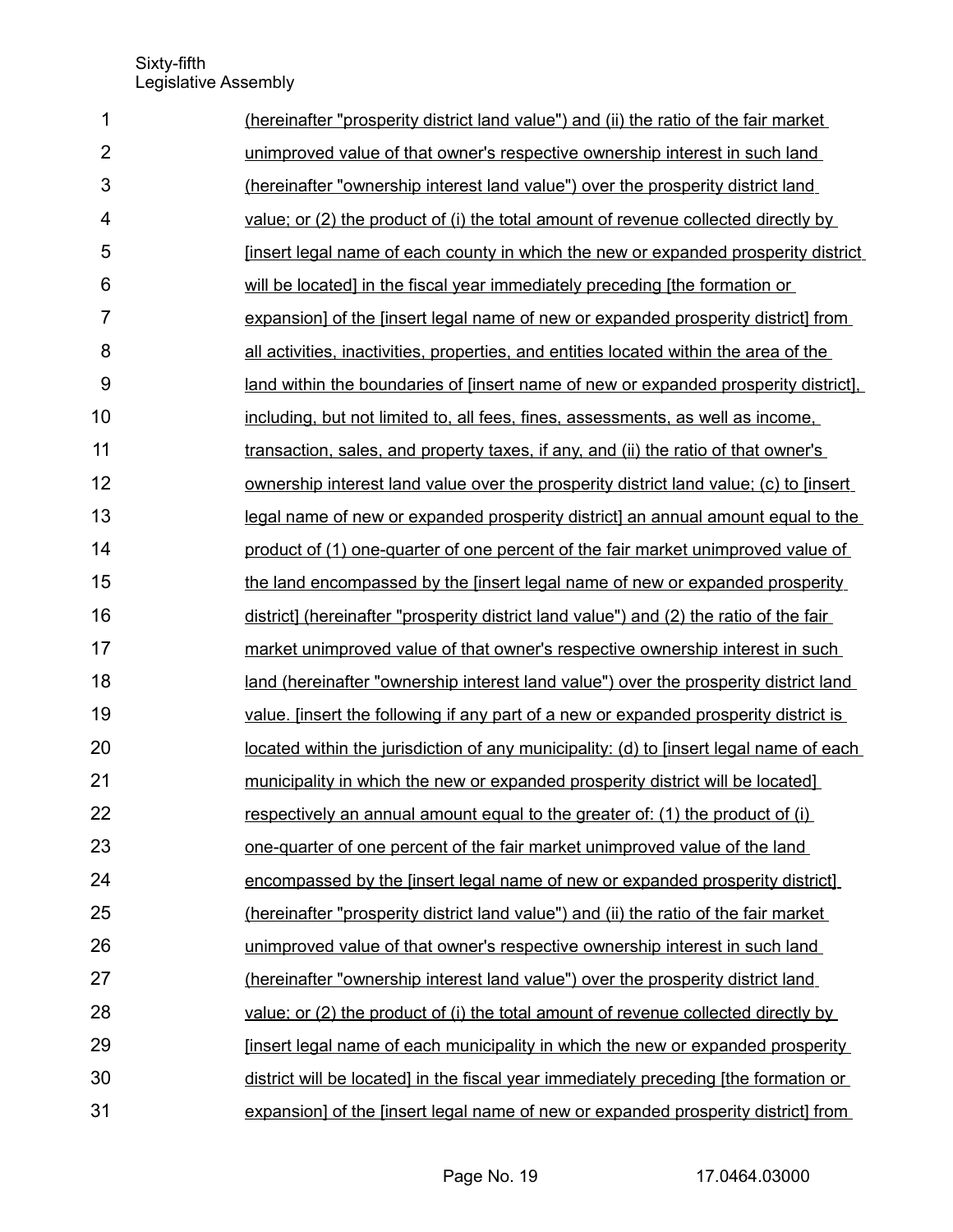| 1              | all activities, inactivities, properties, and entities located within the area of the       |
|----------------|---------------------------------------------------------------------------------------------|
| $\overline{2}$ | land within the boundaries of [insert name of new or expanded prosperity district],         |
| 3              | including, but not limited to, all fees, fines, assessments, as well as income,             |
| 4              | transaction, sales, and property taxes, if any, and (ii) the ratio of that owner's          |
| 5              | ownership interest land value over the prosperity district land value."] Said               |
| 6              | amounts shall be: (a) assessed by the managing board of the [insert legal name              |
| $\overline{7}$ | of new or expanded prosperity district] as a first priority lien against the relevant       |
| 8              | land and a joint and several debt of each owner in favor of the relevant payee on           |
| 9              | the first business day of each calendar year after the formation or expansion, as           |
| 10             | the case may be, of the [insert legal name of prosperity district] to include the           |
| 11             | relevant land based on the average of contemporaneous appraisals, formulated                |
| 12             | in accordance with reasonable and customary appraisal standards, previously                 |
| 13             | submitted to the managing board of the finsert legal name of the new or                     |
| 14             | expanded prosperity district] by each owner and the [insert legal name of                   |
| 15             | member]; and (b) paid to the previously identified recipients of revenues by each           |
| 16             | owner on the last business day of each calendar year following [the formation or            |
| 17             | expansion] of the [insert legal name of new or expanded prosperity district].               |
| 18             | prorated for any period of any calendar year in which the [insert legal name of             |
| 19             | new or expanded prosperity district] was not recognized by [insert legal name of            |
| 20             | member], provided that no adverse judicial or administrative proceedings                    |
| 21             | involving any owner and [insert legal name of member], or any political                     |
| 22             | subdivision or agency thereof, had been brought by [insert legal name of                    |
| 23             | member] or any of its political subdivisions or agencies against any owner                  |
| 24             | <u>(excluding claims subject to the alternative dispute resolution process specified in</u> |
| 25             | Article V of the prosperity states compact, as enacted by [insert legal name of             |
| 26             | member] and amended from time to time) in the preceding twelve months. Upon                 |
| 27             | such payment, the lien specified above shall be deemed released, subject to                 |
| 28             | modification by written agreement of all affected parties, laws generally                   |
| 29             | applicable to the foreclosure of real property liens in the [insert legal name of           |
| 30             | member] shall determine available procedures and remedies in the event of                   |
| 31             | nonpayment or untimely payment of the assessment hereunder due. The                         |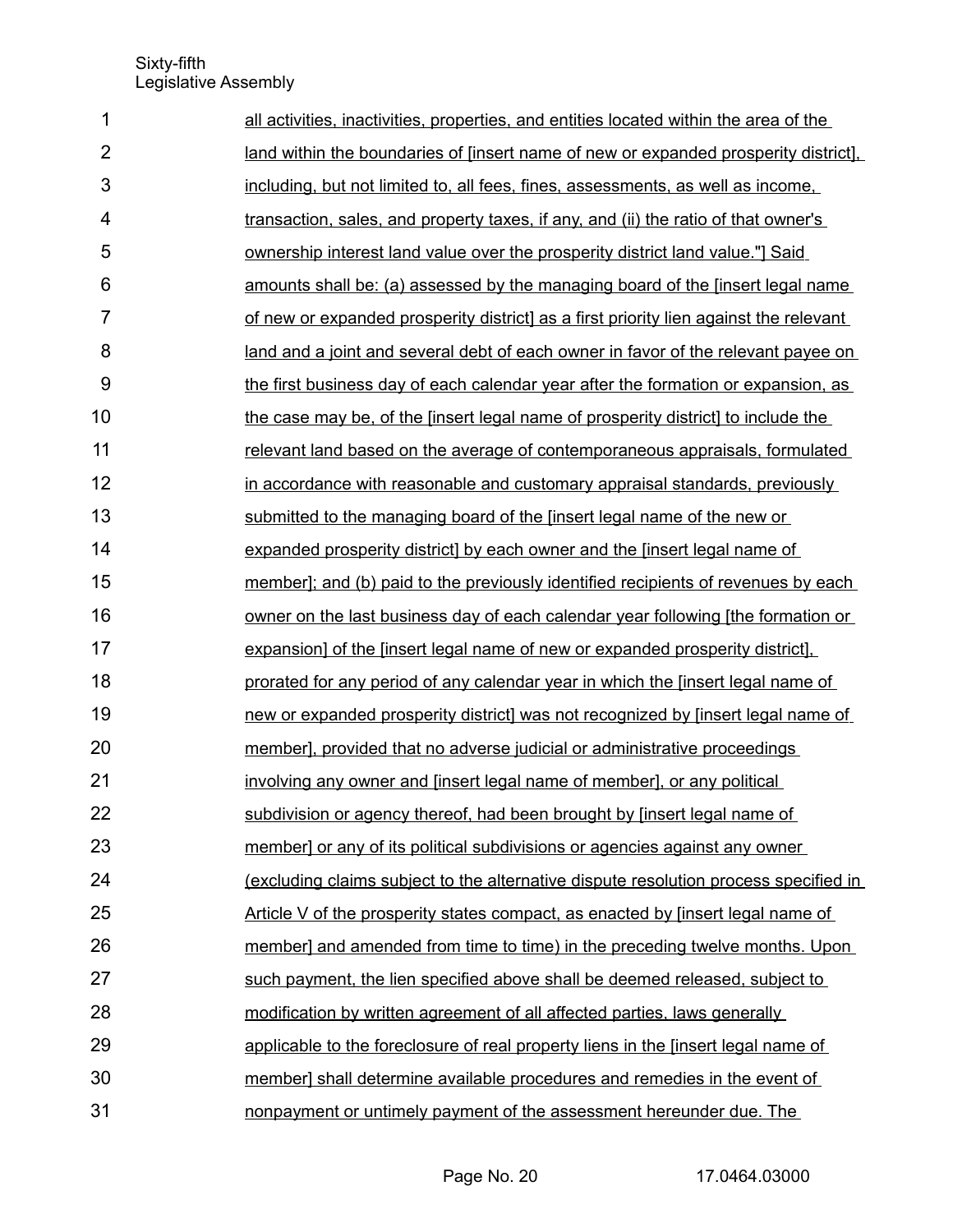| 1              |                |                   | foregoing revenue covenant is a covenant running with the land encompassed by             |
|----------------|----------------|-------------------|-------------------------------------------------------------------------------------------|
| $\overline{2}$ |                |                   | the [insert legal name of new or expanded prosperity district] for the benefit of the     |
| 3              |                |                   | previously identified recipients of revenues. [Insert the following if it is desired for  |
| 4              |                |                   | the provisions of this revenue covenant to be modified or superseded by a                 |
| 5              |                |                   | negotiated revenue covenant: "This revenue covenant is subject to modification            |
| 6              |                |                   | or supersession by a negotiated revenue covenant pursuant to Article III of the           |
| 7              |                |                   | prosperity states compact, as enacted by the [insert legal name of member] and            |
| 8              |                |                   | amended from time to time."]"                                                             |
| 9              | 3 <sub>1</sub> |                   | Negotiated revenue covenant. To comply with the petition requirement specified in         |
| 10             |                |                   | paragraph 9 of subdivision a of subsection 1 of Article IV, or subsequently to            |
| 11             |                |                   | supplement or revise a revenue covenant authorized under Article IV or this Article, the  |
| 12             |                |                   | petitioners or their successors in interest may negotiate a revenue covenant              |
| 13             |                |                   | <u>("negotiated revenue covenant") with the governor of this member or the governor's</u> |
| 14             |                |                   | nominee ("state official") in the case of the formation or expansion of a prosperity      |
| 15             |                |                   | district to be located in whole or in part within this member by giving notice of a       |
| 16             |                |                   | demand for such negotiations to the office of the governor or a person authorized to      |
| 17             |                |                   | accept service of process on behalf of the governor, whereupon they shall commence        |
| 18             |                |                   | negotiations within twenty days. In addition to other relevant provisions, the negotiated |
| 19             |                |                   | revenue covenant shall:                                                                   |
| 20             |                | $\underline{a}$ . | Only concern the generation, collection, and distribution of revenues;                    |
| 21             |                | <u>b.</u>         | Be duly signed by petitioners and state officials;                                        |
| 22             |                | <u>c.</u>         | Define the revenues or revenue sources to which it applies and, if applicable and         |
| 23             |                |                   | desired, include terms and provisions to supplement or revise the terms of an             |
| 24             |                |                   | existing default revenue covenant, if any, upon recordation;                              |
| 25             |                | <u>d.</u>         | <u>Guarantee that the member and any county or municipality in which any part of a</u>    |
| 26             |                |                   | proposed new prosperity district is to be located receives on an annual basis             |
| 27             |                |                   | revenues and distributions of state shared revenues, if any, that are at least equal      |
| 28             |                |                   | to the total amount of revenue and distributions of state shared revenues                 |
| 29             |                |                   | collected or received by that member and any such county or municipality in the           |
| 30             |                |                   | fiscal year immediately preceding the respective formation of the prosperity              |
| 31             |                |                   | district from all activities, inactivities, properties, and entities located within the   |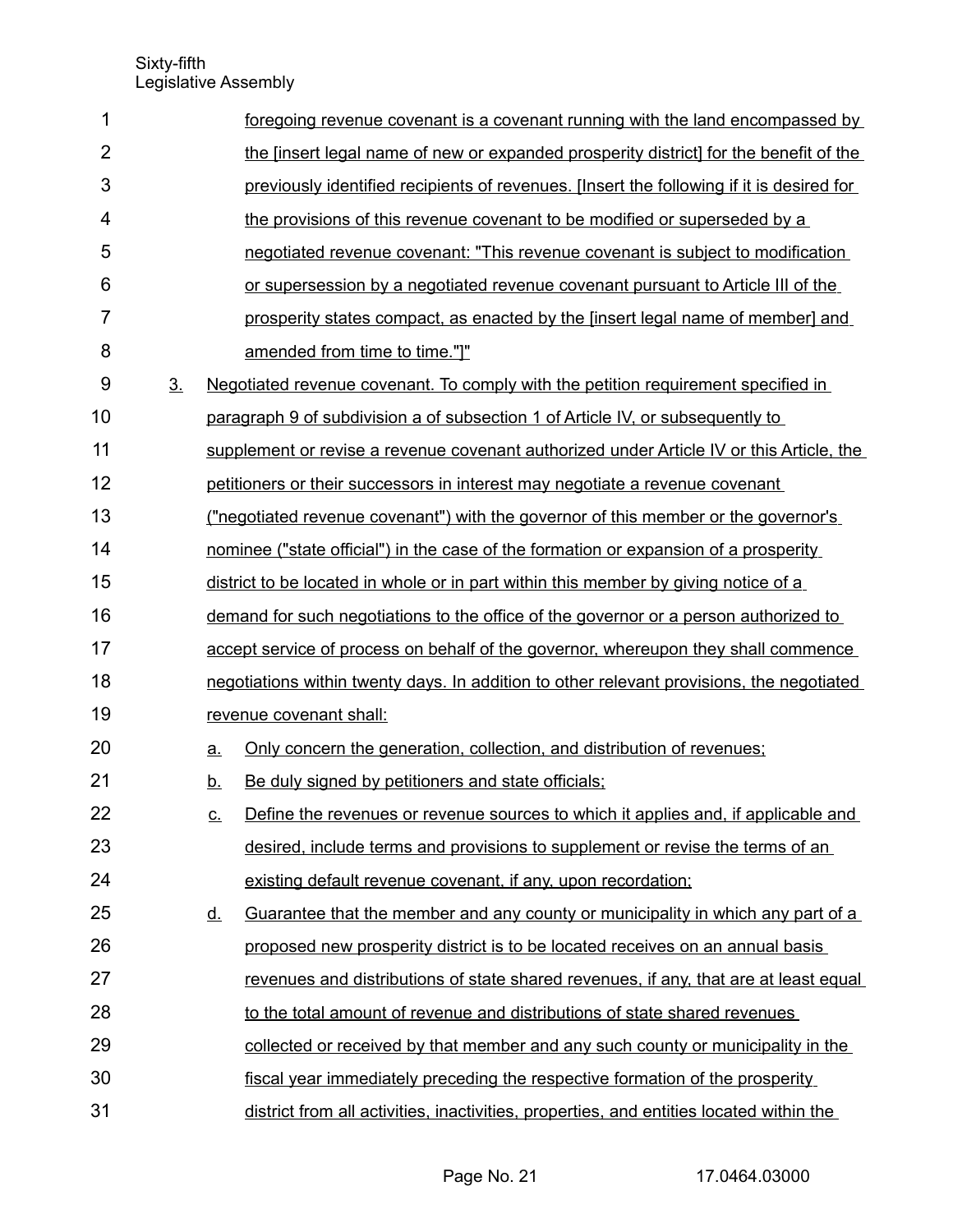| 1              |           | area of the real property to be encompassed by the proposed new prosperity               |
|----------------|-----------|------------------------------------------------------------------------------------------|
| $\overline{2}$ |           | district, including, but not limited to, all fees, fines, assessments, as well as        |
| 3              |           | income, transaction privilege, use, gas, sales, and property taxes, if any;              |
| 4              | <u>e.</u> | Guarantee that the member and any county or municipality in which any part of            |
| 5              |           | the proposed expansion area of an existing prosperity district is to be located          |
| 6              |           | receives on an annual basis revenues and distributions of state shared revenues.         |
| $\overline{7}$ |           | if any, that are equal to or greater than the total amount of revenue and                |
| 8              |           | distributions of state-shared revenues collected or received by that member and          |
| 9              |           | any such county or municipality in the expansion area in the fiscal year                 |
| 10             |           | <u>immediately preceding the proposed expansion of the prosperity district from all</u>  |
| 11             |           | activities, inactivities, properties, and entities located within the area of the real   |
| 12             |           | property to be encompassed by the proposed expansion area, including, but not            |
| 13             |           | limited to, all fees, fines, assessments, as well as income, transaction privilege.      |
| 14             |           | use, gas, sales, and property taxes, if any;                                             |
| 15             | f.        | <u>Guarantee that the payment of income, transaction privilege, use, gas, sales, and</u> |
| 16             |           | property taxes by any third-party beneficiary which are imposed by this member           |
| 17             |           | and any of its political subdivisions on activities, inactivities, properties, and       |
| 18             |           | entities located within the area of the real property included within the proposed       |
| 19             |           | new or expanded prosperity district, if any, shall be ratably credited against that      |
| 20             |           | third-party beneficiary's obligations under any such negotiated revenue covenant;        |
| 21             | g.        | Apply and run with title to all real property in the proposed new or expanded            |
| 22             |           | prosperity district upon the formation or expansion of the district, as the case may     |
| 23             |           | be, and as long as the encumbered real property is within the jurisdiction of the        |
| 24             |           | district;                                                                                |
| 25             | <u>h.</u> | Be drafted in general language, without limitation to a closed class of one or           |
| 26             |           | more identifiable persons, and with such uniformity as to allow the entire class of      |
| 27             |           | landowners located within any other existing or future prosperity district within the    |
| 28             |           | same state to have the option of adopting the negotiated revenue covenant to             |
| 29             |           | fulfill the requirements of paragraph 9 of subdivision a of subsection 1 of              |
| 30             |           | Article IV, or subsequently to supplement or revise an existing revenue covenant         |
| 31             |           | authorized under Article IV or this Article if such right was reserved;                  |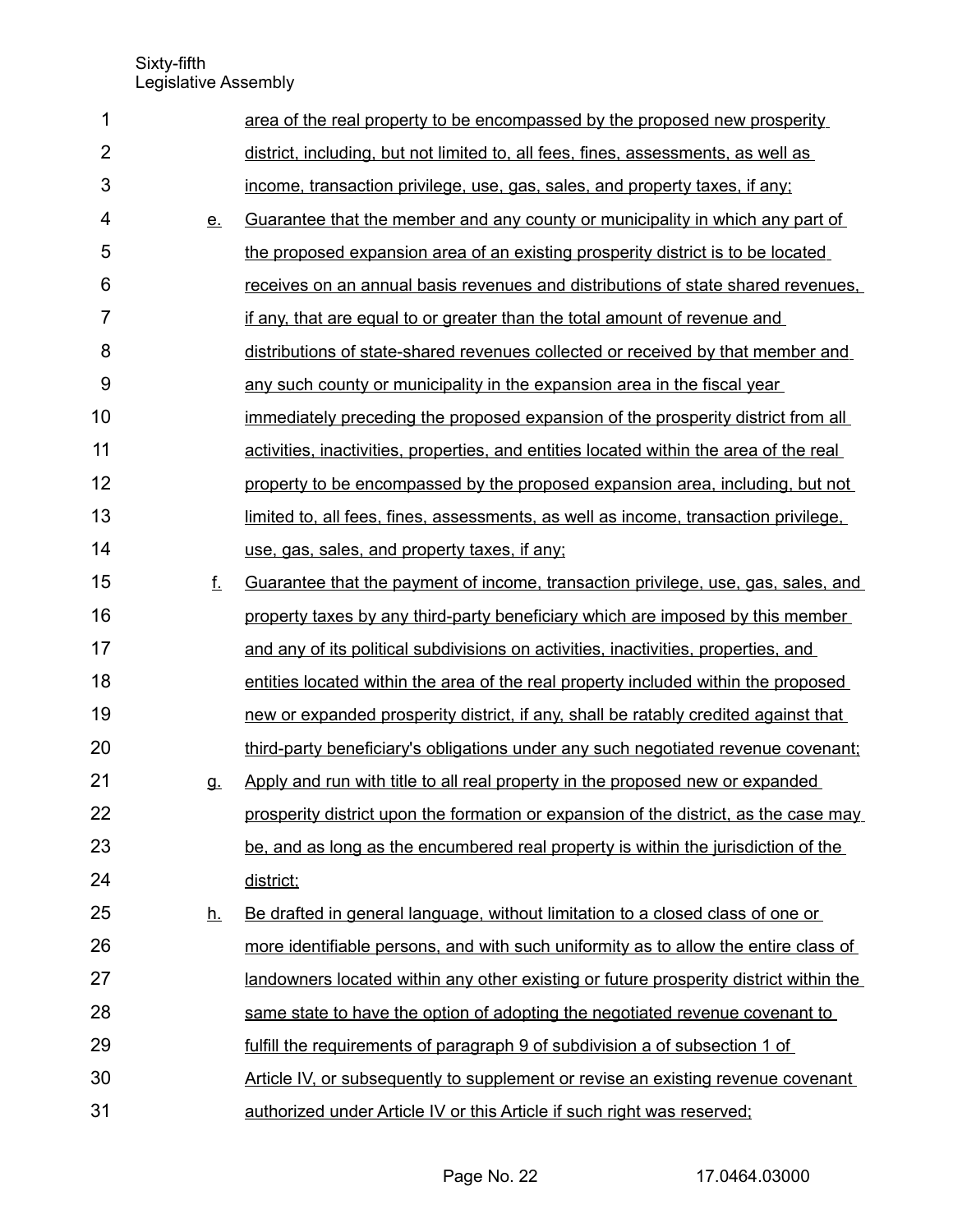| 1              |    | İ.        | Be deemed accepted and ratified by this member and any political subdivision of                |  |  |
|----------------|----|-----------|------------------------------------------------------------------------------------------------|--|--|
| $\overline{2}$ |    |           | this member benefited by the negotiated revenue covenant for use by petitioners.               |  |  |
| 3              |    |           | any other class of petitioners under subsection 1 of Article IV, and their                     |  |  |
| 4              |    |           | successors-in-interest within this member's jurisdiction when approved by joint                |  |  |
| 5              |    |           | resolution of the legislature of this member; and                                              |  |  |
| 6              |    | j.        | If meant to revise or supplement a revenue covenant already running with title to              |  |  |
| $\overline{7}$ |    |           | real property in an existing prosperity district, the accepted and ratified negotiated         |  |  |
| 8              |    |           | revenue covenant shall be recorded with the county recorder for each county in                 |  |  |
| 9              |    |           | which the respective prosperity district is located and with each such other official          |  |  |
| 10             |    |           | responsible for the public recordation of interests in real property located within            |  |  |
| 11             |    |           | the proposed boundaries of the respective prosperity district, if any, as the case             |  |  |
| 12             |    |           | may be.                                                                                        |  |  |
| 13             | 4. |           | Relationship of compact to existing laws and jurisdictions. This subsection shall be           |  |  |
| 14             |    |           | effective in this member notwithstanding the reciprocity otherwise required by                 |  |  |
| 15             |    |           | subsection 5 of Article V, subdivision e of subsection 2 of Article II, subsection 1 of this   |  |  |
| 16             |    |           | Article, and subsections 3 and 4 of Article V are herewith clarified, modified, and            |  |  |
| 17             |    |           | superseded, as applicable, with respect to this member in regard to the following laws         |  |  |
| 18             |    |           | and governmental unit jurisdictions constituted thereby, which shall continue to be            |  |  |
| 19             |    |           | effective in any prosperity district or any portion of any prosperity district that is located |  |  |
| 20             |    |           | in this member to the same extent as in any other political subdivision of this member:        |  |  |
| 21             |    | <u>a.</u> | All interstate agreements, compacts, and laws enforcing or protecting vested                   |  |  |
| 22             |    |           | contractual or property rights existing in this member as of the enactment date of             |  |  |
| 23             |    |           | the compact legislation, including, but not limited to, any interstate agreement or            |  |  |
| 24             |    |           | compact concerning water rights and gaming, as well as all governmental units                  |  |  |
| 25             |    |           | constituted thereby, shall continue to be effective in any prosperity district located         |  |  |
| 26             |    |           | in this member to the same extent as before the enactment date of the compact.                 |  |  |
| 27             |    |           | Vested contractual or property rights defined by reference to laws in effect in this           |  |  |
| 28             |    |           | member upon vesting shall be construed and enforced in any prosperity district                 |  |  |
| 29             |    |           | located in this member as if such laws were still in effect;                                   |  |  |
| 30             |    | <u>b.</u> | All member laws and laws of the United States government that concern national                 |  |  |
| 31             |    |           | security, declared states of emergency, immigration, violent crime, prostitution, or           |  |  |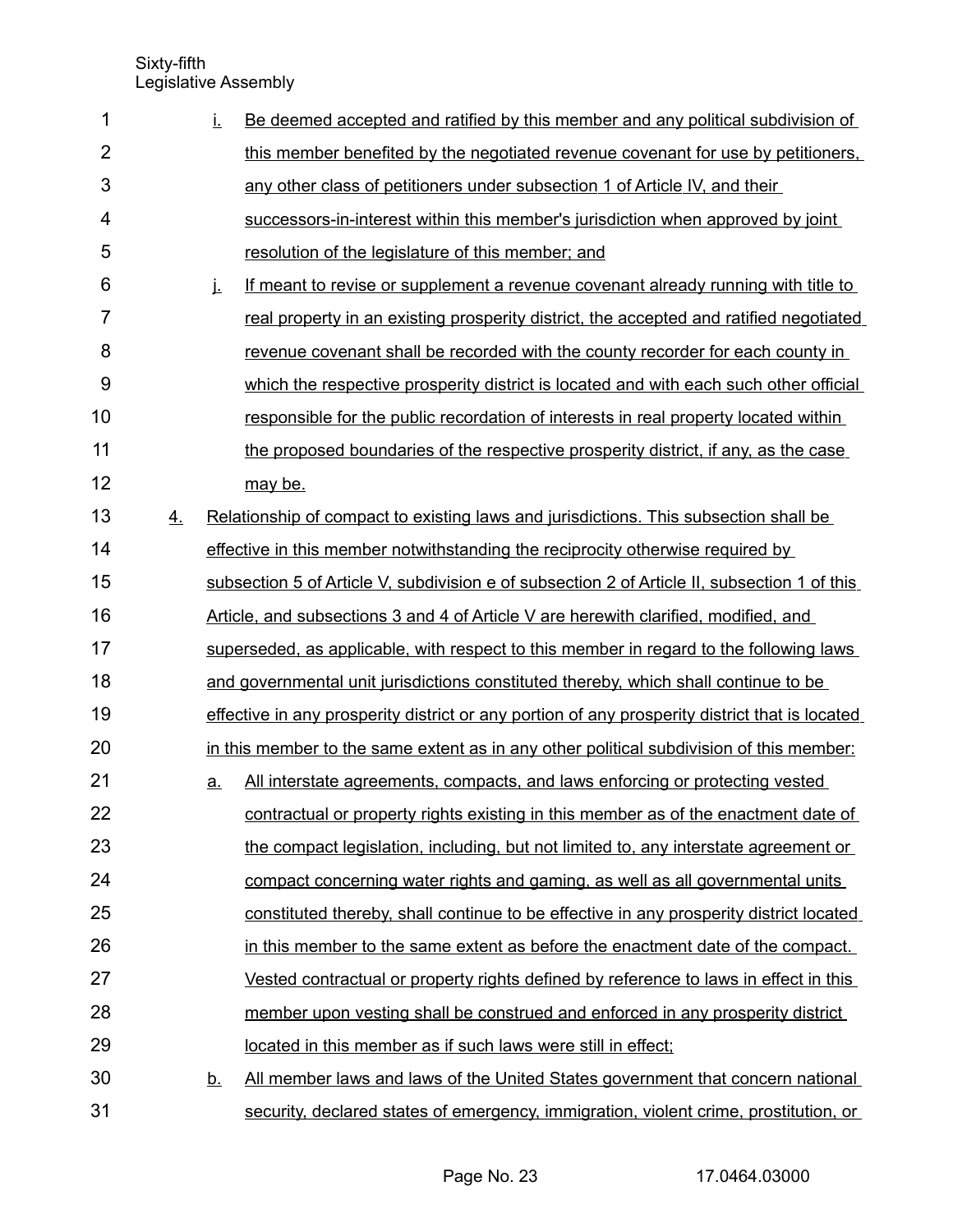| 1              |           | the possession, sale, transfer, or use of controlled substances, and the                   |
|----------------|-----------|--------------------------------------------------------------------------------------------|
| $\overline{2}$ |           | jurisdictions of all governmental units to the extent they are constituted thereby.        |
| 3              |           | as well as all related ongoing investigations, prosecutions, and administrative            |
| 4              |           | proceedings;                                                                               |
| 5              | $C_{-}$   | All member laws and laws of the United States government governing the                     |
| 6              |           | management, administration, immunity, discipline, and compensation of law                  |
| 7              |           | enforcement personnel engaged in the exercise of concurrent or original                    |
| 8              |           | jurisdiction on behalf of this member or the United States government within the           |
| 9              |           | boundaries of any prosperity district, as they may exist from time to time, under          |
| 10             |           | the authority of this subdivision shall be in full force and effect as to such             |
| 11             |           | personnel to the same extent as would have been the case in the absence of the             |
| 12             |           | formation or expansion of such district;                                                   |
| 13             | <u>d.</u> | <u>Any provision of this member's constitution requiring the taxation of property or a</u> |
| 14             |           | specific mode of taxation, and any law to implement any such provision, and the            |
| 15             |           | jurisdictions of all governmental units constituted thereby, provided that:                |
| 16             |           | The payment of these taxes by any third-party beneficiary shall be ratably<br>(1)          |
| 17             |           | credited against any revenue covenant obligation imposed on them by this                   |
| 18             |           | compact in favor of this member or any of its political subdivisions;                      |
| 19             |           | The payment of such taxes shall be credited against any required fee for<br>(2)            |
| 20             |           | external services as contemplated in paragraph 3 of subdivision d of                       |
| 21             |           | subsection 2 of Article II to the extent that such revenues are used directly              |
| 22             |           | or indirectly to defray the cost of such services; and                                     |
| 23             |           | Subsequent reductions in any such applicable tax rate or burden after the<br>(3)           |
| 24             |           | enactment date of the compact shall be effective in all prosperity districts;              |
| 25             | <u>e.</u> | The uniform commercial code of this member's revised statutes, and the                     |
| 26             |           | jurisdictions of all agencies to the extent they are constituted by such laws, which       |
| 27             |           | shall be regarded as codifying the corresponding common law subject matters                |
| 28             |           | applicable within any prosperity district located within this member;                      |
| 29             | f.        | All laws governing mining, mineral rights, oil, and gas extraction rights of this          |
| 30             |           | member's revised statutes and promulgated in regulations authorized thereby.               |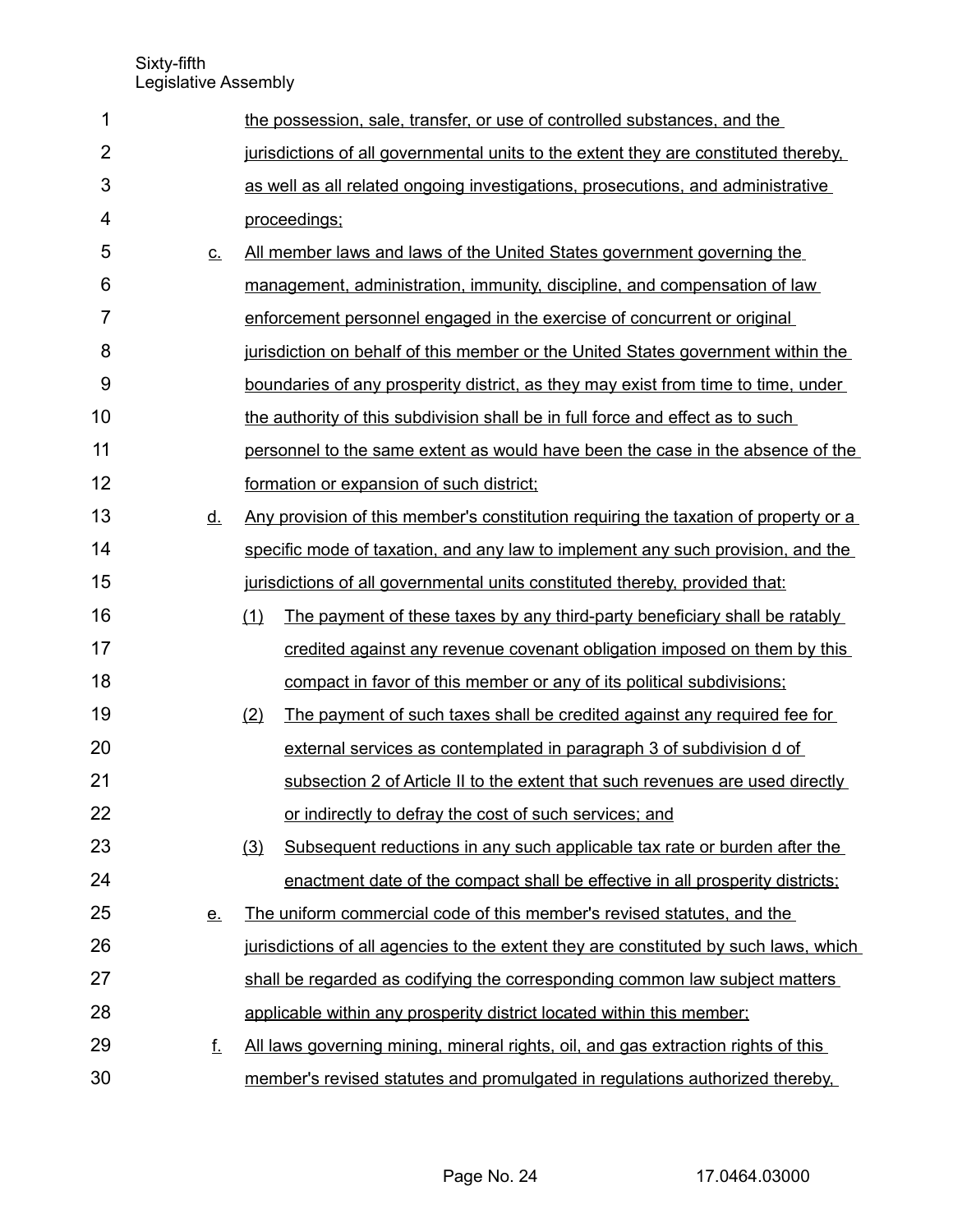| 1              |           | and the jurisdictions of all agencies to the extent they are constituted by such     |
|----------------|-----------|--------------------------------------------------------------------------------------|
| $\overline{2}$ |           | laws:                                                                                |
| 3              | g.        | All laws governing mechanics liens of this member's revised statutes and             |
| 4              |           | promulgated in regulations authorized thereby, and the jurisdictions of all          |
| 5              |           | agencies to the extent they are constituted by such laws;                            |
| 6              | <u>h.</u> | All laws governing the licensure and regulation of medical doctors of this           |
| 7              |           | member's revised statutes and promulgated in regulations authorized thereby.         |
| 8              |           | and the jurisdictions of all agencies to the extent they are constituted by such     |
| 9              |           | laws;                                                                                |
| 10             | Ĺ.        | <u>All laws governing the licensure and regulation of attorneys of this member's</u> |
| 11             |           | revised statutes and promulgated in regulations authorized thereby, and the          |
| 12             |           | jurisdictions of all agencies to the extent they are constituted by such laws;       |
| 13             | j.        | All laws governing fraud of this member's revised statutes and promulgated in        |
| 14             |           | regulations authorized thereby, and the jurisdictions of all agencies to the extent  |
| 15             |           | they are constituted by such laws:                                                   |
| 16             | <u>k.</u> | All laws governing public records and open meetings of this member's revised         |
| 17             |           | statutes and promulgated in regulations authorized thereby, and the jurisdictions    |
| 18             |           | of governmental units constituted thereby;                                           |
| 19             | Ī.        | All state and federal laws that concern elections, election qualifications, ballot   |
| 20             |           | measures, referenda, and campaign finance and the jurisdictions of all               |
| 21             |           | governmental units constituted by such laws, including, but not limited to, that     |
| 22             |           | which is codified in this member's revised statutes, and the jurisdictions of all    |
| 23             |           | governmental units constituted thereby, as well as all related ongoing               |
| 24             |           | investigations, prosecutions, and administrative proceedings;                        |
| 25             | <u>m.</u> | All state and federal laws governing banking, securities, and financial              |
| 26             |           | transactions, including, but not limited to, that which is codified in the revised   |
| 27             |           | statutes, and promulgated in regulations authorized thereby, as well as all related  |
| 28             |           | ongoing investigations, prosecutions, and administrative proceedings; and            |
| 29             | <u>n.</u> | All state and federal laws specifically defining and protecting the individual right |
| 30             |           | to life, liberty, or property, or otherwise specifically governing the adoption.     |
| 31             |           | guardianship, care, or representation of minor children, the incompetent, and the    |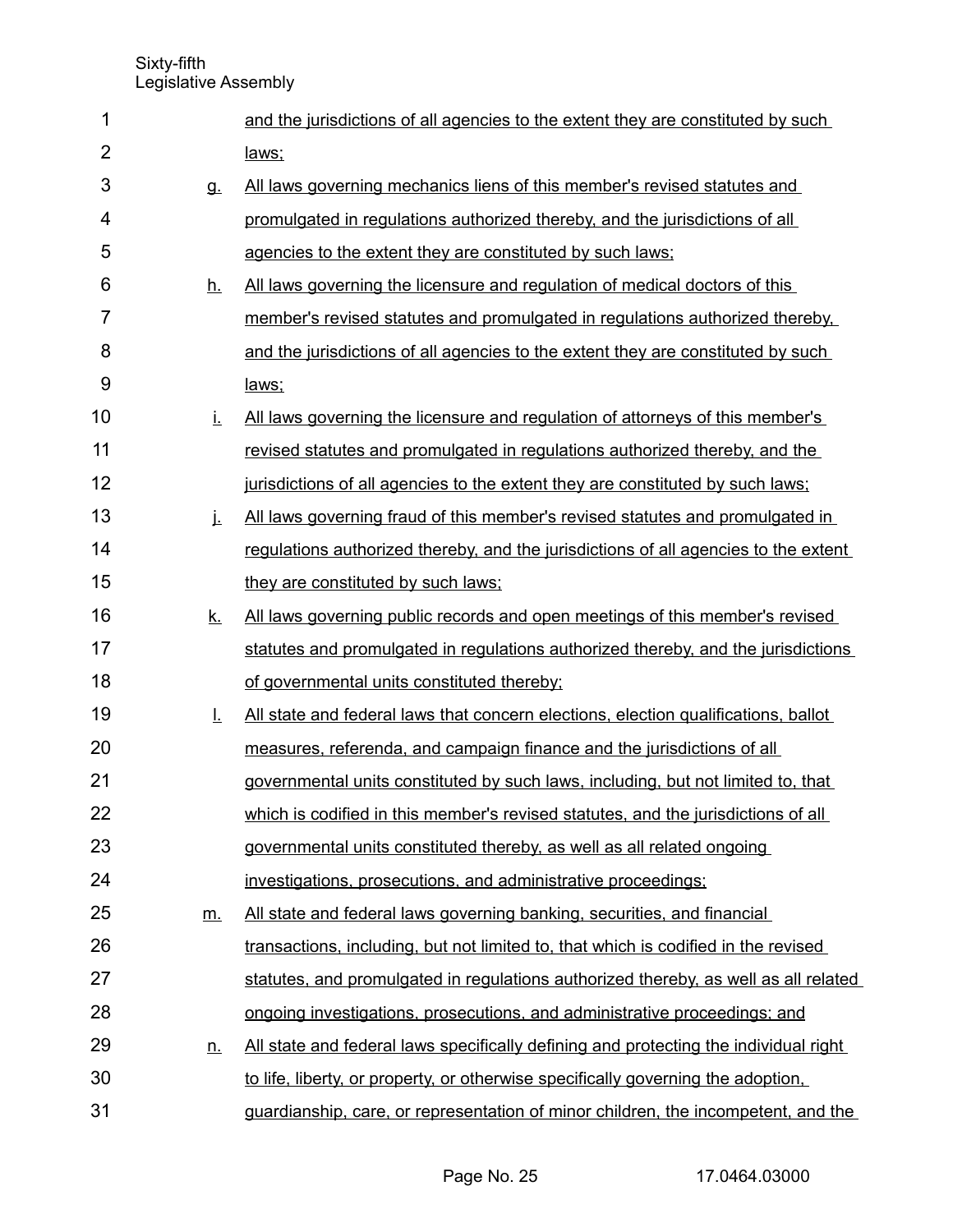| 1                       |    | disabled, and the jurisdictions of all governmental units constituted by such laws.         |  |  |  |  |  |
|-------------------------|----|---------------------------------------------------------------------------------------------|--|--|--|--|--|
| $\overline{2}$          |    | including, but not limited to, that which is codified in the revised statutes, and          |  |  |  |  |  |
| 3                       |    | promulgated in regulations authorized thereby, as well as all related ongoing               |  |  |  |  |  |
| $\overline{\mathbf{4}}$ |    | investigations, prosecutions, and administrative proceedings.                               |  |  |  |  |  |
| 5                       | 5. | Income of residents doing business in district. This subsection shall be effective in this  |  |  |  |  |  |
| 6                       |    | member notwithstanding the reciprocity otherwise required by subsection 5 of                |  |  |  |  |  |
| $\overline{7}$          |    | Article V. This member may tax income earned by its residents from income-producing         |  |  |  |  |  |
| 8                       |    | activities occurring within a prosperity district as provided by law if such residents are  |  |  |  |  |  |
| 9                       |    | neither domiciled nor residing in such prosperity district.                                 |  |  |  |  |  |
| 10                      | 6. | Federal primacy, mandates, and grant requirements protected. This subsection shall          |  |  |  |  |  |
| 11                      |    | be effective in this member notwithstanding the reciprocity otherwise required by           |  |  |  |  |  |
| 12                      |    | subsection 5 of Article V. Until this compact receives the consent of Congress in such      |  |  |  |  |  |
| 13                      |    | form as to obviate any need for this member to comply with otherwise applicable             |  |  |  |  |  |
| 14                      |    | federal mandates and conditions of maintaining or securing federal primacy or federal       |  |  |  |  |  |
| 15                      |    | grants, every prosperity district located in this member shall cooperate with this          |  |  |  |  |  |
| 16                      |    | member in fulfilling the lawful conditions of any federal grant or assumption of federal    |  |  |  |  |  |
| 17                      |    | primacy and complying with any lawful federal mandate, including the adoption of            |  |  |  |  |  |
| 18                      |    | appropriate bylaws and regulations, in the event that this member is specifically           |  |  |  |  |  |
| 19                      |    | threatened by the federal government in writing with any sanction, the loss of federal      |  |  |  |  |  |
| 20                      |    | primacy, the loss of any federal grant, or if this member loses federal primacy or a        |  |  |  |  |  |
| 21                      |    | federal grant due to a failure of compliance with a federal mandate or a condition to       |  |  |  |  |  |
| 22                      |    | the maintenance of federal primacy or to the grant caused by the actions or omissions       |  |  |  |  |  |
| 23                      |    | of any prosperity district. To enforce this cooperation duty, this member shall give        |  |  |  |  |  |
| 24                      |    | notice of the threat or loss to the managing board of each responsible prosperity           |  |  |  |  |  |
| 25                      |    | district as soon as possible together with a specification of the sanction or the amount    |  |  |  |  |  |
| 26                      |    | of the grant that has been threatened or lost, as well as a specific demand for the         |  |  |  |  |  |
| 27                      |    | curative action or inaction that the prosperity district must undertake in order to restore |  |  |  |  |  |
| 28                      |    | federal primacy, the grant, or prevent the sanction or the loss of federal primacy or the   |  |  |  |  |  |
| 29                      |    | grant.                                                                                      |  |  |  |  |  |
| 30                      |    | The prosperity district is authorized and required to respond to the foregoing<br>a.        |  |  |  |  |  |
| 31                      |    | demand in one or more of the following three ways as needed to ensure that                  |  |  |  |  |  |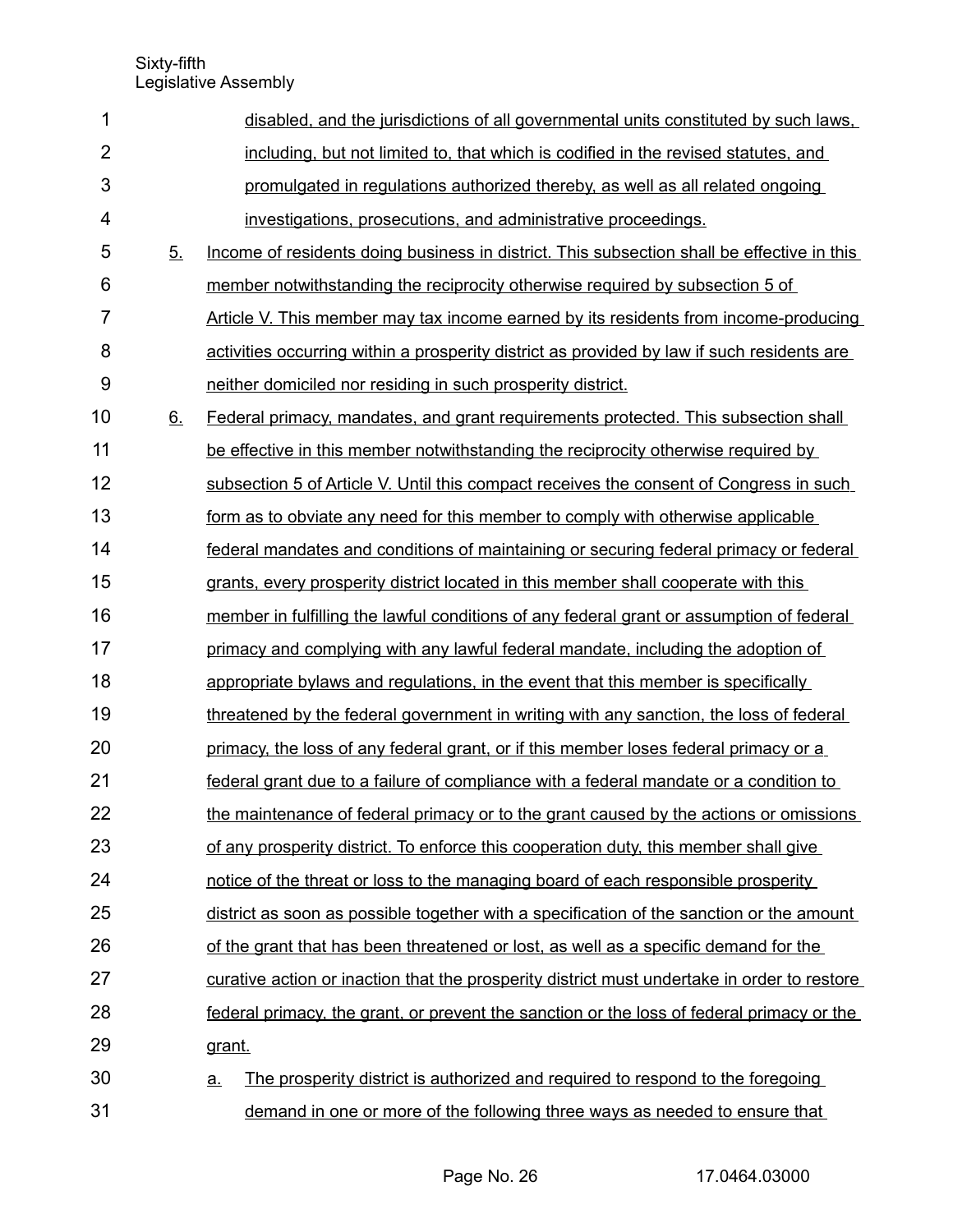| 1              |           |     | federal primacy is maintained by this member or this member is kept or made           |  |  |  |  |  |
|----------------|-----------|-----|---------------------------------------------------------------------------------------|--|--|--|--|--|
| $\overline{2}$ |           |     | whole:                                                                                |  |  |  |  |  |
| 3              |           | (1) | It shall strictly comply with the demand in a fashion that may supersede any          |  |  |  |  |  |
| 4              |           |     | limitation on its regulatory authority as otherwise specified in Article II only to   |  |  |  |  |  |
| 5              |           |     | the extent absolutely necessary;                                                      |  |  |  |  |  |
| 6              |           | (2) | It shall post a surety bond in favor of this member or tender cash to the this        |  |  |  |  |  |
| 7              |           |     | member for the full amount of the grant that has been threatened or lost              |  |  |  |  |  |
| 8              |           |     | which shall be payable without delay to this member or its designated                 |  |  |  |  |  |
| 9              |           |     | recipient on its demand if the grant is lost, subject to this member refunding        |  |  |  |  |  |
| 10             |           |     | said amount immediately upon the restoration of the grant; or                         |  |  |  |  |  |
| 11             |           | (3) | It shall delegate so much of its authority within its boundaries to this              |  |  |  |  |  |
| 12             |           |     | member or its designated agency, instrumentality, or political subdivision to         |  |  |  |  |  |
| 13             |           |     | hold and exercise in receivership as is absolutely necessary to fulfill the           |  |  |  |  |  |
| 14             |           |     | federal mandate or the conditions of the threatened or lost federal primacy           |  |  |  |  |  |
| 15             |           |     | or federal grant until such time as the threatened sanction is retracted or           |  |  |  |  |  |
| 16             |           |     | lifted, or the federal primacy or grant is restored and no longer specifically        |  |  |  |  |  |
| 17             |           |     | threatened by the federal government.                                                 |  |  |  |  |  |
| 18             | <u>b.</u> |     | If the prosperity district fails to respond to the foregoing demand as aforesaid.     |  |  |  |  |  |
| 19             |           |     | this member shall have the right to commence a special action in state court to       |  |  |  |  |  |
| 20             |           |     | appoint a receiver to hold and exercise all power of the prosperity district as       |  |  |  |  |  |
| 21             |           |     | necessary to comply with the federal mandate or to fulfill the conditions of the      |  |  |  |  |  |
| 22             |           |     | threatened or lost federal primacy or federal grant until such time as the            |  |  |  |  |  |
| 23             |           |     | threatened sanction is retracted or lifted, or the federal primacy or grant is        |  |  |  |  |  |
| 24             |           |     | restored and no longer specifically threatened by the federal government, and         |  |  |  |  |  |
| 25             |           |     | each prosperity district causing this member to fail to fulfill the conditions of any |  |  |  |  |  |
| 26             |           |     | such federal primacy or federal grant shall be jointly and severally liable for       |  |  |  |  |  |
| 27             |           |     | tendering the full amount of any federal moneys that are denied to this member        |  |  |  |  |  |
| 28             |           |     | as a result of the failure of cooperation within thirty calendar days after           |  |  |  |  |  |
| 29             |           |     | submission of a proof of claim by this member to each prosperity district for the     |  |  |  |  |  |
| 30             |           |     | replacement funding.                                                                  |  |  |  |  |  |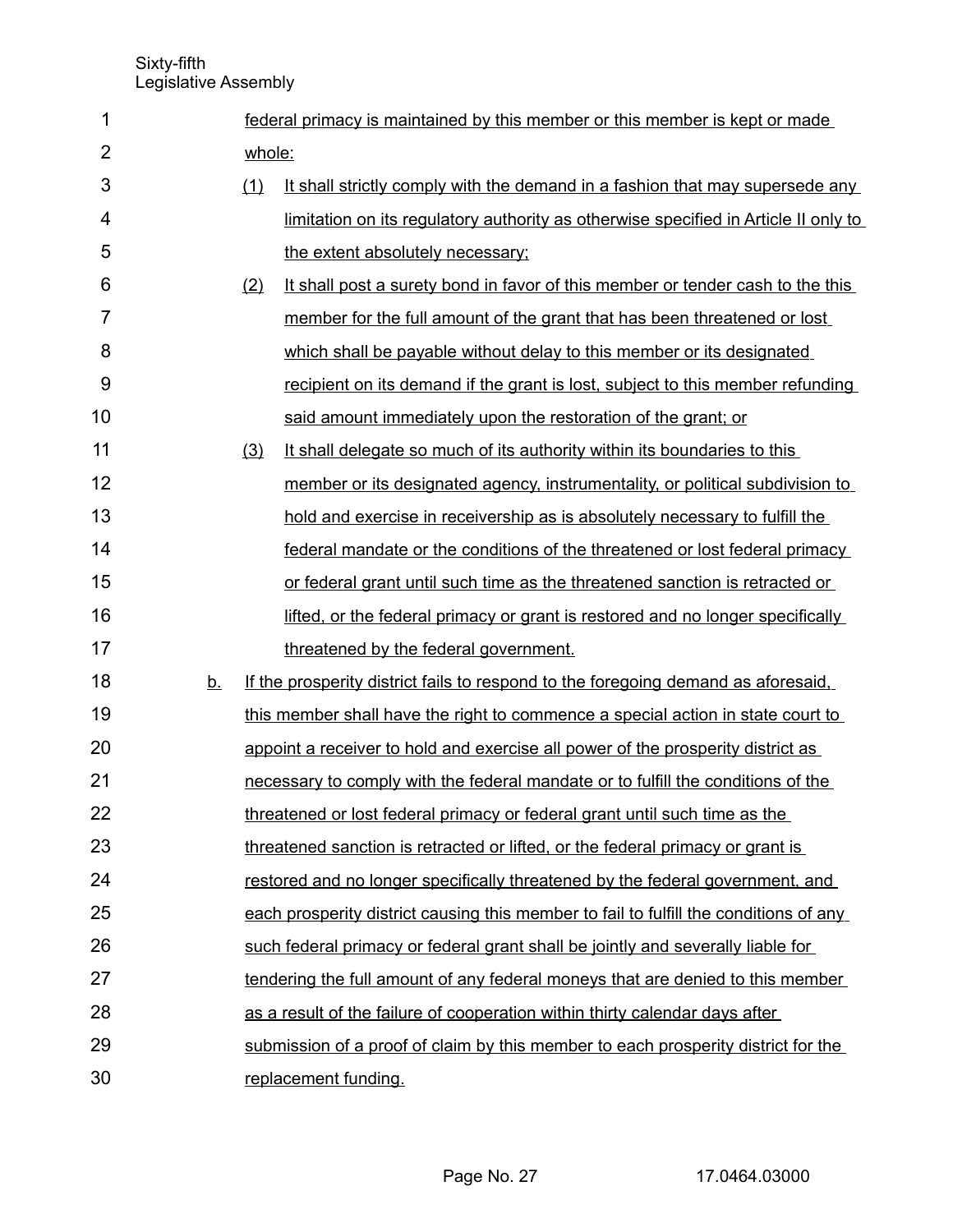| 1              |                       | This subsection shall self-repeal upon this compact receiving the consent of<br><u>C.</u>      |  |  |  |  |  |  |
|----------------|-----------------------|------------------------------------------------------------------------------------------------|--|--|--|--|--|--|
| $\overline{2}$ |                       | Congress in such form and substance as to declare or render the actions or                     |  |  |  |  |  |  |
| 3              |                       | omissions of a prosperity district nonprejudicial to any obligation this member                |  |  |  |  |  |  |
| 4              |                       | may have to comply with otherwise applicable federal mandates and conditions                   |  |  |  |  |  |  |
| 5              |                       | of maintaining or securing federal primacy or federal grants.                                  |  |  |  |  |  |  |
| 6              | $\mathcal{I}_{\cdot}$ | National security modification to definition of "eligible land". This subsection shall be      |  |  |  |  |  |  |
| $\overline{7}$ |                       | effective in this member notwithstanding the reciprocity otherwise required by                 |  |  |  |  |  |  |
| 8              |                       | subsection 5 of Article V. The formation and expansion of a prosperity district in this        |  |  |  |  |  |  |
| 9              |                       | member, as well as investment in property located within an existing prosperity district,      |  |  |  |  |  |  |
| 10             |                       | shall be subject to the review process for controlling direct foreign investment in the        |  |  |  |  |  |  |
| 11             |                       | United States for the purpose of protecting national security, which is managed by the         |  |  |  |  |  |  |
| 12             |                       | multi-agency federal entity known as the Committee on Foreign Investment in the                |  |  |  |  |  |  |
| 13             |                       | United States, in accordance with the Foreign Investment and National Security Act             |  |  |  |  |  |  |
| 14             |                       | and Title 31 Code of Federal Regulations part 800. Accordingly, any person wishing to          |  |  |  |  |  |  |
| 15             |                       | form or expand a prosperity district or otherwise to invest in property located within an      |  |  |  |  |  |  |
| 16             |                       | existing prosperity district should expect that the Committee on Foreign Investment in         |  |  |  |  |  |  |
| 17             |                       | the United States will review, and potentially block, direct foreign investment for the        |  |  |  |  |  |  |
| 18             |                       | purpose of protecting the national security of the United States, but only to the same         |  |  |  |  |  |  |
| 19             |                       | extent as it does for such investments in all other areas of the United States.                |  |  |  |  |  |  |
| 20             | 8.                    | County opt-out. This subsection shall be effective in this member notwithstanding the          |  |  |  |  |  |  |
| 21             |                       | reciprocity otherwise required by subsection 5 of Article V. If a county of this member        |  |  |  |  |  |  |
| 22             |                       | wishes to exclude land within its jurisdiction and outside of the territorial and              |  |  |  |  |  |  |
| 23             |                       | extraterritorial jurisdiction of any municipality from being deemed "eligible land" under      |  |  |  |  |  |  |
| 24             |                       | this compact before the formation or expansion of a prosperity district upon such land.        |  |  |  |  |  |  |
| 25             |                       | it may pass a local law declaring such exclusion with a sufficient legal description to        |  |  |  |  |  |  |
| 26             |                       | identify the excluded land based on such procedures as apply generally to the                  |  |  |  |  |  |  |
| 27             |                       | enactment of local laws by such county notwithstanding any other law of this member            |  |  |  |  |  |  |
| 28             |                       | provided that:                                                                                 |  |  |  |  |  |  |
| 29             |                       | The local law is enacted and effective within six months of the enactment date of<br><u>a.</u> |  |  |  |  |  |  |
| 30             |                       | the compact legislation;                                                                       |  |  |  |  |  |  |
| 31             |                       | A certified copy of the local law is recorded with the county recorder of deeds;<br><u>b.</u>  |  |  |  |  |  |  |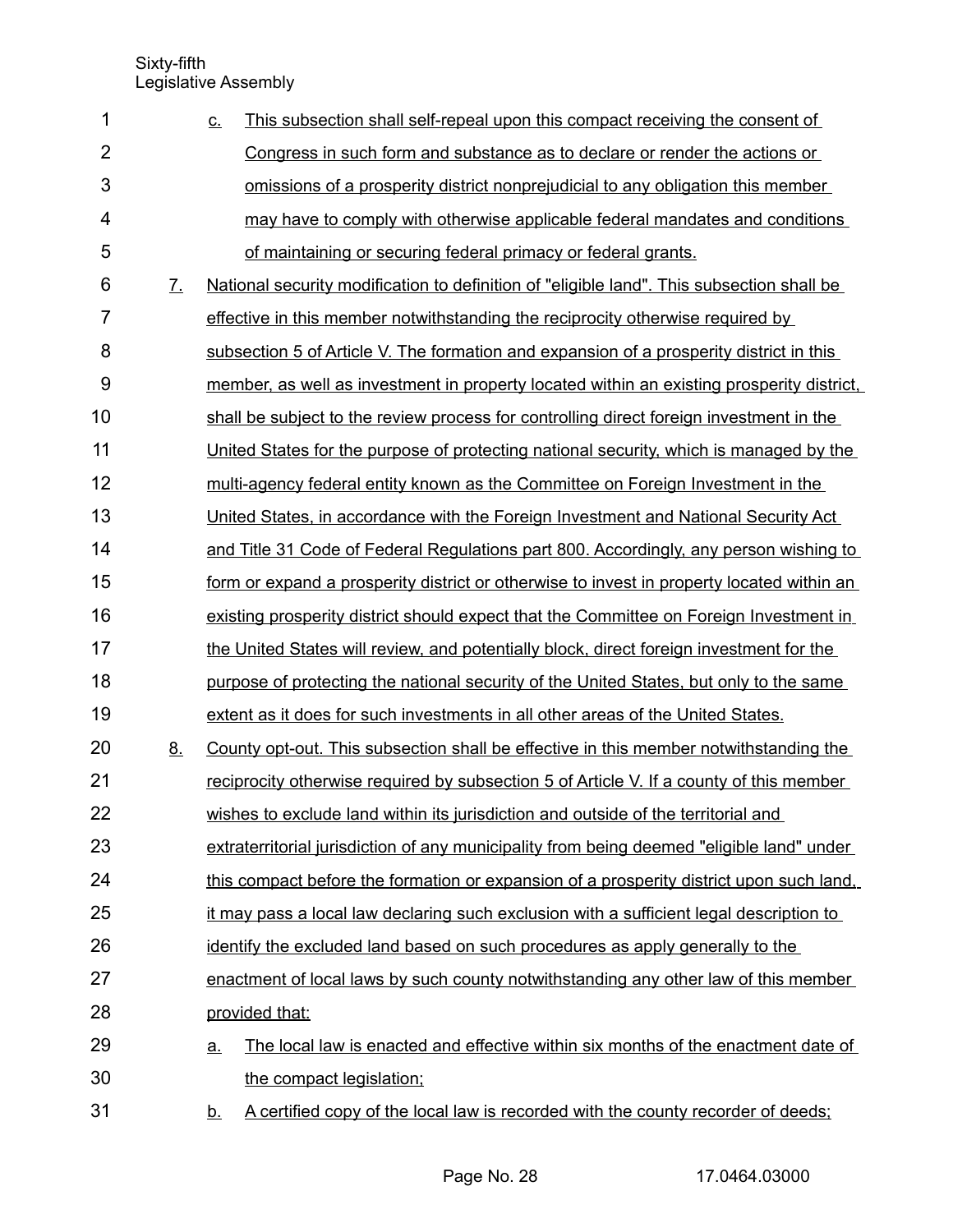| 1  |    | <u>C.</u>                                                                                    | The local law shall automatically self-repeal in four years from its enactment date         |  |  |  |  |
|----|----|----------------------------------------------------------------------------------------------|---------------------------------------------------------------------------------------------|--|--|--|--|
| 2  |    |                                                                                              | without prejudice to its re-enactment; and                                                  |  |  |  |  |
| 3  |    | <u>d.</u>                                                                                    | The local law does not have the purpose or effect of rendering the authority to             |  |  |  |  |
| 4  |    |                                                                                              | form, expand, or withdraw from a prosperity district a law, privilege, or immunity          |  |  |  |  |
| 5  |    |                                                                                              | for a closed class of one or more identifiable persons. Any such local law may be           |  |  |  |  |
| 6  |    |                                                                                              | subsequently amended or repealed in accordance with such procedures as apply                |  |  |  |  |
| 7  |    |                                                                                              | generally to the enactment of local laws by such county notwithstanding any                 |  |  |  |  |
| 8  |    |                                                                                              | other law of this member provided that the amendment or repeal does not have                |  |  |  |  |
| 9  |    |                                                                                              | the purpose or effect of rendering the authority to form, expand, or withdraw from          |  |  |  |  |
| 10 |    |                                                                                              | a prosperity district a law, privilege, or immunity for a closed class of one or more       |  |  |  |  |
| 11 |    |                                                                                              | identifiable persons.                                                                       |  |  |  |  |
| 12 | 9. |                                                                                              | <u>Municipal opt-in. This section shall be effective in this member notwithstanding the</u> |  |  |  |  |
| 13 |    |                                                                                              | reciprocity otherwise required by subsection 5 of Article V. Any consent required to be     |  |  |  |  |
| 14 |    |                                                                                              | given by the governing body of a municipality to deem real property within the              |  |  |  |  |
| 15 |    | territorial or extraterritorial jurisdiction of that municipality "eligible land" under this |                                                                                             |  |  |  |  |
| 16 |    |                                                                                              | compact:                                                                                    |  |  |  |  |
| 17 |    | a.                                                                                           | Shall be enacted as a local law based on such procedures as apply generally to              |  |  |  |  |
| 18 |    |                                                                                              | the enactment of local laws by such municipality notwithstanding any other law of           |  |  |  |  |
| 19 |    |                                                                                              | this member, including, but not limited to, any law requiring or enforcing any local,       |  |  |  |  |
| 20 |    |                                                                                              | regional, or statewide land use plan;                                                       |  |  |  |  |
| 21 |    | <u>b.</u>                                                                                    | Shall contractually bind such municipality to recognize the classification of such          |  |  |  |  |
| 22 |    |                                                                                              | real property as "eligible land" under this compact;                                        |  |  |  |  |
| 23 |    | <u>C.</u>                                                                                    | May include further stipulations and conditions superseding, modifying, or limiting         |  |  |  |  |
| 24 |    |                                                                                              | the text or applicability of provisions of this compact as authorized by                    |  |  |  |  |
| 25 |    |                                                                                              | subdivision j of subsection 6 of Article VIII of this compact within the territorial or     |  |  |  |  |
| 26 |    |                                                                                              | extraterritorial jurisdiction of the consenting municipality; and                           |  |  |  |  |
| 27 |    | <u>d.</u>                                                                                    | Must provide that any alteration to the applicability of provisions of this compact         |  |  |  |  |
| 28 |    |                                                                                              | that is specified in the aforesaid local law may be repealed by subsequently                |  |  |  |  |
| 29 |    |                                                                                              | enacted local law provided that such repeal shall not have the effect of:                   |  |  |  |  |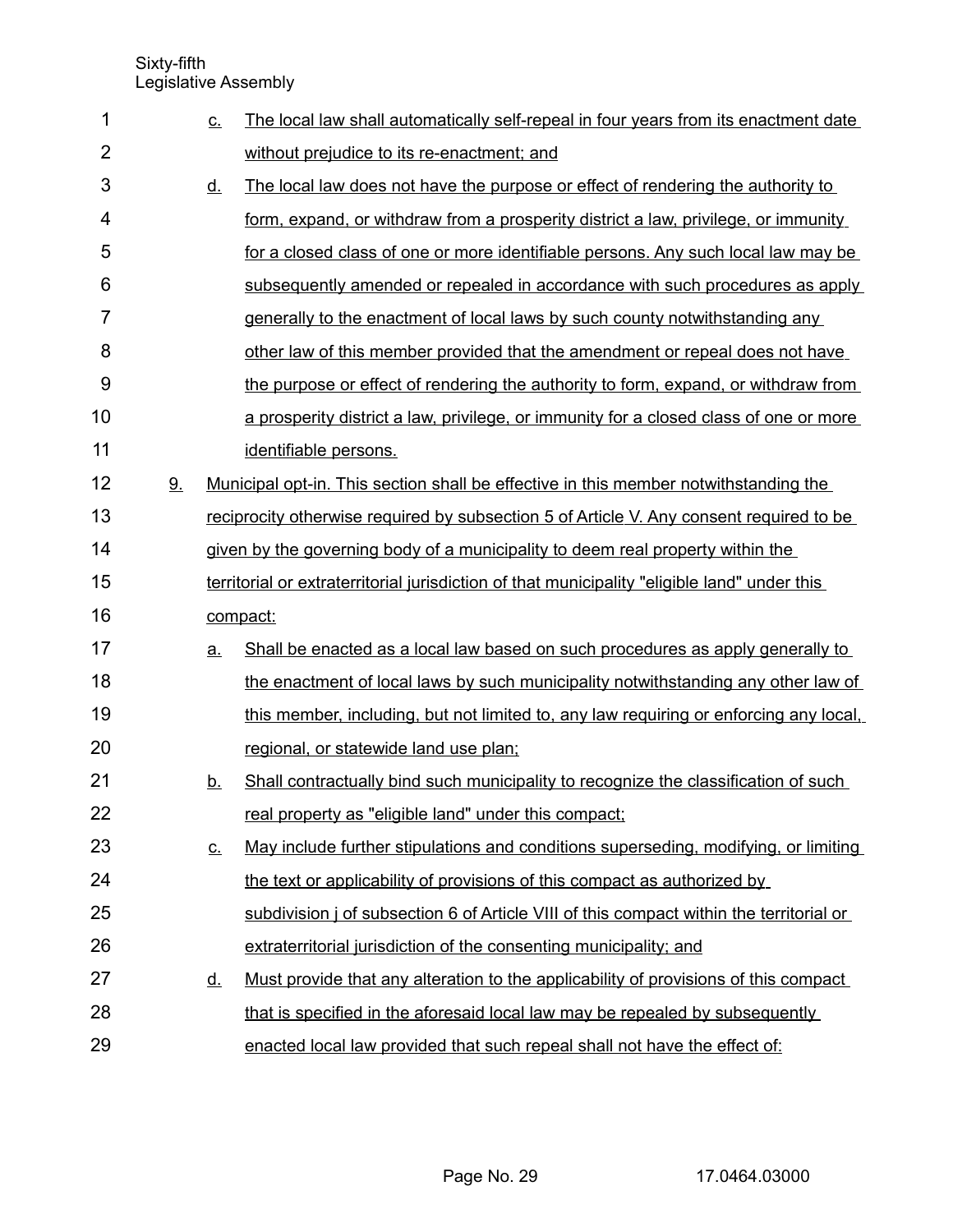| 1              |     | (1) | Delegating powers or authorities to any prosperity district in addition to               |
|----------------|-----|-----|------------------------------------------------------------------------------------------|
| $\overline{2}$ |     |     | those expressly delegated to the district by subdivision c of subsection 2 of            |
| 3              |     |     | Article II of this compact:                                                              |
| 4              |     | (2) | Creating or expanding the jurisdictions of any governmental unit within the              |
| 5              |     |     | boundaries of any prosperity district in addition to that which is expressly             |
| 6              |     |     | permitted under subdivision d of subsection 2 of Article II of this compact;             |
| $\overline{7}$ |     | (3) | Eliminating the text or authority of any revenue covenant that otherwise                 |
| 8              |     |     | would satisfy the petition requirement under paragraph 9 of subdivision a of             |
| 9              |     |     | subsection 1 of Article IV;                                                              |
| 10             |     | (4) | Preventing the formation or expansion of prosperity districts or the                     |
| 11             |     |     | withdrawal of land from a prosperity district in that municipality; or                   |
| 12             |     | (5) | Disqualifying real property as eligible land which would have otherwise                  |
| 13             |     |     | qualified as eligible land as of the enactment date of the respective                    |
| 14             |     |     | member's original compact legislation.                                                   |
| 15             | 10. |     | Insurance, performance, and surety bonding. This subsection shall be effective in this   |
| 16             |     |     | member notwithstanding the reciprocity otherwise required by subsection 5 of             |
| 17             |     |     | Article V. This member and any political subdivision of this member that has the right   |
| 18             |     |     | to foreclose on a revenue covenant lien attached to real property located within a       |
| 19             |     |     | prosperity district or that may be required by law to assume jurisdiction over lands     |
| 20             |     |     | withdrawn from a prosperity district, shall have the right to a reasonable performance   |
| 21             |     |     | or surety bond or coverage as a named insured under a reasonable insurance policy        |
| 22             |     |     | from the petitioners seeking district formation, expansion, and withdrawal in an amount  |
| 23             |     |     | and with such limits and terms sufficient to cover the reasonably anticipated costs      |
| 24             |     |     | associated with maintenance of structures on such lands as well as to cover the          |
| 25             |     |     | reasonably anticipated costs of enforcing public health, safety, and sanitation          |
| 26             |     |     | standards imposed by generally applicable laws within its jurisdiction with regard to    |
| 27             |     |     | such land in the event of such foreclosure or withdrawal. A detailed written demand for  |
| 28             |     |     | the furnishing of such insurance or the posting of such a bond specifying required       |
| 29             |     |     | terms and conditions of the bond or insurance shall be interposed against the relevant   |
| 30             |     |     | petitioners by service of the demand upon each petitioner and all required recipients of |
| 31             |     |     | their petition prior to its approval. The demand shall not prevent approval of the       |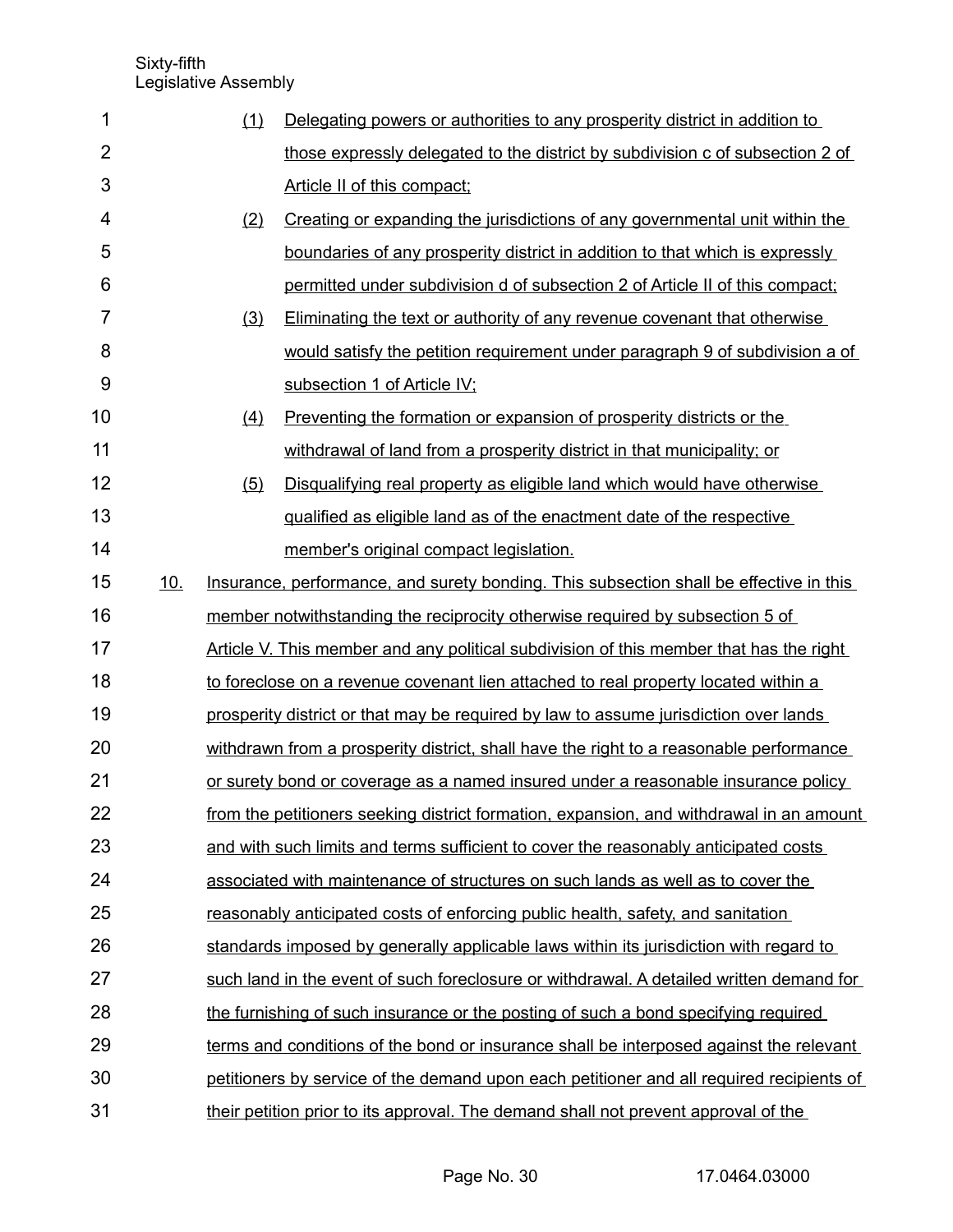| 1              |            | petition; however, if petitioners do not comply with the demand within ninety days of        |
|----------------|------------|----------------------------------------------------------------------------------------------|
| $\overline{2}$ |            | service, or if the disputants do not first settle their differences in regard to the demand. |
| 3              |            | then the serving member or political subdivision may institute an action in a venue of       |
| $\overline{4}$ |            | competent jurisdiction to compel compliance with the demand by petitioners and such          |
| 5              |            | compliance shall be compelled if the terms and conditions of the demanded insurance          |
| 6              |            | policy or bond are found contractually enforceable and reasonable based on                   |
| $\overline{7}$ |            | admissible evidence of the magnitude and likelihood of the risk of incurring costs           |
| 8              |            | associated with maintenance of structures on such lands as well as to cover the              |
| 9              |            | reasonably anticipated costs of enforcing public health, safety, and sanitation              |
| 10             |            | standards imposed by generally applicable laws within its jurisdiction with regard to        |
| 11             |            | such land in the event of such foreclosure or withdrawal. If the terms and conditions of     |
| 12             |            | the demanded bond or insurance are not found contractually enforceable or                    |
| 13             |            | reasonable based on such evidence, then the serving member or political subdivision          |
| 14             |            | shall be held liable for all legal expenses and attorney's fees incurred by petitioners in   |
| 15             |            | defending the action. If petitioners do not comply with the demand after being ordered       |
| 16             |            | to do so by the adjudicating authority, then the serving member or political subdivision     |
| 17             |            | may seek a money judgment against the relevant petitioners jointly and severally in          |
| 18             |            | the amount of the demanded bond or limits of the demanded insurance policy or                |
| 19             |            | appropriate equitable relief reasonably tailored to mitigate the reasonably anticipated      |
| 20             |            | costs of enforcing public health, safety, and sanitation standards imposed by generally      |
| 21             |            | applicable laws within its jurisdiction with regard to such land in the event of such        |
| 22             |            | foreclosure or withdrawal. If a written demand for the posting of a bond or furnishing of    |
| 23             |            | insurance is not timely served or if an action to compel compliance with the demanded        |
| 24             |            | bond or insurance policy is not commenced within six months of the approval of the           |
| 25             |            | relevant petition, then the right to demand a bond or insurance policy from petitioners      |
| 26             |            | under this section shall be forfeit and forever barred except as may otherwise be            |
| 27             |            | provided in any settlement agreement between the disputants.                                 |
| 28             | <u>11.</u> | Statute of repose. This subsection shall be effective in this member notwithstanding         |
| 29             |            | the reciprocity otherwise required by subsection 5 of Article V. Any person claiming a       |
| 30             |            | right to challenge the legality of this compact shall have six months after the              |
| 31             |            | enactment date of the compact legislation to file an action for such declaration of          |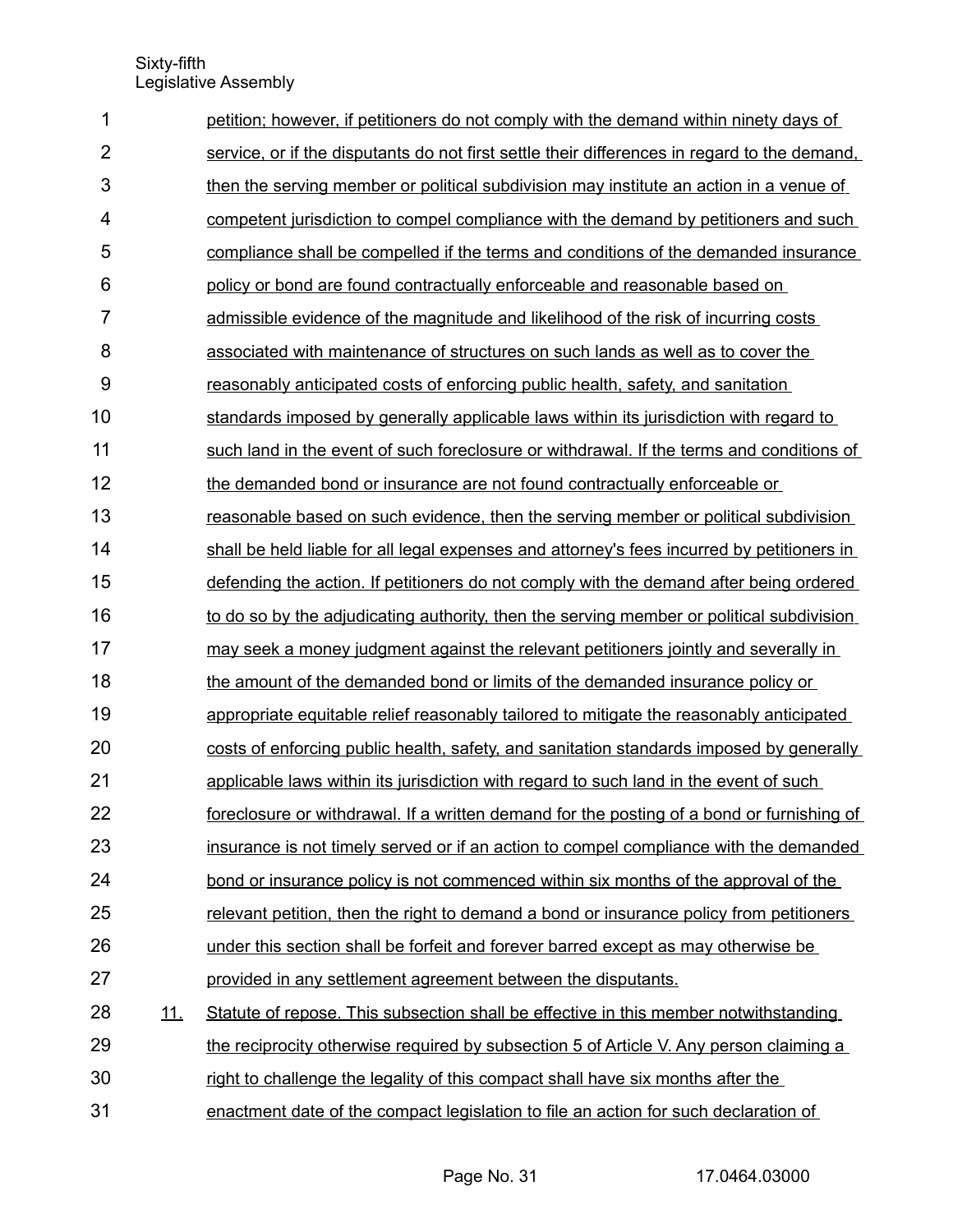| $\mathbf 1$      |     | rights in a court of competent jurisdiction or thereafter be forever barred from bringing       |
|------------------|-----|-------------------------------------------------------------------------------------------------|
| $\overline{2}$   |     | any such claim or related cause of action. Any person claiming a right to challenge the         |
| 3                |     | legality of the formation or expansion of a prosperity district, or the withdrawal of land      |
| 4                |     | from a prosperity district, shall have six months after the recordation of the petition         |
| 5                |     | authorized by Article IV of this compact to file an action for such declaration of rights in    |
| 6                |     | a court of competent jurisdiction or thereafter be forever barred from bringing any such        |
| $\overline{7}$   |     | claim or related cause of action.                                                               |
| 8                | 12. | Clarification of headings and internal references. This member's local legislative              |
| $\boldsymbol{9}$ |     | drafting and codification style requires the principal paragraphs of each Article of this       |
| 10               |     | compact to be designated solely by a numeral and internally cross-referenced as a               |
| 11               |     | subsection, designates certain subparagraphs alphabetically, references subclauses              |
| 12               |     | of subparagraphs either without designation or as numerical items, does not permit the          |
| 13               |     | use of initial capitalization to designate defined terms in the body of legislation, and        |
| 14               |     | requires the plural form of the terms "petitioners," "recipients," and "state officials,"       |
| 15               |     | which is intended to include the possibility of a singular application, as well as the          |
| 16               |     | singular form of "governor," which is intended to include the possibility of plural             |
| 17               |     | application. This member understands that other members in privity may nevertheless             |
| 18               |     | refer to the same principal paragraphs with a heading that includes the word "section"          |
| 19               |     | prefacing the same numeral and also internally cross-reference the same as a                    |
| 20               |     | "section," refer to the same subparagraphs with different headings, refer to the same           |
| 21               |     | defined terms with initial capitalization or full capitalization, and prefer to use             |
| 22               |     | "governor(s)," "petitioner(s)," "recipient(s)," and "state official(s)" to reference the plural |
| 23               |     | and singular form of such terms. As with any other difference in legislative drafting or        |
| 24               |     | codification style, these internal references are intended to be and should be                  |
| 25               |     | construed as substantively equivalent.                                                          |
| 26               |     | <b>ARTICLE IV - PROSPERITY DISTRICT FORMATION, EXPANSION, AND WITHDRAWAL</b>                    |
| 27               | 1.  | Petition to form or expand prosperity district. A prosperity district is formed or              |
| 28               |     | expanded when a petition that is deemed compliant with this section (the "petition") is         |
| 29               |     | recorded with the county recorder for each county in which the new or expanded                  |
| 30               |     | prosperity district is located and with each such other official responsible for the public     |
| 31               |     | recordation of interests in real property located within the proposed boundaries of the         |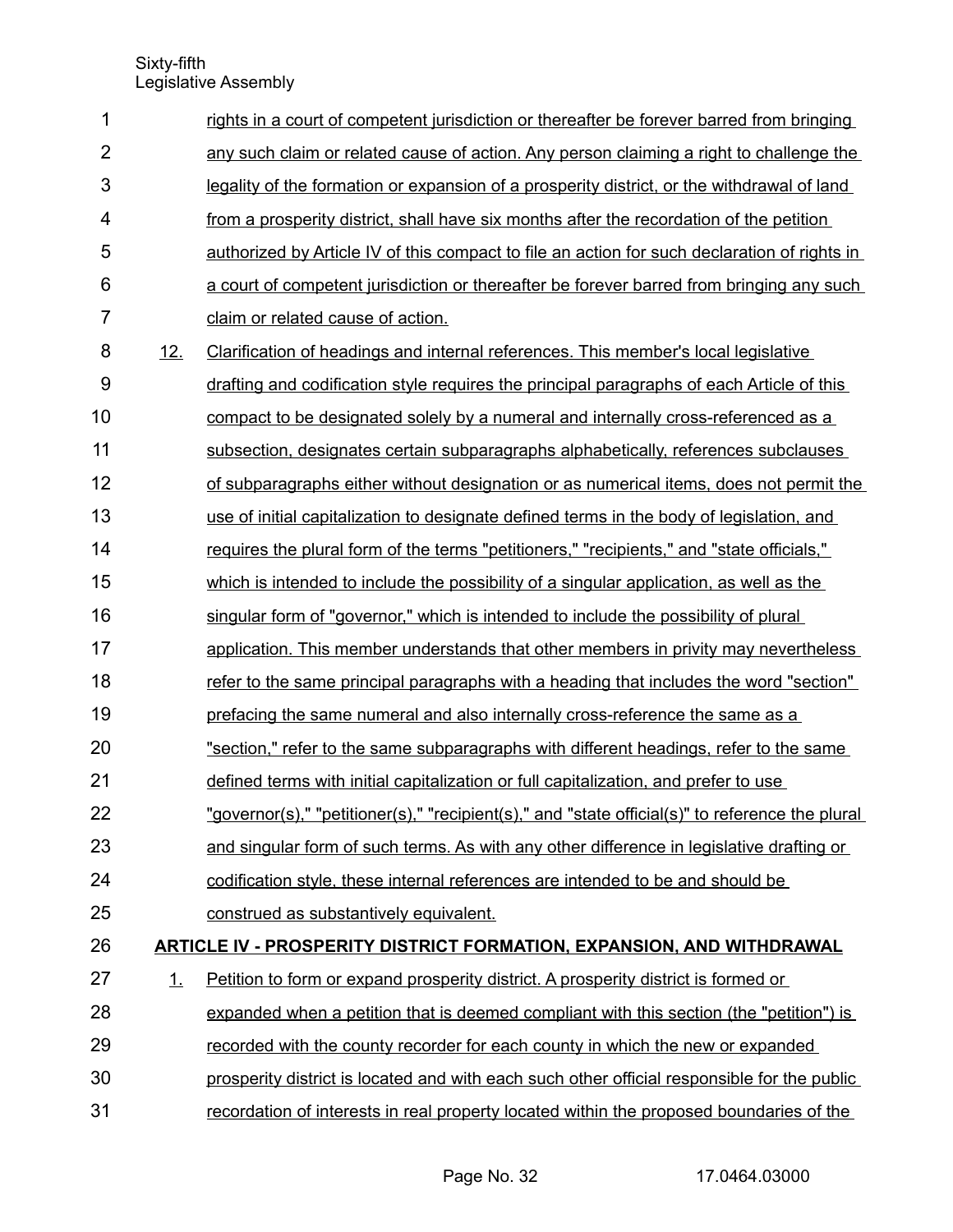| 1              |           | new or expanded prosperity district, if any. Accordingly, to form or expand a prosperity  |                                                                                     |  |  |  |  |
|----------------|-----------|-------------------------------------------------------------------------------------------|-------------------------------------------------------------------------------------|--|--|--|--|
| $\overline{2}$ |           | district, a petition containing the information specified herein shall be signed, served, |                                                                                     |  |  |  |  |
| 3              |           |                                                                                           | reviewed, deemed compliant, and recorded as follows:                                |  |  |  |  |
| 4              | <u>a.</u> |                                                                                           | With respect to eligible land to be included in the new or expanded prosperity      |  |  |  |  |
| 5              |           |                                                                                           | district, one or more landowners representing one hundred percent of the surface    |  |  |  |  |
| 6              |           |                                                                                           | land ownership interests in such eligible land (the "petitioners") shall sign a     |  |  |  |  |
| $\overline{7}$ |           |                                                                                           | petition requesting the formation or expansion of a prosperity district to include  |  |  |  |  |
| 8              |           |                                                                                           | such eligible land under the authority of this compact and further attesting to the |  |  |  |  |
| $9$            |           |                                                                                           | accuracy of the following information under oath, which shall also be included in   |  |  |  |  |
| 10             |           |                                                                                           | the petition:                                                                       |  |  |  |  |
| 11             |           | (1)                                                                                       | A statement requesting the formation or expansion of a prosperity district          |  |  |  |  |
| 12             |           |                                                                                           | and avowing that the land to be encompassed by the new district or                  |  |  |  |  |
| 13             |           |                                                                                           | included in the expanded district is eligible land;                                 |  |  |  |  |
| 14             |           | (2)                                                                                       | The name, address, telephone number, and email address of each such                 |  |  |  |  |
| 15             |           |                                                                                           | signing landowner, if any;                                                          |  |  |  |  |
| 16             |           | (3)                                                                                       | A statement that one hundred percent of the qualified electors who are              |  |  |  |  |
| 17             |           |                                                                                           | residing on such eligible land have consented in writing to the petition or,        |  |  |  |  |
| 18             |           |                                                                                           | alternatively, a statement that no qualified electors are then residing on said     |  |  |  |  |
| 19             |           |                                                                                           | eligible land;                                                                      |  |  |  |  |
| 20             |           | (4)                                                                                       | The name, address, telephone number, and email address of each such                 |  |  |  |  |
| 21             |           |                                                                                           | resident qualified elector, if any:                                                 |  |  |  |  |
| 22             |           | (5)                                                                                       | A legal description of the external boundaries of the proposed new or               |  |  |  |  |
| 23             |           |                                                                                           | expanded prosperity district, as well as of the boundaries of any corridor for      |  |  |  |  |
| 24             |           |                                                                                           | the exercise of eminent domain by external agencies pursuant to item 1 of           |  |  |  |  |
| 25             |           |                                                                                           | subparagraph a of paragraph 4 of subdivision d of subsection 2 of Article II        |  |  |  |  |
| 26             |           |                                                                                           | and any individual parcels that are internal to such eligible land which shall      |  |  |  |  |
| 27             |           |                                                                                           | continue to be recognized within the prosperity district upon formation,            |  |  |  |  |
| 28             |           |                                                                                           | expansion, and withdrawal;                                                          |  |  |  |  |
| 29             |           | (6)                                                                                       | A map and a general description of the area to be included in the proposed          |  |  |  |  |
| 30             |           |                                                                                           | new or expanded prosperity district that is sufficiently detailed to permit a       |  |  |  |  |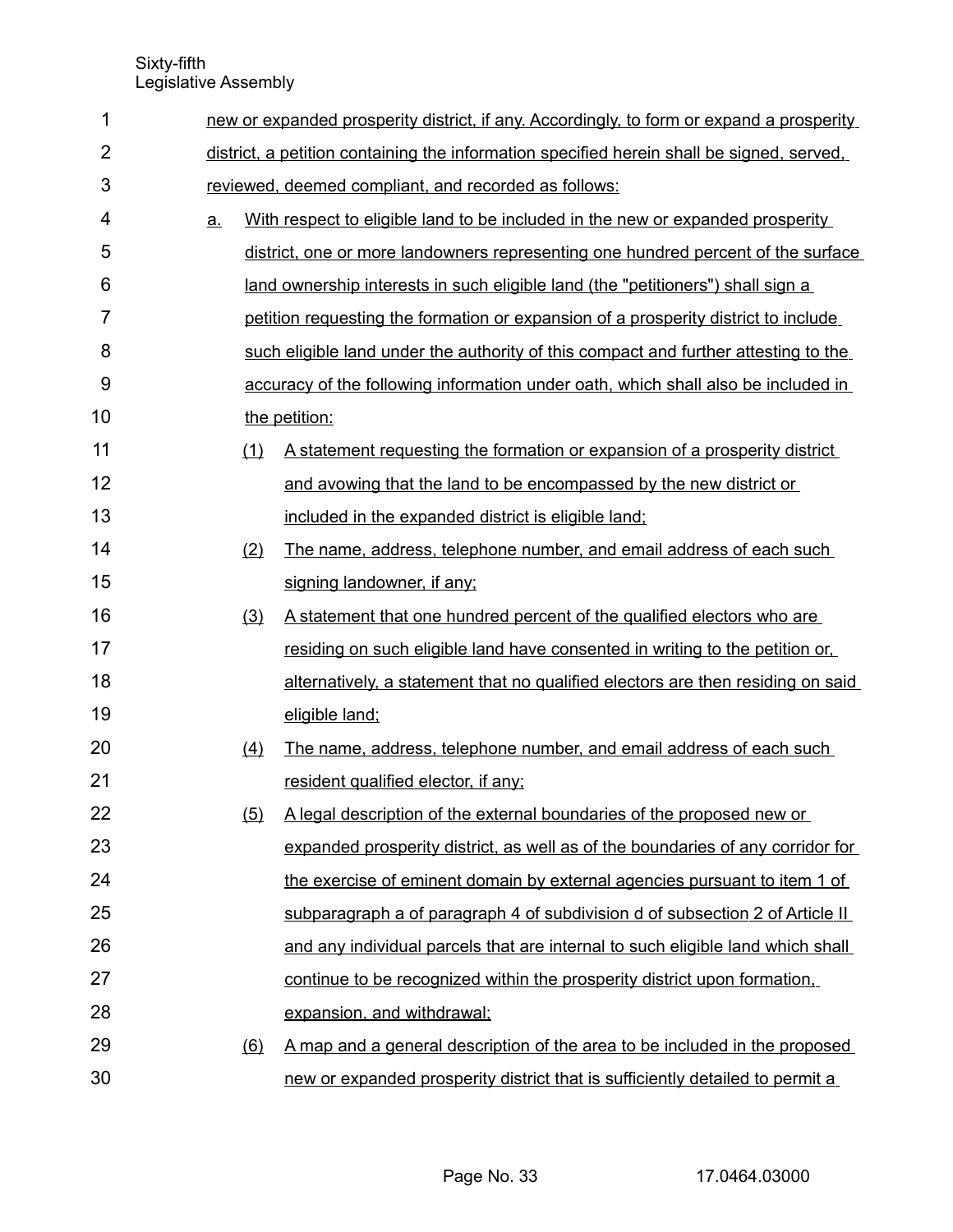| 1              |     |     |                                               |     | property owner to determine if a particular property is located in the |  |  |
|----------------|-----|-----|-----------------------------------------------|-----|------------------------------------------------------------------------|--|--|
| $\overline{2}$ |     |     | proposed new or expanded prosperity district; |     |                                                                        |  |  |
| 3              | (7) |     | For a new prosperity district:                |     |                                                                        |  |  |
| 4              |     | (a) |                                               |     | A unique name to be assigned to the prosperity district:               |  |  |
| 5              |     | (b) |                                               |     | The names, addresses, phone numbers, and occupations of the            |  |  |
| 6              |     |     |                                               |     | proposed members of the prosperity district's initial managing board;  |  |  |
| $\overline{7}$ |     | (c) |                                               |     | A statement of the jurisdiction, power, and authority of the district  |  |  |
| 8              |     |     |                                               |     | under Article II of this compact;                                      |  |  |
| 9              |     | (d) |                                               |     | On behalf of the proposed district and deemed effective within the     |  |  |
| 10             |     |     |                                               |     | district upon formation:                                               |  |  |
| 11             |     |     | Ш                                             |     | An express adoption and verbatim specification of the malum in         |  |  |
| 12             |     |     |                                               |     | se criminal law effective within the area to be encompassed by         |  |  |
| 13             |     |     |                                               |     | the proposed district;                                                 |  |  |
| 14             |     |     | $[2]$                                         |     | An express adoption of the common law effective within the area        |  |  |
| 15             |     |     |                                               |     | to be encompassed by the proposed district;                            |  |  |
| 16             |     |     | $[3]$                                         |     | The express adoption and verbatim specification of any other           |  |  |
| 17             |     |     |                                               |     | regulation which is desired by petitioners to be enforced by the       |  |  |
| 18             |     |     |                                               |     | district after formation pursuant to subparagraph a of                 |  |  |
| 19             |     |     |                                               |     | paragraph 1 of subdivision c of subsections 2 and 3 of Article II,     |  |  |
| 20             |     |     |                                               |     | provided that such regulation was effective within the area to be      |  |  |
| 21             |     |     |                                               |     | encompassed by the district as of the enactment date of this           |  |  |
| 22             |     |     |                                               |     | member's compact legislation; and initial district bylaws              |  |  |
| 23             |     |     |                                               |     | specifying:                                                            |  |  |
| 24             |     |     |                                               | [a] | Procedures for the promulgation, amendment, and repeal                 |  |  |
| 25             |     |     |                                               |     | of district bylaws, ordinances, policies, procedures,                  |  |  |
| 26             |     |     |                                               |     | parliamentary rules, and directives for the governance of              |  |  |
| 27             |     |     |                                               |     | the district for internal district management and                      |  |  |
| 28             |     |     |                                               |     | administration (including provisions detailing supervision             |  |  |
| 29             |     |     |                                               |     | and coordination of revenue covenant enforcement, as well              |  |  |
| 30             |     |     |                                               |     | as the collection and disbursement of revenues to which                |  |  |
| 31             |     |     |                                               |     | the district is contractually entitled), the formation of              |  |  |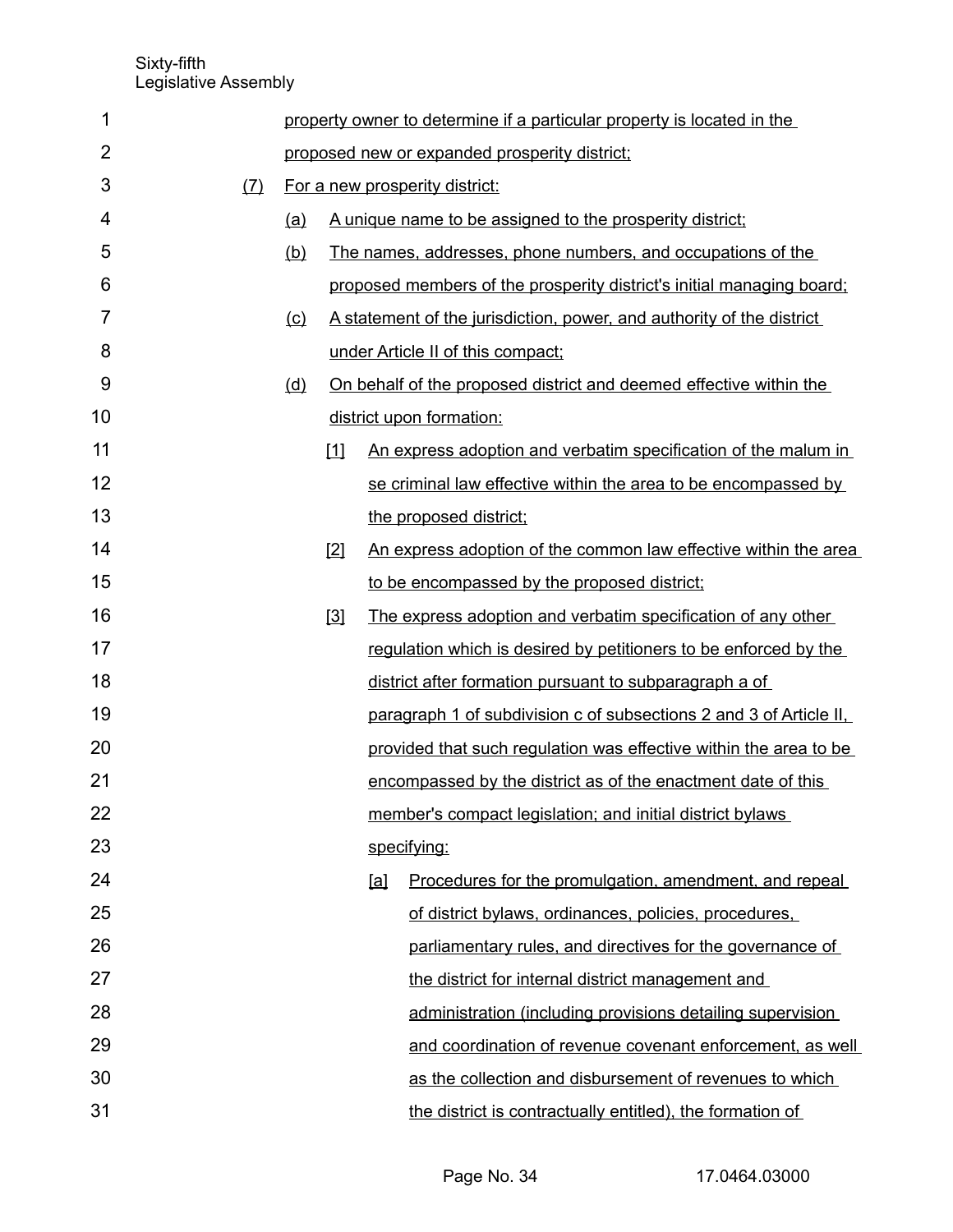| 1              |           |                                | committees, subordinate departments and agencies, and                              |
|----------------|-----------|--------------------------------|------------------------------------------------------------------------------------|
| $\overline{2}$ |           |                                | the designation and responsibilities of administrative offices                     |
| 3              |           |                                | and retention of subordinate officials;                                            |
| 4              |           | $[b]$                          | Managing board member appointment, election, removal,                              |
| 5              |           |                                | or succession procedures;                                                          |
| 6              |           | $\Box$                         | Municipal bonding terms, issuance, and repayment                                   |
| 7              |           |                                | procedures;                                                                        |
| 8              |           | [d]                            | Public hearing and notice procedures;                                              |
| 9              |           | [el]                           | Regulation promulgation and enforcement procedures:                                |
| 10             |           | 囬                              | The public infrastructure and services to be furnished by                          |
| 11             |           |                                | the district; and                                                                  |
| 12             |           | $\lbrack \mathfrak{a} \rbrack$ | The office, authorities, and duties of the district treasurer                      |
| 13             |           |                                | and secretary;                                                                     |
| 14             | (8)       |                                | For an expansion of an existing prosperity district, the name of the               |
| 15             |           |                                | prosperity district to be expanded and the names, addresses, and phone             |
| 16             |           |                                | numbers of the members of that district's managing board;                          |
| 17             | (9)       |                                | For a new prosperity district, a recordable revenue covenant to burden the         |
| 18             |           |                                | eligible land, which is the subject of the petition, as specified or described in  |
| 19             |           | Article III of this compact;   |                                                                                    |
| 20             | (10)      |                                | For an expansion of an existing prosperity district, a recordable revenue          |
| 21             |           |                                | covenant to burden the eligible land to be included in the existing prosperity     |
| 22             |           |                                | district that mirrors the revenue covenant then running with title to the land     |
| 23             |           | in that existing district; and |                                                                                    |
| 24             | (11)      |                                | A recordable restrictive covenant to burden the eligible land, which is the        |
| 25             |           |                                | subject of the petition, prohibiting each landowner and any successor in           |
| 26             |           |                                | interest from taking any action to preclude, hinder, or obstruct the expansion     |
| 27             |           |                                | of the district to adjacent lands that are outside of the district, if any, or the |
| 28             |           |                                | withdrawal of lands from the district as contemplated in this Article (or          |
| 29             |           |                                | pursuant to such additional criteria as specified in the district bylaws for       |
| 30             |           | withdrawal of lands).          |                                                                                    |
| 31             | <u>b.</u> |                                | The petition shall be served on each of the following recipients as applicable:    |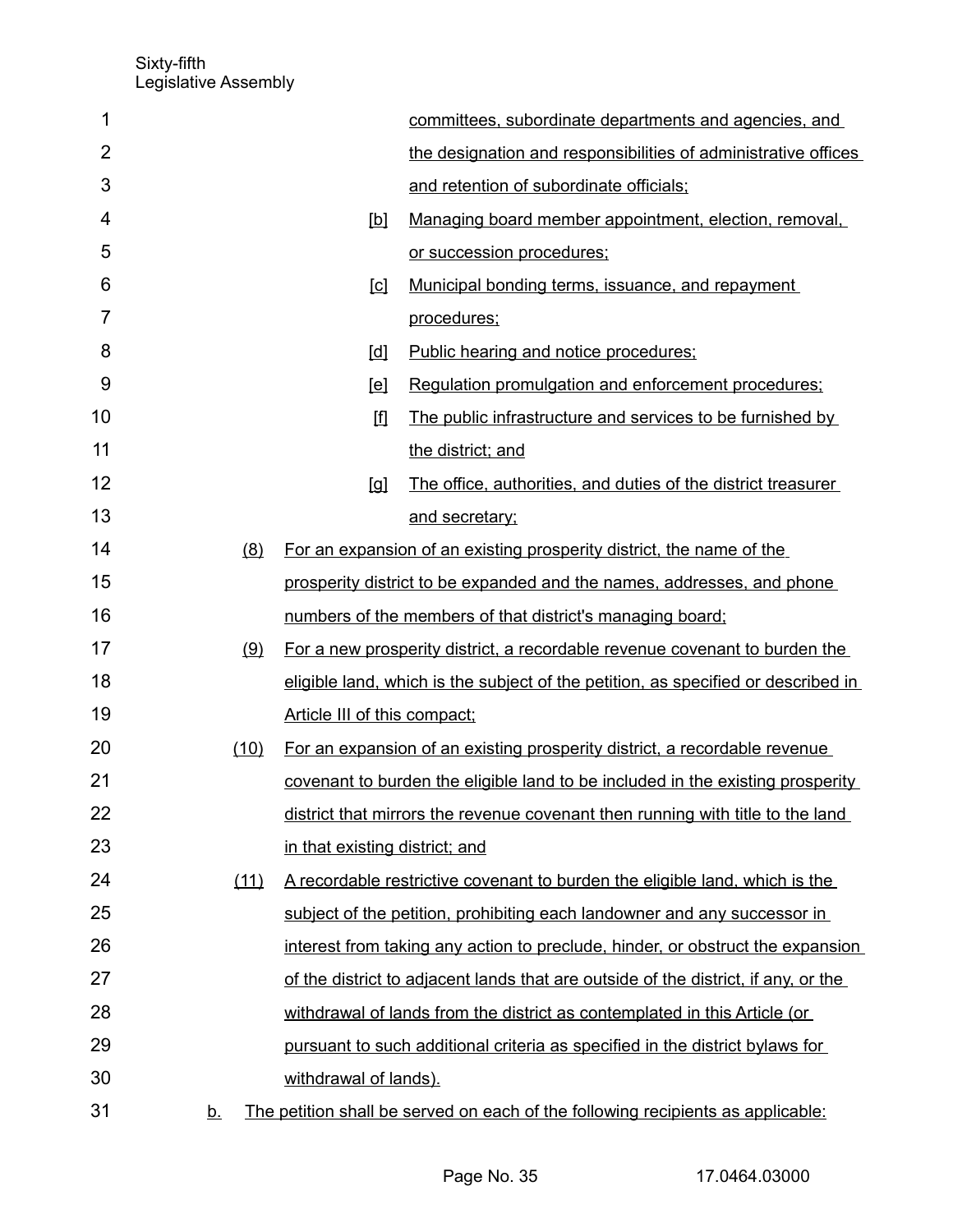| 1              |    |           | (1) | Each member of the board of supervisors of each county in which any                         |
|----------------|----|-----------|-----|---------------------------------------------------------------------------------------------|
| $\overline{2}$ |    |           |     | portion of the new or expanded district is to be located at their offices or                |
| 3              |    |           |     | through their authorized service of process recipient;                                      |
| 4              |    |           | (2) | The governing body of each affected municipality at its office or through its               |
| 5              |    |           |     | authorized service of process recipient if the new or expanded district is to               |
| 6              |    |           |     | include eligible land located within that municipality's jurisdiction; and                  |
| $\overline{7}$ |    |           | (3) | The managing board of each affected prosperity district at its office or                    |
| 8              |    |           |     | through its authorized service of process recipient if that prosperity district is          |
| 9              |    |           |     | to be expanded by the inclusion of the eligible land or if a new prosperity                 |
| 10             |    |           |     | district is to be formed within any part of the jurisdiction of that prosperity             |
| 11             |    |           |     | district.                                                                                   |
| 12             |    | <u>c.</u> |     | Within twenty calendar days after receipt of the petition, each recipient                   |
| 13             |    |           |     | designated in subdivision b of subsection 1 of this Article shall review the petition       |
| 14             |    |           |     | ministerially for compliance with subdivision a of subsection 1 of this Article and         |
| 15             |    |           |     | <u>deny any petition that is not compliant. Notice of the denial of a petition shall be</u> |
| 16             |    |           |     | given within said time frame in writing to the petitioners stating the specific nature      |
| 17             |    |           |     | of any deficiency and without prejudice as to the repeated resubmittal of a                 |
| 18             |    |           |     | corrected petition until all such deficiencies are cured. If the petition is not timely     |
| 19             |    |           |     | denied by any recipient designated in subdivision b of subsection 1 of this Article.        |
| 20             |    |           |     | the petition shall be deemed compliant with this subsection for all purposes and it         |
| 21             |    |           |     | may be recorded by the petitioners with the county recorder for each county in              |
| 22             |    |           |     | which the new or expanded prosperity district is to be located and with each such           |
| 23             |    |           |     | other official responsible for the public recordation of interests in real property         |
| 24             |    |           |     | located within the proposed boundaries of the new or expanded prosperity                    |
| 25             |    |           |     | district, if any. Sworn proof of service by United States certified mail, return            |
| 26             |    |           |     | receipt requested, or equivalently verifiable delivery service shall be sufficient to       |
| 27             |    |           |     | establish the date the petition was received by a designated recipient or any               |
| 28             |    |           |     | required notice was given to the petitioners.                                               |
| 29             | 2. |           |     | Petition to withdraw. A petition may be brought to withdraw land from a prosperity          |
| 30             |    |           |     | district's jurisdiction as provided in this section.                                        |
| 31             |    | <u>a.</u> |     | The land that is the subject of the withdrawal petition must:                               |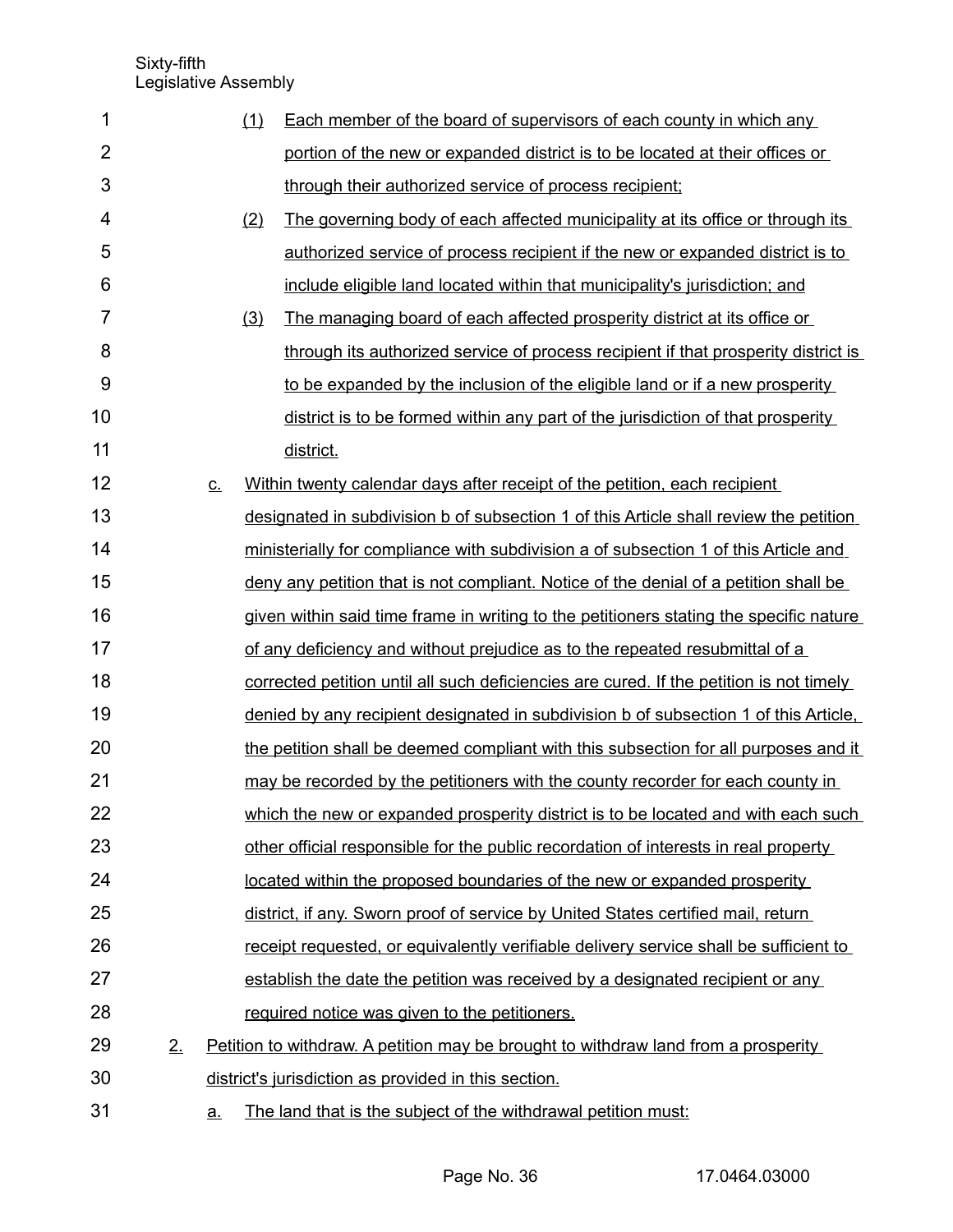|           |     | district;                                                                               |
|-----------|-----|-----------------------------------------------------------------------------------------|
|           | (2) | Be contiguous to land included in the same petition that is contiguous to               |
|           |     | land that is outside of the boundaries of the affected district;                        |
|           | (3) | Be at least one square mile of contiguous land;                                         |
|           | (4) | Be the subject of an enforceable contract governing all landowners and                  |
|           |     | qualified electors residing in the affected district that gives consent to the          |
|           |     | withdrawal of such land from the district under such terms and conditions as            |
|           |     | may be specified in that contract; or                                                   |
|           | (5) | Qualify for withdrawal under criteria otherwise specified in the bylaws of the          |
|           |     | affected district provided that such criteria are uniform for all persons               |
|           |     | domiciled in the district and they do not have the purpose or effect of                 |
|           |     | rendering such withdrawal authority a law, privilege, or immunity for a closed          |
|           |     | class of one or more identifiable persons.                                              |
| <u>b.</u> |     | The withdrawal petition must:                                                           |
|           | (1) | State under oath that the petitioners represent one hundred percent of the              |
|           |     | surface land ownership interests in title to the proposed withdrawn land,               |
|           |     | including the same contact information for petitioners as with a petition to            |
|           |     | form or expand a prosperity district;                                                   |
|           | (2) | State under oath that one hundred percent of all qualified electors residing            |
|           |     | <u>on the affected land have given written consent to the withdrawal of the land</u>    |
|           |     | from the prosperity district's jurisdiction;                                            |
|           | (3) | Include a map and legal description of the proposed withdrawn land; and                 |
|           | (4) | Be served on the same officials as a petition to form or expand a prosperity            |
|           |     | district, who must then within twenty calendar days after receipt of the                |
|           |     | petition, review the petition ministerially for compliance with this subsection         |
|           |     | and deny any petition that is not compliant.                                            |
| <u>c.</u> |     | Notice of the denial of a withdrawal petition shall be given within said twenty         |
|           |     | calendar day time frame in writing by the same method of notice to the petitioners      |
|           |     | as applicable to a petition to form or expand a district. If the petition is not timely |
|           |     | denied by all petition recipients, the petition shall be deemed approved and            |
|           |     |                                                                                         |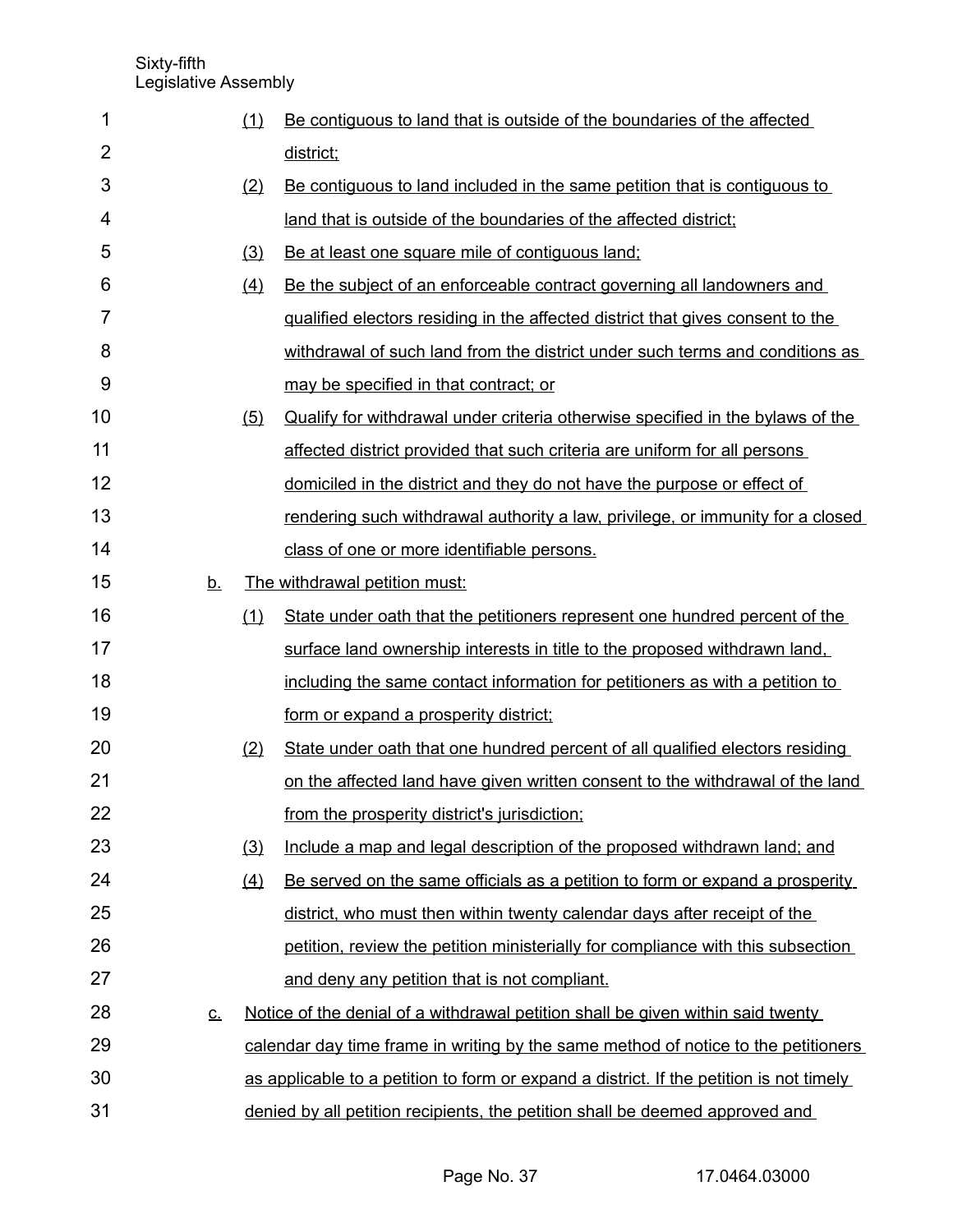| 1              |    |           | compliant with this section for all purposes and it may be recorded by the           |
|----------------|----|-----------|--------------------------------------------------------------------------------------|
| $\overline{2}$ |    |           | petitioners with the county recorder for each county in which the withdrawn land     |
| 3              |    |           | is to be located and with each such other official responsible for the public        |
| 4              |    |           | recordation of interests in real property located within the proposed boundaries of  |
| 5              |    |           | the withdrawn land, if any.                                                          |
| 6              |    | <u>d.</u> | Upon the approval and recordation of the withdrawal petition, the land specified     |
| $\overline{7}$ |    |           | therein shall immediately revert to the jurisdictional status of land outside of the |
| 8              |    |           | boundaries of the affected prosperity district such that all laws generally          |
| 9              |    |           | applicable outside of the boundaries of that prosperity district shall govern the    |
| 10             |    |           | area of such land as if the district never encompassed the withdrawn land, and all   |
| 11             |    |           | covenants or servitudes running with title to such land as a consequence of any      |
| 12             |    |           | petition to form or expand that district shall be deemed vacated; but all other      |
| 13             |    |           | encumbrances on title to the withdrawn land, including any lien that has attached    |
| 14             |    |           | to such land to secure the payment of any previously accrued and unpaid              |
| 15             |    |           | revenue covenant obligation, shall remain enforceable to the extent consistent       |
| 16             |    |           | with the reverted legal and jurisdictional status of the withdrawn land.             |
| 17             |    | <u>e.</u> | Petitioners of an approved and recorded withdrawal petition may not                  |
| 18             |    |           | subsequently petition for the expansion of the prosperity district to include land   |
| 19             |    |           | withdrawn from that district for a period of twelve months without the concurrence   |
| 20             |    |           | of the district's managing board.                                                    |
| 21             |    |           | <b>ARTICLE V - COMPACT FORMATION, EFFECT, AND AMENDMENT</b>                          |
| 22             | 1. |           | Offer and acceptance of interstate compact. By becoming a member, each such          |
| 23             |    |           | member hereby publicly pledges and offers to perform and comply strictly in          |
| 24             |    |           | accordance with this compact's terms and conditions as a binding interstate compact. |
| 25             |    |           | and has made such pledge and offer in anticipation and consideration of, and in      |
| 26             |    |           | substantial reliance on, such mutual and reciprocal pledge, performance, and         |
| 27             |    |           | compliance by each other member, if any. This pledge and offer shall be deemed       |
| 28             |    |           | accepted and entry into this compact complete and contractually binding on a member  |
| 29             |    |           | as an interstate compact upon that member's receipt of notice of the attainment of   |
| 30             |    |           | member status by any other member; further privity of contract with regard to such   |
| 31             |    |           | interstate compact shall extend to, between, and among any member with notice of     |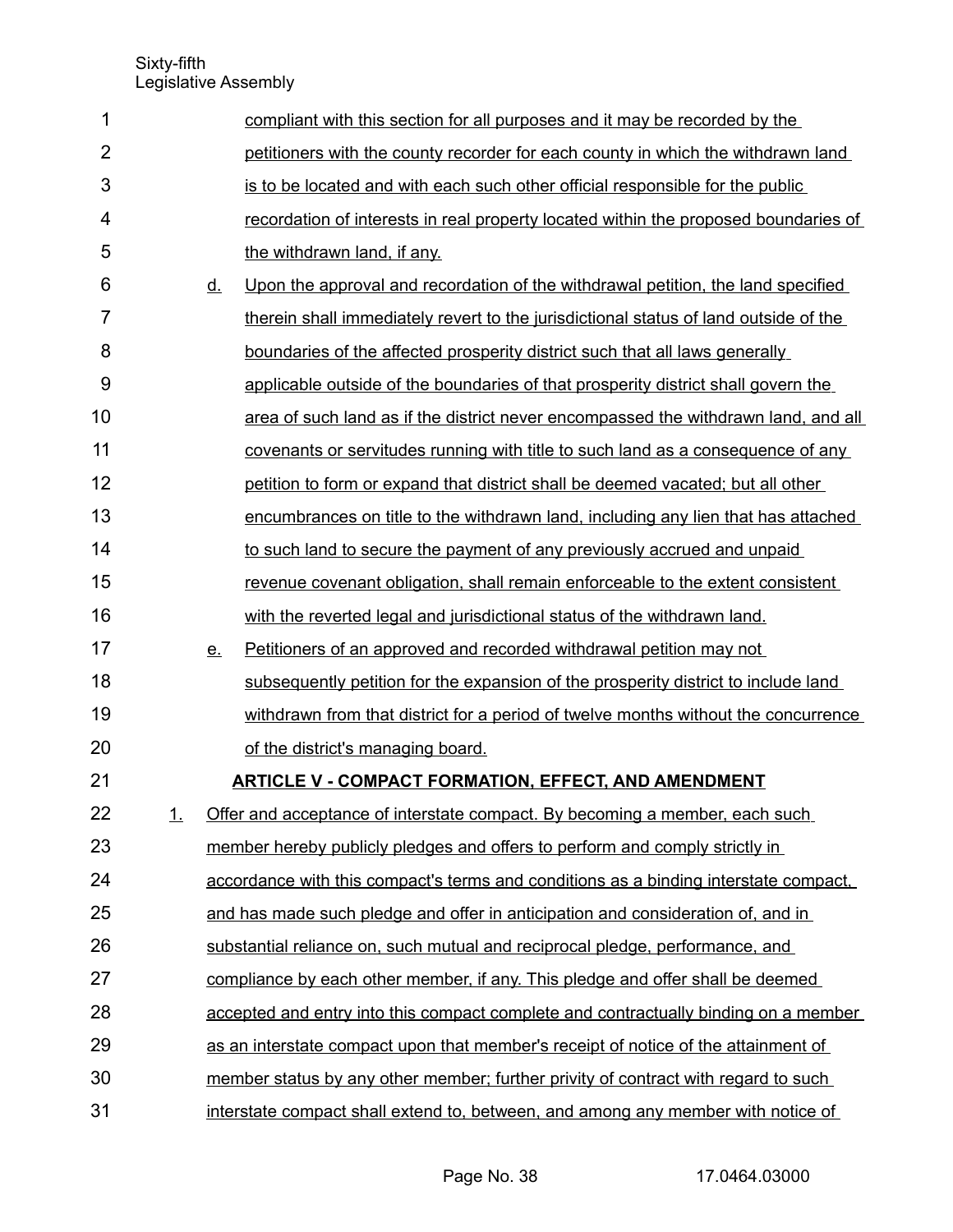| 1              |    | the member status of any other member. For purposes of this subsection, notice shall             |
|----------------|----|--------------------------------------------------------------------------------------------------|
| $\overline{2}$ |    | be given to each other member's governor, an official authorized to accept service of            |
| 3              |    | process on the governor, and to the compact administrator, if any.                               |
| 4              | 2. | Effect of compact formation. On acceptance of the pledge and offer to enter into a               |
| 5              |    | compact as specified in subsection 1 of this Article, this compact shall be construed            |
| 6              |    | and enforced as an interstate compact consisting of a solemn sovereign pledge.                   |
| $\overline{7}$ |    | agreement, and covenant contractually binding the member in privity to maintain and              |
| 8              |    | enforce the provisions of this compact, as they existed on the date that the compact             |
| 9              |    | became contractually binding, and to refrain from taking any future action that could in         |
| 10             |    | any way or to any degree burden, impair, or interfere with such provisions of this               |
| 11             |    | compact, except as otherwise expressly authorized by this compact. Further, upon this            |
| 12             |    | compact attaining the status of a sovereign contract between and among its members,              |
| 13             |    | the maintenance of and strict compliance with all of its terms, including each and every         |
| 14             |    | provision of Article I, II, III, IV, V, VI, VII, and VIII is required of all members in privity. |
| 15             |    | Any impairment of performance, burden on performance, impediment to performance,                 |
| 16             |    | nonperformance, suspension, deviation from, disregard of, or violation of the terms of           |
| 17             |    | this compact of any magnitude imposed by any member in privity is prohibited.                    |
| 18             |    | including, but not limited to, the passage of parallel legislation that directly or indirectly   |
| 19             |    | causes costs or imposes mandates not contemplated by this compact to be incurred                 |
| 20             |    | by any member or third-party beneficiary as a result of compliance with, performance             |
| 21             |    | under, or the enjoyment of the terms of this compact. Any violation of this prohibition of       |
| 22             |    | any magnitude or duration is and shall be regarded by all members in privity as a                |
| 23             |    | substantial impairment of the obligation of a solemn contract between sovereigns, and            |
| 24             |    | is and shall be regarded as a material breach of a solemn sovereign contract, as well            |
| 25             |    | as ultra vires and void under United States Constitution, article 1, section 10, clause 1,       |
| 26             |    | and, with respect to terms receiving the consent of Congress, under United States                |
| 27             |    | Constitution, article VI, clause 2. Every member in privity and third-party beneficiary          |
| 28             |    | has the right to the remedy of specific performance of the terms of this compact or              |
| 29             |    | injunctive relief to prohibit any deviation from strict compliance with the terms of this        |
| 30             |    | compact, subject to the alternative dispute resolution process and venue provisions of           |
| 31             |    | subdivision j of subsections 1, 10, and 11 of Article VI.                                        |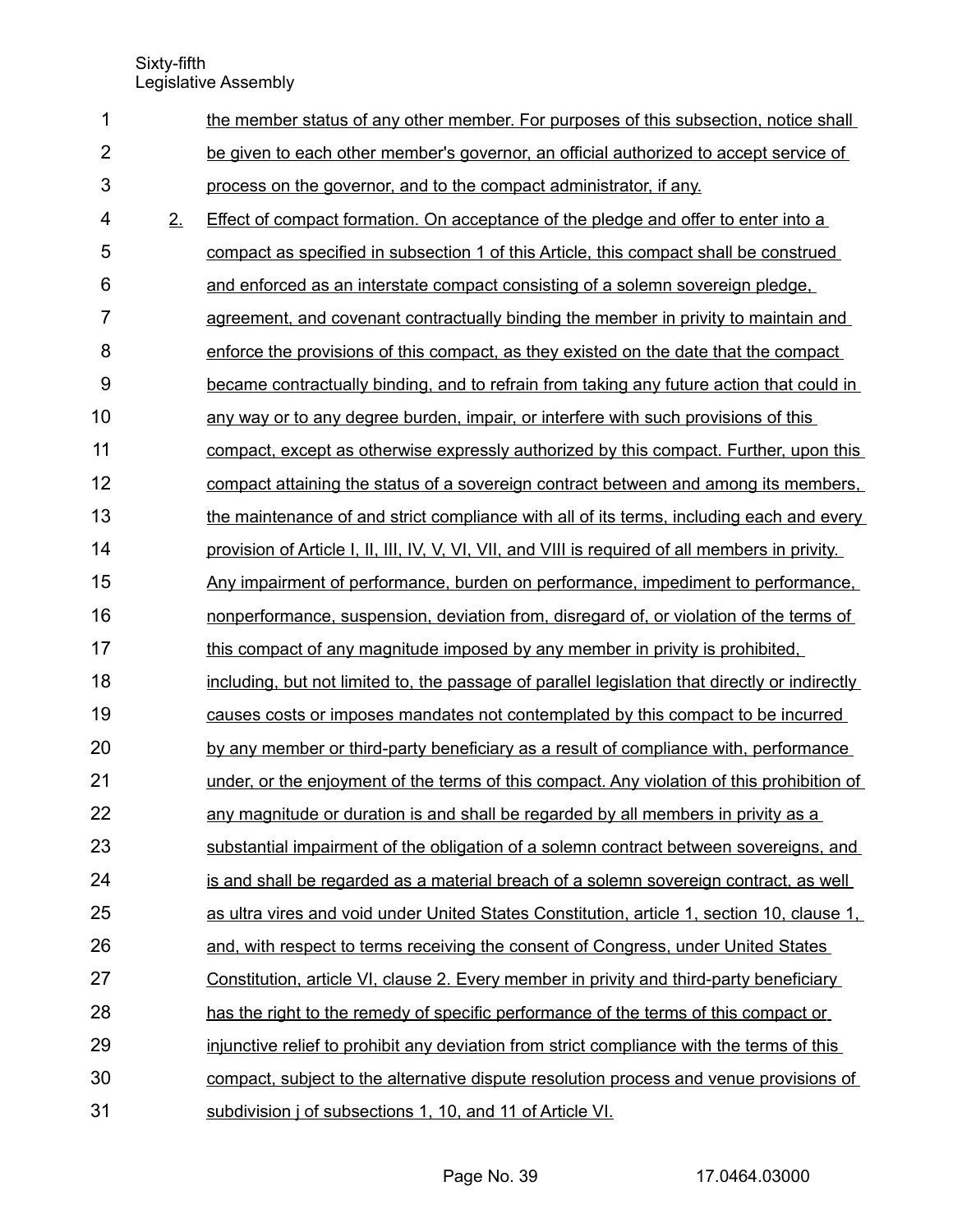| 1              | 3 <sub>1</sub> |                            | <b>Effect of existing consent of Congress. Subject to Article III, and otherwise</b>      |
|----------------|----------------|----------------------------|-------------------------------------------------------------------------------------------|
| $\overline{2}$ |                |                            | notwithstanding any law to the contrary, under the authority of United States             |
| 3              |                |                            | Constitution, article I, section 10, article VI, clause 2, and the Tenth Amendment to the |
| 4              |                |                            | United States Constitution, when and to the extent that this compact becomes an           |
| 5              |                |                            | interstate compact, in accordance with the consent of Congress furnished by 4 United      |
| 6              |                |                            | States Code § 112, this compact shall:                                                    |
| 7              |                | a.                         | Have equivalent status to a law of the United States to the extent that it enables        |
| 8              |                |                            | cooperative efforts and mutual assistance among the states in the prevention of           |
| 9              |                |                            | crime, enforcing criminal laws and policies, and establishing desirable agencies          |
| 10             |                |                            | for making effective such cooperative efforts and mutual assistance;                      |
| 11             |                | <u>b.</u>                  | Every prosperity district's exclusive jurisdiction under subdivision e of                 |
| 12             |                |                            | subsection 2 of Article II shall preclude every agency, branch, department,               |
| 13             |                |                            | instrumentality, or political subdivision of every member in privity or the United        |
| 14             |                |                            | States government from exercising jurisdiction or authority or superimposing              |
| 15             |                |                            | additional governing jurisdictions within district boundaries, as those boundaries        |
| 16             |                |                            | may be established from time to time, for purposes of preventing crime, enforcing         |
| 17             |                |                            | criminal laws and policies, and establishing desirable agencies for making                |
| 18             |                |                            | effective such cooperative efforts and mutual assistance (except as authorized by         |
| 19             |                |                            | subdivision d of subsection 2 of Article II); and                                         |
| 20             |                | $\underline{\mathsf{C}}$ . | Any dispute between any member in privity, the United States government, and              |
| 21             |                |                            | third-party beneficiary regarding cooperative efforts and mutual assistance               |
| 22             |                |                            | among the states in the prevention of crime, enforcing criminal laws and policies.        |
| 23             |                |                            | and establishing desirable agencies for making effective such cooperative efforts         |
| 24             |                |                            | and mutual assistance, shall be subject to alternative dispute resolution pursuant        |
| 25             |                |                            | to subsection 10 of Article VI.                                                           |
| 26             | 4.             |                            | Effect of additional consent of Congress. Subject to Article III and any stipulation,     |
| 27             |                |                            | condition, or exception to such additional consent of Congress, and otherwise             |
| 28             |                |                            | notwithstanding any law to the contrary, under the authority of United States             |
| 29             |                |                            | Constitution, article I, section 10, article VI, clause 2, and the Tenth Amendment to the |
| 30             |                |                            | United States Constitution, when and to the extent that this compact becomes an           |

Page No. 40 17.0464.03000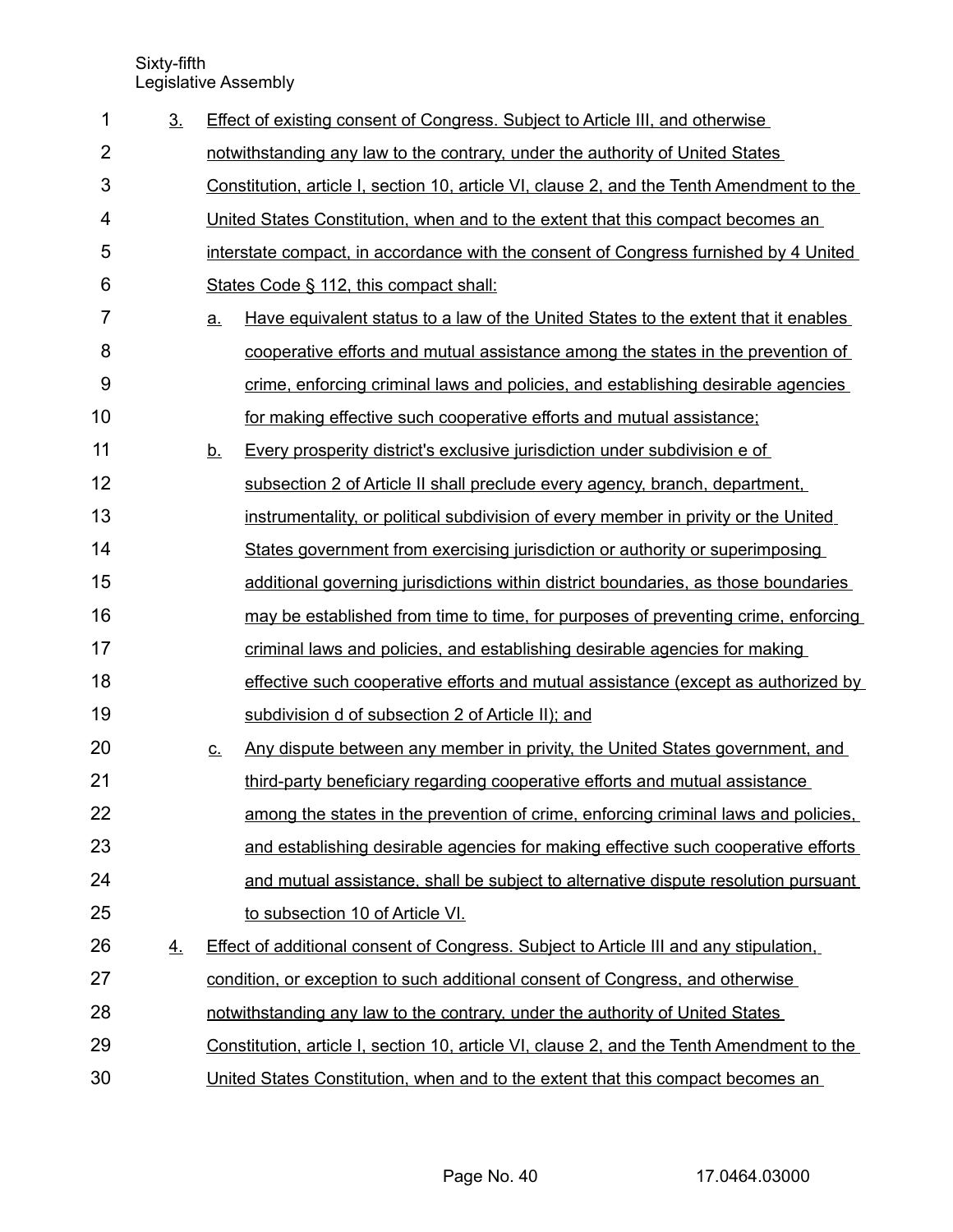| 1              |                   | interstate compact and has received the consent of Congress in addition to that       |  |  |  |  |
|----------------|-------------------|---------------------------------------------------------------------------------------|--|--|--|--|
| $\overline{2}$ |                   | furnished by 4 United States Code § 112:                                              |  |  |  |  |
| 3              | $\underline{a}$ . | This compact shall have equivalent status to a law of the United States;              |  |  |  |  |
| 4              | <u>b.</u>         | Every prosperity district's exclusive jurisdiction under subdivision e of             |  |  |  |  |
| 5              |                   | subsection 2 of Article II shall preclude every agency, branch, department,           |  |  |  |  |
| 6              |                   | instrumentality, or political subdivision of every member in privity or the United    |  |  |  |  |
| 7              |                   | States government from exercising jurisdiction or authority or superimposing          |  |  |  |  |
| 8              |                   | additional governing jurisdictions within district boundaries or fining, penalizing,  |  |  |  |  |
| 9              |                   | prosecuting, regulating, taxing, or otherwise addressing through government           |  |  |  |  |
| 10             |                   | action any condition, state of affairs, person, entity, service, property, action, or |  |  |  |  |
| 11             |                   | omission located, committed, or occurring within the boundaries of any prosperity     |  |  |  |  |
| 12             |                   | district, as those boundaries may be established from time to time (except as         |  |  |  |  |
| 13             |                   | authorized by subdivision d of subsection 2 of Article II and as nongovernmental      |  |  |  |  |
| 14             |                   | persons may otherwise agree in adopting a venue selection clause or choice of         |  |  |  |  |
| 15             |                   | law provision in a valid contract between them);                                      |  |  |  |  |
| 16             | <u>C.</u>         | The actions or omissions of any prosperity district or that of any third-party        |  |  |  |  |
| 17             |                   | beneficiary within the boundaries of any prosperity district as they may be           |  |  |  |  |
| 18             |                   | established from time to time shall not prejudice or otherwise adversely affect       |  |  |  |  |
| 19             |                   | compliance by any member in privity with federal mandates or conditions of            |  |  |  |  |
| 20             |                   | maintaining or securing federal primacy or federal grants;                            |  |  |  |  |
| 21             | <u>d.</u>         | Surface land owned or held in trust by the United States government, which is         |  |  |  |  |
| 22             |                   | outside of the boundaries of national forests and national parks existing on the      |  |  |  |  |
| 23             |                   | effective date of such consent of Congress, and outside of any native American        |  |  |  |  |
| 24             |                   | reservation, shall qualify as eligible land under subsection 5 of Article VII of this |  |  |  |  |
| 25             |                   | compact, and the United States government in its proprietary or trustee capacity.     |  |  |  |  |
| 26             |                   | as applicable, may be regarded as consenting to and joining in any petition           |  |  |  |  |
| 27             |                   | required by Article IV for the formation or expansion of, or withdrawal from, a       |  |  |  |  |
| 28             |                   | prosperity district encompassing such real property provided that all other criteria  |  |  |  |  |
| 29             |                   | unrelated to the ownership or trustee interest of the United States are fulfilled;    |  |  |  |  |
| 30             | <u>e.</u>         | The United States government shall be deemed to consent to the inclusion of any       |  |  |  |  |
| 31             |                   | otherwise eligible land in any petition to form, expand, or withdraw from a           |  |  |  |  |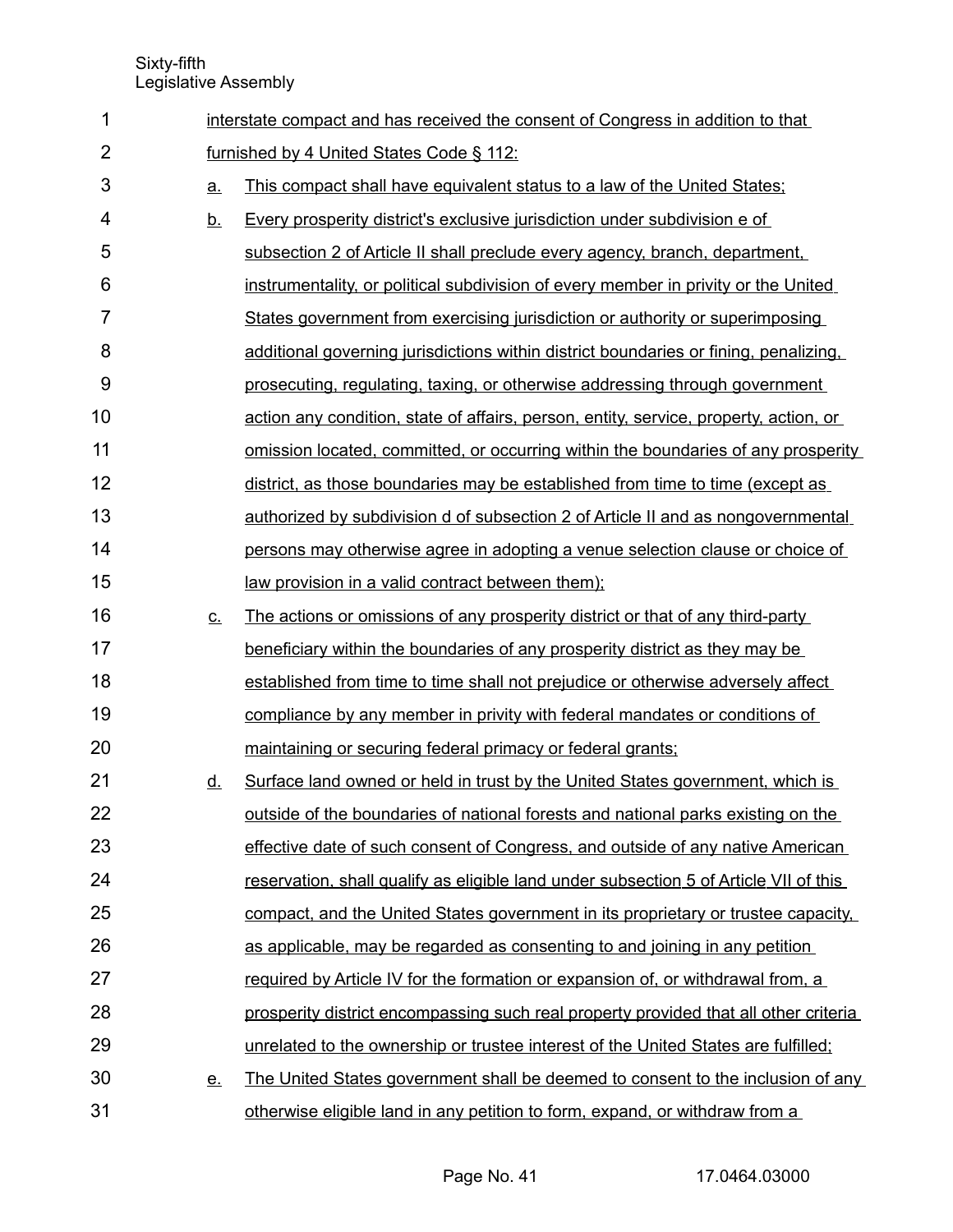| 1              |                | prosperity district under Article IV notwithstanding any encumbrance on such                                 |
|----------------|----------------|--------------------------------------------------------------------------------------------------------------|
| $\overline{2}$ |                | land, such as any lien, gas, mineral or water right, it owns or holds in trust; and                          |
| 3              |                | f.<br>Any dispute between any member in privity, the United States government, and                           |
| 4              |                | third-party beneficiary regarding the foregoing shall be subject to alternative                              |
| 5              |                | dispute resolution pursuant to Article VI.                                                                   |
| 6              | 5 <sub>1</sub> | Reciprocity, freedom of access, cross-border prosperity districts. Subject to Article III,                   |
| 7              |                | upon this compact attaining the status of an interstate compact, any activity lawfully                       |
| 8              |                | undertaken and any service lawfully performed within any prosperity district located                         |
| 9              |                | within this member or any other member in privity shall be reciprocally recognized as                        |
| 10             |                | lawful within the boundaries of every other prosperity district located within this                          |
| 11             |                | member and any other member in privity on the same terms unless otherwise                                    |
| 12             |                | prohibited by the enforcement of constitutional provisions, interstate compacts, malum                       |
| 13             |                | in se criminal law, common law, and any regulation promulgated or enforced in                                |
| 14             |                | accordance with Article II of this compact. Further, every prosperity district located                       |
| 15             |                | within this member or any other member in privity shall allow direct ingress and egress                      |
| 16             |                | of any person lawfully allowed ingress to and egress from any other prosperity district                      |
| 17             |                | located within this member or any other member in privity unless prohibited by the                           |
| 18             |                | enforcement of existing property or contractual rights. Furthermore, a prosperity                            |
| 19             |                | district may be formed and expanded across state lines between members in privity                            |
| 20             |                | provided that the petition required by subsection 1 of Article IV:                                           |
| 21             |                | Specifies the malum in se criminal law and common law that shall be in effect<br><u>a.</u>                   |
| 22             |                | within the district;                                                                                         |
| 23             |                | Is served on the governor of each affected member at their offices or through<br><u>b.</u>                   |
| 24             |                | their authorized service of process recipients in addition to other petition                                 |
| 25             |                | recipients required by subsection 1 of Article IV; and                                                       |
| 26             |                | Compliance is made with all other terms of subsection 1 of Article IV, whereupon<br>$\underline{\mathsf{C}}$ |
| 27             |                | the approval process specified therein shall be construed as referencing the                                 |
| 28             |                | governor of each affected member in addition to such other officials holding                                 |
| 29             |                | approval power.                                                                                              |
| 30             | 6.             | Amendment. After this compact becomes an interstate compact, each member in                                  |
| 31             |                | privity reserves the right to amend this compact exclusively by repealing all or any part                    |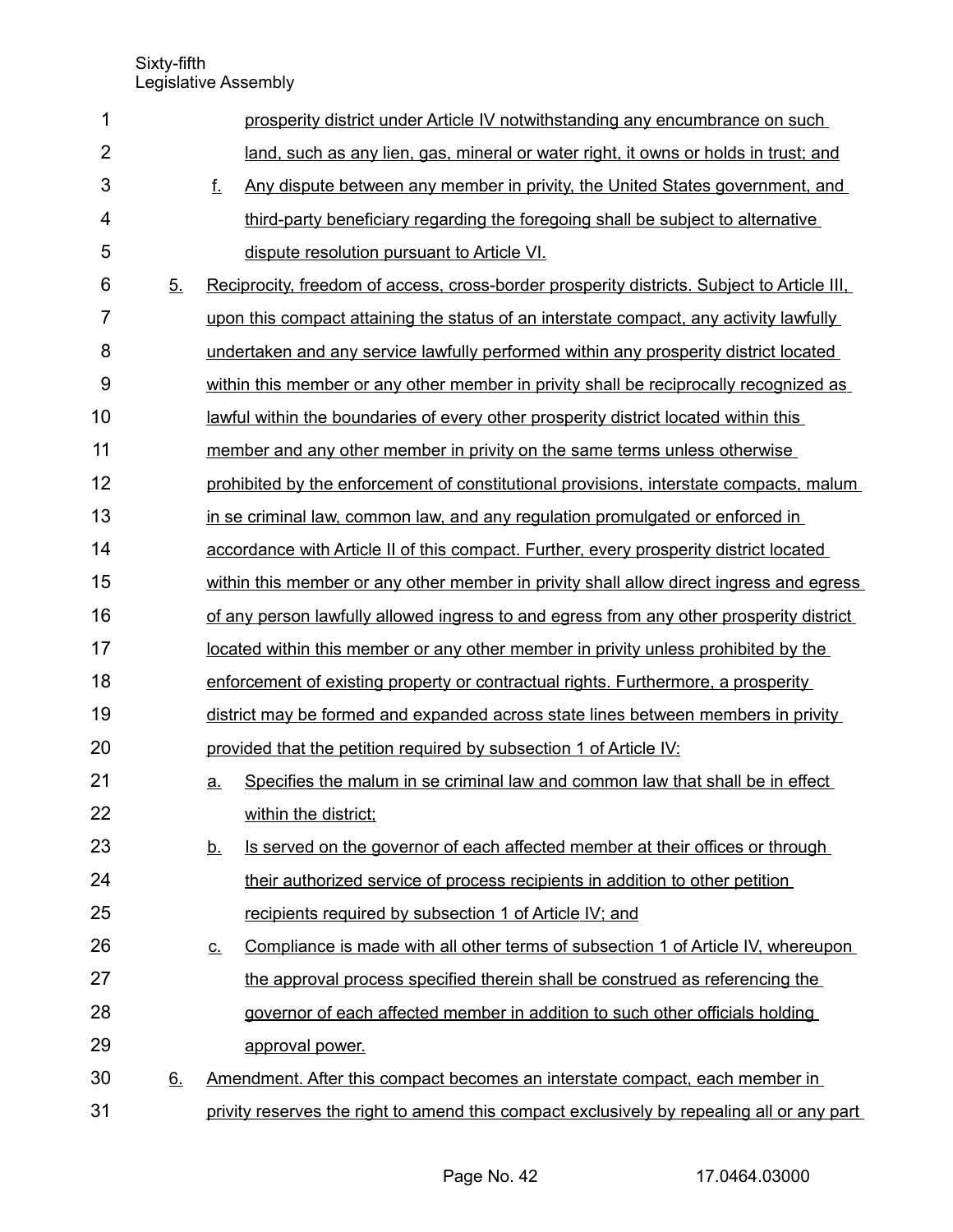| 1              |           | of the provisions set forth in Article III of this compact which that member included in  |  |  |  |  |
|----------------|-----------|-------------------------------------------------------------------------------------------|--|--|--|--|
| $\overline{2}$ |           | its original compact legislation, or by amending such provisions of Article III with such |  |  |  |  |
| 3              |           | additional terms or provisions respecting that member as are consistent with              |  |  |  |  |
| 4              |           | subsection 6 of Article VIII of this compact and prospective in effect, at any time       |  |  |  |  |
| 5              |           | through ordinary legislation, provided that such repeal or amendment shall not have       |  |  |  |  |
| 6              |           | the purpose or effect of:                                                                 |  |  |  |  |
| 7              | <u>a.</u> | Delegating powers or authorities to any prosperity district (in addition to those         |  |  |  |  |
| 8              |           | expressly delegated to the district by subdivision c of subsection 2 of Article II of     |  |  |  |  |
| 9              |           | this compact as specified in that member's original compact legislation and as            |  |  |  |  |
| 10             |           | modified, if at all, by the terms of Article III as they existed immediately prior to     |  |  |  |  |
| 11             |           | this compact becoming an interstate compact);                                             |  |  |  |  |
| 12             | <u>b.</u> | Creating or expanding the jurisdictions of any governmental unit within the               |  |  |  |  |
| 13             |           | boundaries of any prosperity district (in addition to that which is expressly             |  |  |  |  |
| 14             |           | permitted under subdivision d of subsection 2 of Article II of this compact as            |  |  |  |  |
| 15             |           | specified in that member's original compact legislation and as modified, if at all,       |  |  |  |  |
| 16             |           | by the terms of Article III as they existed immediately prior to this compact             |  |  |  |  |
| 17             |           | becoming an interstate compact);                                                          |  |  |  |  |
| 18             | <u>c.</u> | Eliminating the text or authority of any revenue covenant that otherwise would            |  |  |  |  |
| 19             |           | satisfy the petition requirement under paragraph 9 of subdivision a of                    |  |  |  |  |
| 20             |           | subsection 1 of Article IV (as specified in that member's original compact                |  |  |  |  |
| 21             |           | legislation and as modified, if at all, by the terms of Article III as they existed       |  |  |  |  |
| 22             |           | immediately prior to this compact becoming an interstate compact);                        |  |  |  |  |
| 23             | <u>d.</u> | Disqualifying real property as eligible land which would have otherwise qualified         |  |  |  |  |
| 24             |           | as eligible land (as specified in that member's original compact legislation and as       |  |  |  |  |
| 25             |           | modified, if at all, by the terms of Article III as they existed immediately prior to     |  |  |  |  |
| 26             |           | this compact becoming an interstate compact);                                             |  |  |  |  |
| 27             | <u>e.</u> | Impairing the legitimate investment-backed expectations of any third-party                |  |  |  |  |
| 28             |           | beneficiary which are founded on vested property or contractual rights; or                |  |  |  |  |
| 29             | f.        | With respect to any prosperity district formed prior to the effective date of the         |  |  |  |  |
| 30             |           | respective repeal or amendment:                                                           |  |  |  |  |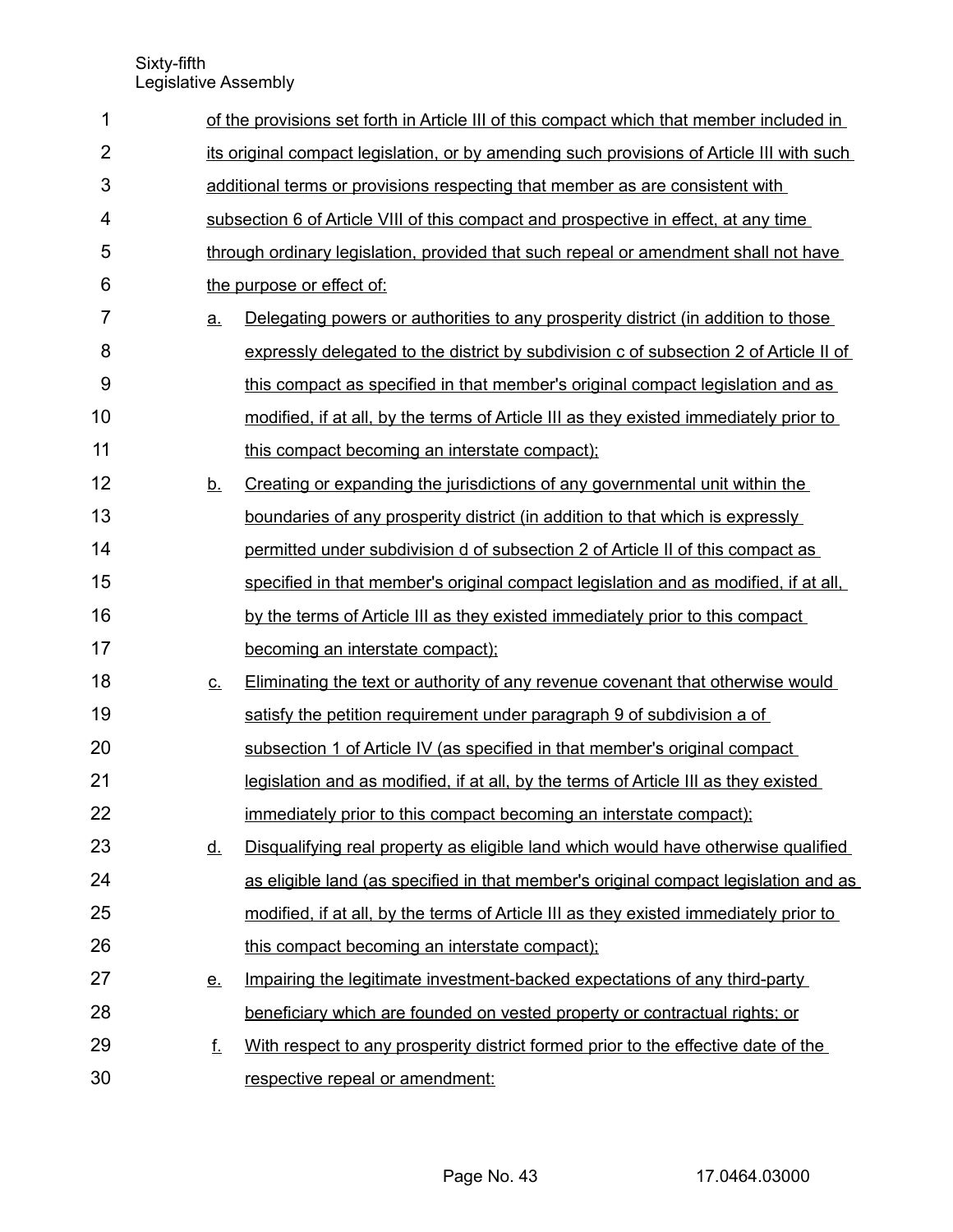| 1              | (1) |     |             | Preventing the expansion of that prosperity district in accordance with the    |
|----------------|-----|-----|-------------|--------------------------------------------------------------------------------|
| $\overline{2}$ |     |     |             | terms of this compact as they existed upon that district's formation;          |
| 3              | (2) |     |             | Preventing the withdrawal of land from that prosperity district in accordance  |
| 4              |     |     |             | with the terms of this compact as they existed upon that district's formation; |
| 5              | (3) |     |             | Directly or indirectly promulgating or enforcing any regulation within that    |
| 6              |     |     |             | prosperity district in addition to that which was authorized by the terms of   |
| 7              |     |     |             | this compact as those terms existed upon that district's formation unless      |
| 8              |     |     |             | such regulation:                                                               |
| 9              |     | (a) |             | Is subject to the defense afforded by subsection 4 of Article II (in           |
| 10             |     |     |             | accordance with the original terms of that member's compact                    |
| 11             |     |     |             | legislation and as modified, if at all, by the terms of Article III as they    |
| 12             |     |     |             | existed immediately prior to this compact becoming an interstate               |
| 13             |     |     |             | compact); and                                                                  |
| 14             |     | (b) | $\boxed{1}$ | Either is not effective until it is promulgated and enforced within            |
| 15             |     |     |             | that district in strict compliance with subsection 3 of Article II (in         |
| 16             |     |     |             | accordance with the original terms of that member's compact                    |
| 17             |     |     |             | legislation and as modified, if at all, by the terms of Article III as         |
| 18             |     |     |             | they existed immediately prior to this compact becoming an                     |
| 19             |     |     |             | interstate compact); or                                                        |
| 20             |     |     | $[2]$       | Replaces or modifies regulation previously authorized by                       |
| 21             |     |     |             | Article III of this compact such that the resulting overall                    |
| 22             |     |     |             | framework of regulation within the affected prosperity district is             |
| 23             |     |     |             | less restrictive and less burdensome on the exercise of the                    |
| 24             |     |     |             | individual rights to life, liberty, and property, and more likely to           |
| 25             |     |     |             | protect the exercise of the individual rights to life, liberty, and            |
| 26             |     |     |             | property, without impeding any activity or market competition that             |
| 27             |     |     |             | would otherwise be lawful within the district;                                 |
| 28             | (4) |     |             | Authorizing, levying, imposing, or enforcing any tax within that district in   |
| 29             |     |     |             | addition to that which was authorized by the terms of this compact as those    |
| 30             |     |     |             | terms existed upon that district's formation; and                              |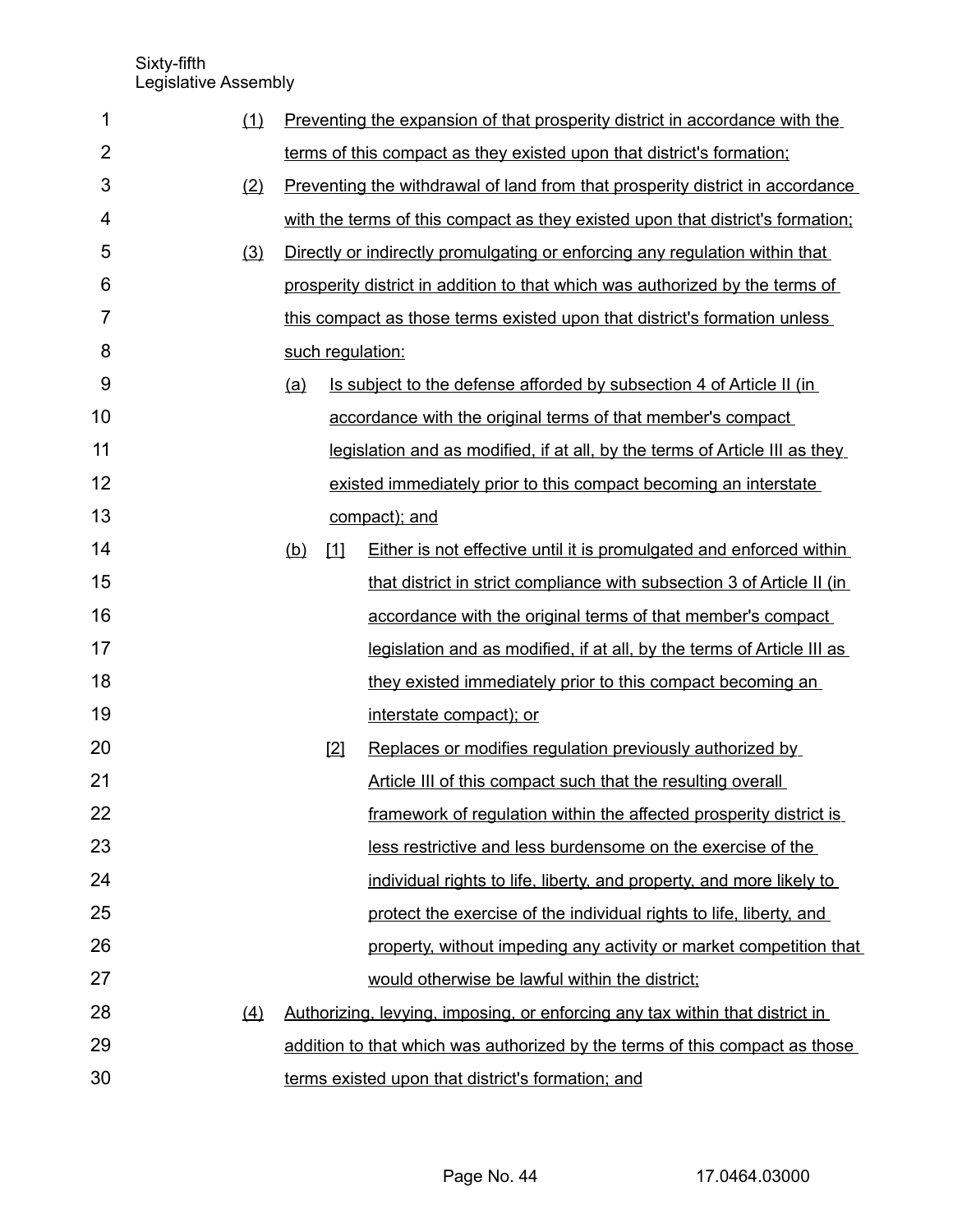| 1              |    |           | Authorizing or enforcing any exercise of eminent domain within that district<br>(5)   |
|----------------|----|-----------|---------------------------------------------------------------------------------------|
| $\overline{2}$ |    |           | in addition to that which was authorized by the terms of this compact as              |
| 3              |    |           | those terms existed upon that district's formation.                                   |
| 4              |    |           | <b>ARTICLE VI - COMPACT COMMISSION</b>                                                |
| 5              | 1. |           | Commission. When at least two members are contractually bound to this compact as      |
| 6              |    |           | contemplated in subsections 1 and 2 of Article V, the prosperity states compact       |
| 7              |    |           | commission ("commission") shall be thereby established. The commission initially      |
| 8              |    |           | consists of three unpaid commissioners each serving solely a single six-year term. It |
| 9              |    |           | has the power and duty:                                                               |
| 10             |    | <u>a.</u> | To designate a location within the jurisdictional boundaries of the United States     |
| 11             |    |           | court of appeals for the fifth circuit for its principal place of business;           |
| 12             |    | <u>b.</u> | To appoint and oversee a compact administrator that maintains its principal place     |
| 13             |    |           | of business within the jurisdictional boundaries of the United States court of        |
| 14             |    |           | appeals for the fifth circuit;                                                        |
| 15             |    | <u>c.</u> | To guard against cronyism and special interest capture of this compact by             |
| 16             |    |           | encouraging new states to adopt this compact and Congress to consent to the           |
| 17             |    |           | compact without exceptions, stipulations, or limitations through educational          |
| 18             |    |           | efforts;                                                                              |
| 19             |    | <u>d.</u> | To coordinate the performance of obligations under this compact, which shall          |
| 20             |    |           | include the issuance of advisory interpretations of this compact;                     |
| 21             |    | <u>e.</u> | To oversee and direct the defense and enforcement of the compact in                   |
| 22             |    |           | appropriate legal venues;                                                             |
| 23             |    | f.        | To request and accept funds from prosperity districts and to disburse those funds     |
| 24             |    |           | to support the operations of the commission and compact administrator;                |
| 25             |    | <b>g.</b> | To make public and open for inspection or observation by any person at all            |
| 26             |    |           | reasonable times all governing instruments, records, proceedings, and accounts        |
| 27             |    |           | of the commission and compact administrator subject to executive session              |
| 28             |    |           | procedures or privileges specified in the commission's bylaws, the adoption of        |
| 29             |    |           | which shall be conducted by public hearing and shall supersede any conflicting        |
| 30             |    |           | law or regulation of any member;                                                      |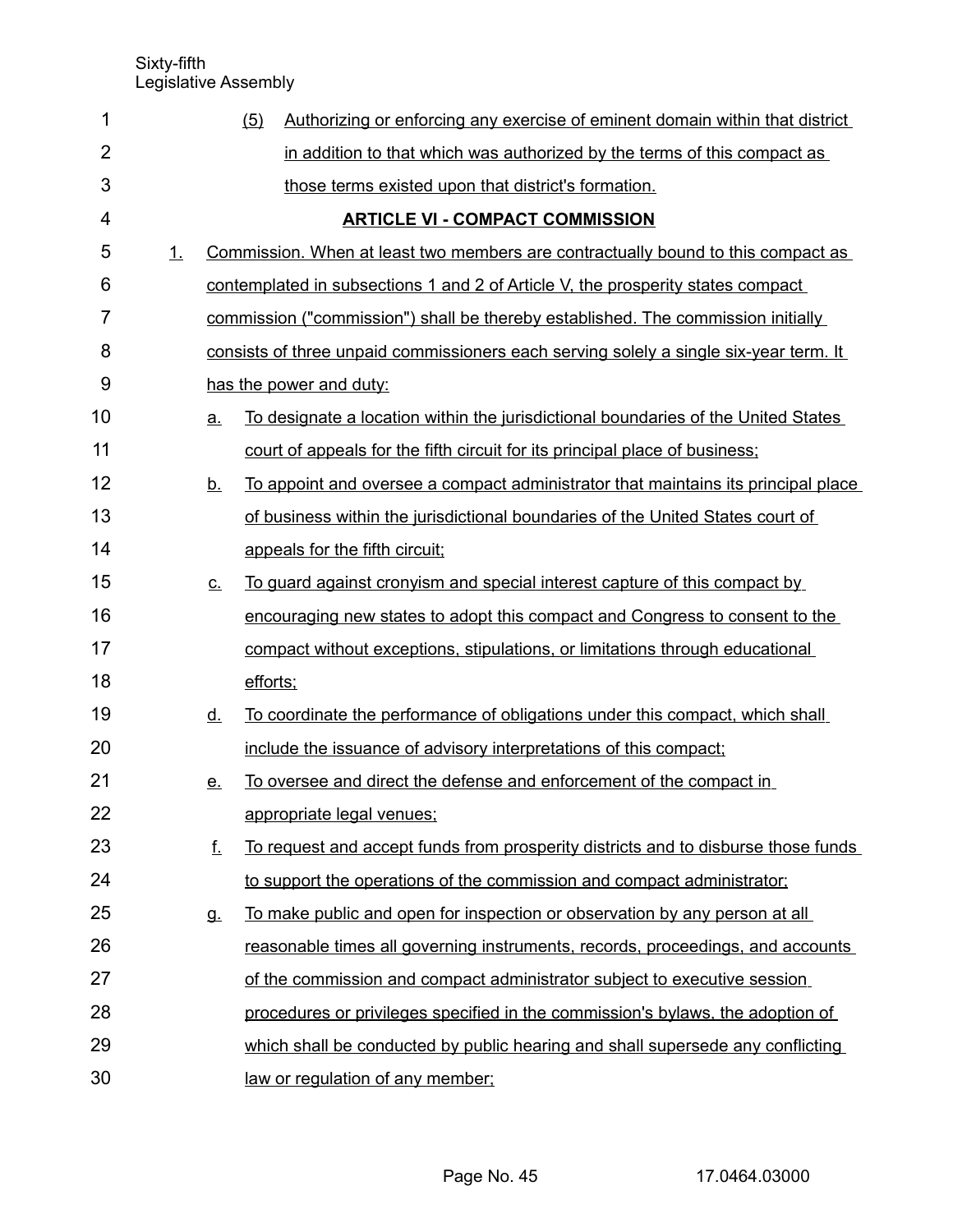| 1              |    | <u>h.</u> | To cooperate with any person that shares a common interest with the                       |
|----------------|----|-----------|-------------------------------------------------------------------------------------------|
| $\overline{2}$ |    |           | commission and engages in policy research, public interest litigation, or lobbying        |
| 3              |    |           | in support of the purposes of the compact;                                                |
| 4              |    | İ.        | <u>To establish a process of transparent, open competitive bidding in order to secure</u> |
| 5              |    |           | an annual contract with one or more reputable outside alternative dispute                 |
| 6              |    |           | resolution services, which may, but is not required to include, adjudicative              |
| 7              |    |           | services offered by a judicial branch of a state or the United States government.         |
| 8              |    |           | to furnish binding arbitration of disputes;                                               |
| 9              |    | j.        | To direct the final resolution and settlement of all disputes involving, between or       |
| 10             |    |           | among any member, prosperity district, or any agency or department of the                 |
| 11             |    |           | United States government to which the consent of Congress for this compact can            |
| 12             |    |           | be ascribed, if such consent has been given, with all sovereign immunities, if any,       |
| 13             |    |           | deemed waived with respect to any such proceeding, final resolution, and                  |
| 14             |    |           | settlement, through the use of the commission's contracted outside alternative            |
| 15             |    |           | dispute resolution service, or such other alternative dispute resolution service          |
| 16             |    |           | which all disputants agree to use (which may, but is not required to include,             |
| 17             |    |           | adjudicative services offered by a judicial branch of a state or the United States        |
| 18             |    |           | government);                                                                              |
| 19             |    | <u>k.</u> | To exercise only such incidental powers as are essential to carrying out the              |
| 20             |    |           | foregoing express powers and duties, in no event shall the commission be                  |
| 21             |    |           | construed as possessing eminent domain, taxation or police powers, or any other           |
| 22             |    |           | power that is functionally equivalent to the same, whether incidentally or                |
| 23             |    |           | principally; and                                                                          |
| 24             |    | T.        | To adopt and publish corresponding bylaws, policies, and procedures.                      |
| 25             | 2. |           | Commissioner appointment. The commission initially consists of three unpaid               |
| 26             |    |           | commissioners each serving solely a single six-year term. Commissioner positions          |
| 27             |    |           | shall be assigned to appointees in the order in which their respective appointing state   |
| 28             |    |           | became members. Once at least one prosperity district has been formed and exists          |
| 29             |    |           | within its boundaries, and until all commissioner positions are filled, or whenever there |
| 30             |    |           | is a vacancy, each member in the order in which it became a member may appoint            |
| 31             |    |           | one commissioner through its governor by appropriate executive action as determined       |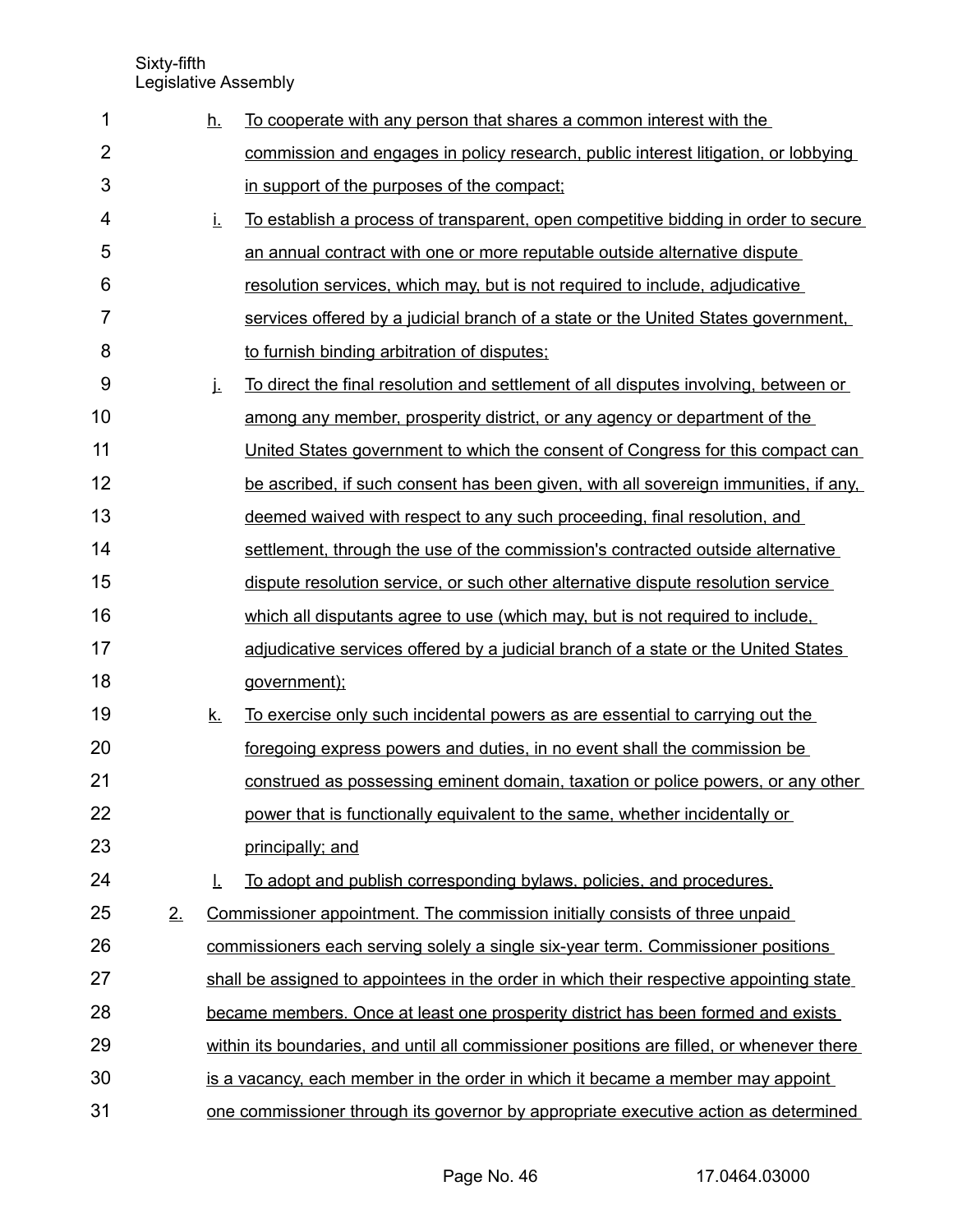| 1              |                | by the laws of the respective member, subject to disapproval by official notice of any        |
|----------------|----------------|-----------------------------------------------------------------------------------------------|
| $\overline{2}$ |                | prosperity district located within such member that is received by the office of its          |
| 3              |                | governor or such person who is authorized to receive service of process on behalf of          |
| 4              |                | said governor within ten calendar days of such appointment. Timely disapproval shall          |
| 5              |                | have the effect of requiring a new appointment until such time as a timely disapproval        |
| 6              |                | is not received.                                                                              |
| 7              | 3 <sub>1</sub> | Commissioner removal. A commissioner representing a given member may be                       |
| 8              |                | removed from his position at any time and for any reason by the official action of at         |
| 9              |                | least two-thirds of the governing boards of all prosperity districts located within the       |
| 10             |                | jurisdiction of that member. Any commissioner representing any member shall be                |
| 11             |                | removed from his position at any time by the official action of at least two-thirds of all    |
| 12             |                | prosperity districts. To be effective, notice of the foregoing official action of removal     |
| 13             |                | must be received by the office of the governor of the appointing member or such               |
| 14             |                | person as is authorized to receive service of process on behalf of said governor. Upon        |
| 15             |                | removal, the vacant position shall be filled as provided in subsection 2 of this Article.     |
| 16             | 4.             | Commission action. The commission shall meet at least once a year, and may meet               |
| 17             |                | more frequently. Each commissioner is entitled to one vote. The commission shall not          |
| 18             |                | act unless a majority of its appointed commissioners is present, and no action shall be       |
| 19             |                | binding unless approved by a majority of the appointed commissioners. However,                |
| 20             |                | two-thirds of all prosperity districts may override and nullify any action of the             |
| 21             |                | commission, including a direction to use alternative dispute resolution, by official          |
| 22             |                | notice given to the commission or the compact administrator within thirty calendar            |
| 23             |                | days after such action.                                                                       |
| 24             | <u>5.</u>      | First order of business. The commission shall at the earliest possible time elect from        |
| 25             |                | among its membership a chairperson, determine a principal place of doing business             |
| 26             |                | within the jurisdictional boundaries of the United States court of appeals for the fifth      |
| 27             |                | circuit, and appoint a compact administrator.                                                 |
| 28             | <u>6.</u>      | <u>Funding. The commission and the compact administrator's activities shall be funded, if</u> |
| 29             |                | at all, exclusively by prosperity districts, on an annual basis as follows:                   |
| 30             |                | The commission shall propose an annual budget in accordance with its bylaws;<br><u>a.</u>     |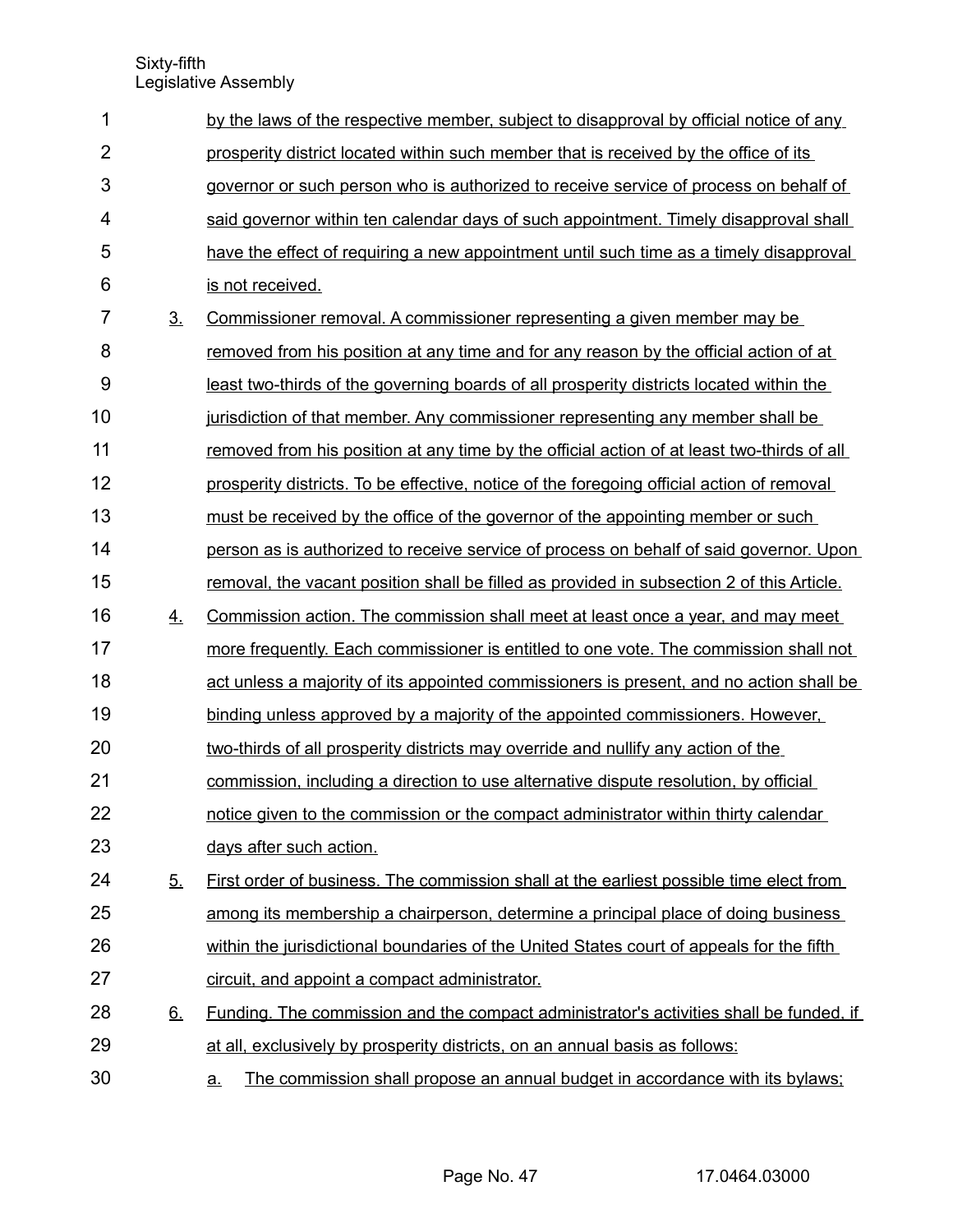| 1              |                   | <u>b.</u>                  | Two-thirds of all prosperity districts must approve the commission's annual          |  |  |  |  |  |
|----------------|-------------------|----------------------------|--------------------------------------------------------------------------------------|--|--|--|--|--|
| $\overline{2}$ |                   |                            | budget by official notice given to the compact administrator in order for the        |  |  |  |  |  |
| 3              |                   |                            | commission's budget to become authorized;                                            |  |  |  |  |  |
| 4              |                   | $\underline{\mathsf{C}}$ . | If and when the commission's budget is authorized, the compact administrator         |  |  |  |  |  |
| 5              |                   |                            | shall establish and/or maintain an account to receive and disburse funding for the   |  |  |  |  |  |
| 6              |                   |                            | commission and shall also periodically request by notice given to all prosperity     |  |  |  |  |  |
| $\overline{7}$ |                   |                            | districts a specific total amount of money needed to fund the commission's           |  |  |  |  |  |
| 8              |                   |                            | operations under the authorized budget;                                              |  |  |  |  |  |
| 9              |                   | <u>d.</u>                  | Upon receipt of such notice, every prosperity district shall pay into the            |  |  |  |  |  |
| 10             |                   |                            | commission account the lesser amount of an equal share of the compact                |  |  |  |  |  |
| 11             |                   |                            | administrator's funding request or one percent of gross revenue in the               |  |  |  |  |  |
| 12             |                   |                            | immediately preceding fiscal year; and                                               |  |  |  |  |  |
| 13             |                   | <u>e.</u>                  | If there is a funding shortfall, the compact administrator shall request further     |  |  |  |  |  |
| 14             |                   |                            | funding from every prosperity district until the shortfall is closed or the          |  |  |  |  |  |
| 15             |                   |                            | commission shall adjust its authorized budget to the level of the available          |  |  |  |  |  |
| 16             |                   |                            | funding.                                                                             |  |  |  |  |  |
| 17             | $\mathcal{I}_{-}$ |                            | Compact administrator. The compact administrator serves at the pleasure of the       |  |  |  |  |  |
| 18             |                   |                            | commission and must keep the commission seasonably apprised of the performance       |  |  |  |  |  |
| 19             |                   |                            | or nonperformance of the terms and conditions of this compact. Any notice sent by a  |  |  |  |  |  |
| 20             |                   |                            | member to the compact administrator concerning this compact shall be adequate        |  |  |  |  |  |
| 21             |                   |                            | notice to each other member provided that a copy of said notice is seasonably        |  |  |  |  |  |
| 22             |                   |                            | delivered by the compact administrator to each other member's respective governor or |  |  |  |  |  |
| 23             |                   |                            | chief executive officer. The compact administrator has the power and duty:           |  |  |  |  |  |
| 24             |                   | a.                         | To organize and direct the logistical operations of the commission;                  |  |  |  |  |  |
| 25             |                   | <u>b.</u>                  | To maintain an accurate list of all members, including contact information;          |  |  |  |  |  |
| 26             |                   | <u>c.</u>                  | To formulate, transmit, and maintain all official notices, records, and              |  |  |  |  |  |
| 27             |                   |                            | communications relating to this compact; and                                         |  |  |  |  |  |
| 28             |                   | <u>d.</u>                  | Such incidental powers as are essential to carrying out the foregoing express        |  |  |  |  |  |
| 29             |                   |                            | powers and duties, in no event shall the compact administrator be construed as       |  |  |  |  |  |
| 30             |                   |                            | possessing eminent domain, taxation, or police powers, or any other power that       |  |  |  |  |  |
| 31             |                   |                            | is functionally equivalent to the same, whether incidentally or principally.         |  |  |  |  |  |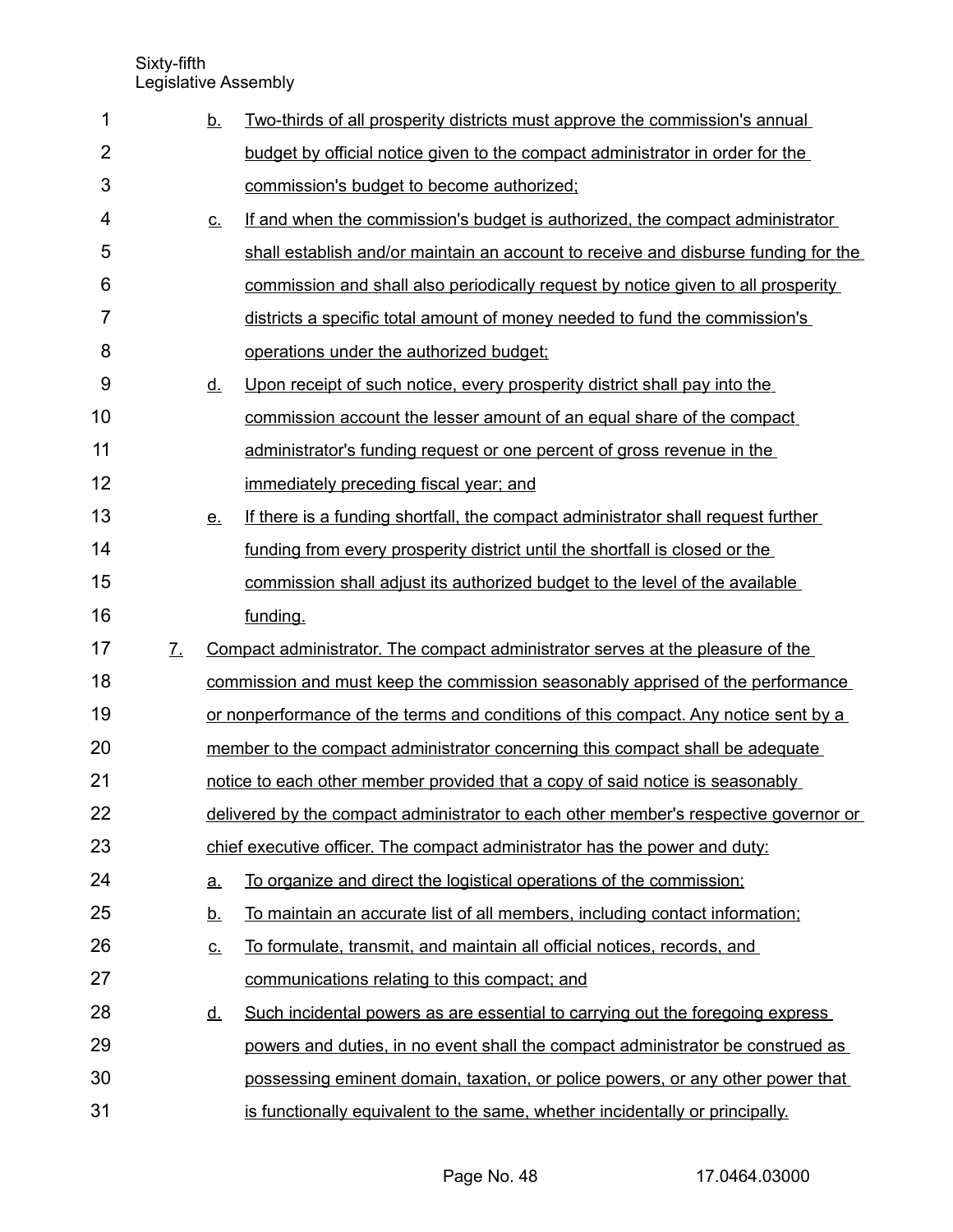| 1              | 8.         |           | Notice of key events. On the occurrence of each of the following described events, or     |  |  |  |  |  |
|----------------|------------|-----------|-------------------------------------------------------------------------------------------|--|--|--|--|--|
| $\overline{2}$ |            |           | otherwise as soon as possible, the compact administrator shall immediately send the       |  |  |  |  |  |
| 3              |            |           | following notices to the governor of each member and the managing boards of each          |  |  |  |  |  |
| 4              |            |           | prosperity district, if any, together with certified conforming copies of the chaptered   |  |  |  |  |  |
| 5              |            |           | version of this compact as maintained in the statutes of each member:                     |  |  |  |  |  |
| 6              |            | a.        | Whenever any state becomes a member, notice of that fact shall be given;                  |  |  |  |  |  |
| 7              |            | <u>b.</u> | Whenever any prosperity district is formed or expanded, notice of that fact shall         |  |  |  |  |  |
| 8              |            |           | be given;                                                                                 |  |  |  |  |  |
| 9              |            | <u>C.</u> | <u>Once Congress consents to this compact as contemplated herein, notice of that</u>      |  |  |  |  |  |
| 10             |            |           | fact shall be given; and                                                                  |  |  |  |  |  |
| 11             |            | <u>d.</u> | Whenever any portion of this compact is proposed to be amended or is actually             |  |  |  |  |  |
| 12             |            |           | amended, notice of that fact shall be given.                                              |  |  |  |  |  |
| 13             | 9.         |           | Cooperation. The commission, members, prosperity districts, and the compact               |  |  |  |  |  |
| 14             |            |           | administrator shall cooperate with each other and give each other mutual assistance in    |  |  |  |  |  |
| 15             |            |           | enforcing this compact.                                                                   |  |  |  |  |  |
| 16             | <u>10.</u> |           | Alternative dispute resolution procedure. As soon as practicable after receipt of a       |  |  |  |  |  |
| 17             |            |           | notice of a demand for alternative dispute resolution by a member, prosperity district,   |  |  |  |  |  |
| 18             |            |           | third-party beneficiary, or the United States government (if the requisite consent of     |  |  |  |  |  |
| 19             |            |           | Congress has been given), the commission shall consolidate all such demands which         |  |  |  |  |  |
| 20             |            |           | relate to the same transaction or operative facts and direct the identified disputants to |  |  |  |  |  |
| 21             |            |           | reach a final resolution and settlement on all of the related causes of action, defenses, |  |  |  |  |  |
| 22             |            |           | and issues using alternative dispute resolution as contemplated in subdivision j of       |  |  |  |  |  |
| 23             |            |           | subsection 1 of this Article, whereupon each member, prosperity district, and the         |  |  |  |  |  |
| 24             |            |           | United States government (if the requisite consent of Congress has been given), if        |  |  |  |  |  |
| 25             |            |           | applicable, shall comply with such direction unless it is first nullified as provided in  |  |  |  |  |  |
| 26             |            |           | subsection 4 of this Article. The commission's direction to use alternative dispute       |  |  |  |  |  |
| 27             |            |           | resolution as aforesaid may be enforced by any disputant third-party beneficiary.         |  |  |  |  |  |
| 28             |            |           | member, prosperity district, or the United States government (if the requisite consent    |  |  |  |  |  |
| 29             |            |           | of Congress has been given), against any other such disputant (except that a              |  |  |  |  |  |
| 30             |            |           | third-party beneficiary cannot be compelled to use alternative dispute resolution as      |  |  |  |  |  |
| 31             |            |           | aforesaid) in a court of competent jurisdiction, with all litigation expenses to be       |  |  |  |  |  |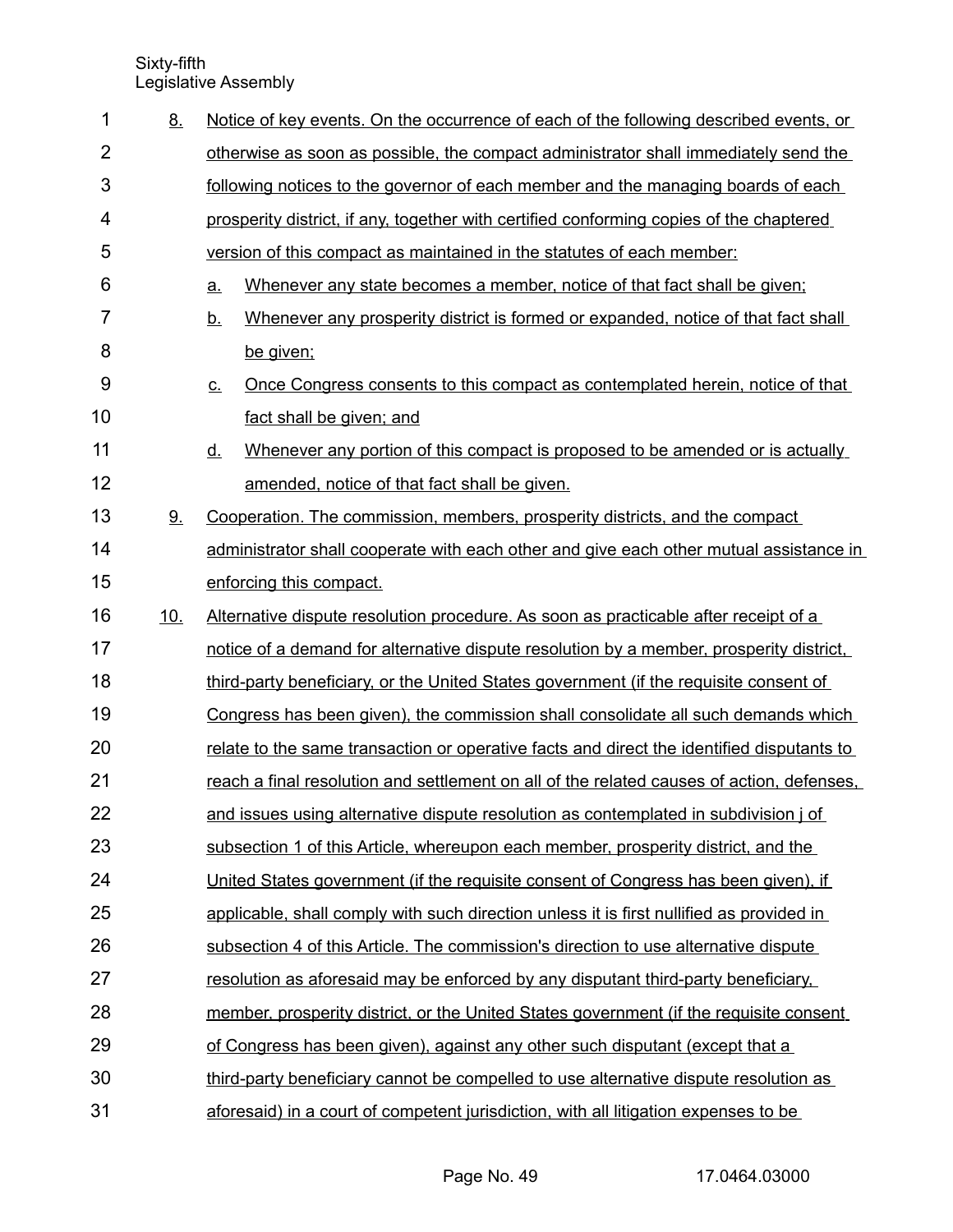| 1              |                             |                                                                                       | assessed jointly and severally against each such noncompliant disputant. In the case        |  |  |  |  |
|----------------|-----------------------------|---------------------------------------------------------------------------------------|---------------------------------------------------------------------------------------------|--|--|--|--|
| $\overline{2}$ |                             |                                                                                       | of any dispute over the existence of a district externality, the burden of proof by clear   |  |  |  |  |
| 3              |                             | and convincing evidence shall be on the disputant asserting the existence of the      |                                                                                             |  |  |  |  |
| 4              |                             |                                                                                       | district externality. An arbitration award may include equitable remedies, such as          |  |  |  |  |
| 5              |                             |                                                                                       | specific performance and injunctive relief, and a judgment on any arbitration award         |  |  |  |  |
| 6              |                             |                                                                                       | may be entered in a court having competent jurisdiction. A disputant may also seek in       |  |  |  |  |
| $\overline{7}$ |                             |                                                                                       | a court of competent jurisdiction:                                                          |  |  |  |  |
| 8              |                             | $\underline{a}$ .                                                                     | Provisional or ancillary remedies against any disputant member, prosperity                  |  |  |  |  |
| 9              |                             |                                                                                       | district, or the United States government (if the requisite consent of Congress has         |  |  |  |  |
| 10             |                             |                                                                                       | been given), including preliminary injunctive relief, pending the outcome of an             |  |  |  |  |
| 11             |                             |                                                                                       | arbitration proceeding; or                                                                  |  |  |  |  |
| 12             |                             | <u>b.</u>                                                                             | Permanent injunctive relief against any such disputant to enforce an arbitration            |  |  |  |  |
| 13             |                             |                                                                                       | award. Alternative dispute resolution awards shall not be precedential.                     |  |  |  |  |
| 14             | 11.                         |                                                                                       | Venue. Subject to strict compliance with the alternative dispute resolution process         |  |  |  |  |
| 15             |                             | required by section 10 of this Article and the exercise of such original or appellate |                                                                                             |  |  |  |  |
| 16             |                             | jurisdiction of the United States Supreme Court that is required by the United States |                                                                                             |  |  |  |  |
| 17             |                             | Constitution, upon the designation of the compact administrator, any legal action     |                                                                                             |  |  |  |  |
| 18             |                             | concerning or implicating the legality of this compact shall only be conducted:       |                                                                                             |  |  |  |  |
| 19             |                             | a.                                                                                    | As to original proceedings either in: the municipal court, if any, established              |  |  |  |  |
| 20             |                             |                                                                                       | pursuant to paragraph 3 of subdivision c of subsection 2 of Article II within the           |  |  |  |  |
| 21             |                             |                                                                                       | jurisdiction of any prosperity district in which a substantial part of the cause of         |  |  |  |  |
| 22             |                             |                                                                                       | action arose; or a court of competent jurisdiction located in the same state in             |  |  |  |  |
| 23             |                             |                                                                                       | which the principal place of business of either the commission or the compact               |  |  |  |  |
| 24             |                             |                                                                                       | administrator is located; or                                                                |  |  |  |  |
| 25             |                             | <u>b.</u>                                                                             | Otherwise within the jurisdiction of the United States court of appeals for the             |  |  |  |  |
| 26             |                             |                                                                                       | circuit in which the principal place of business of either the commission or the            |  |  |  |  |
| 27             |                             |                                                                                       | compact administrator is located.                                                           |  |  |  |  |
| 28             |                             |                                                                                       | <b>ARTICLE VII - DEFINITIONS.</b>                                                           |  |  |  |  |
| 29             |                             |                                                                                       | The following definitions shall govern the construction of this compact, unless the context |  |  |  |  |
| 30             | clearly requires otherwise. |                                                                                       |                                                                                             |  |  |  |  |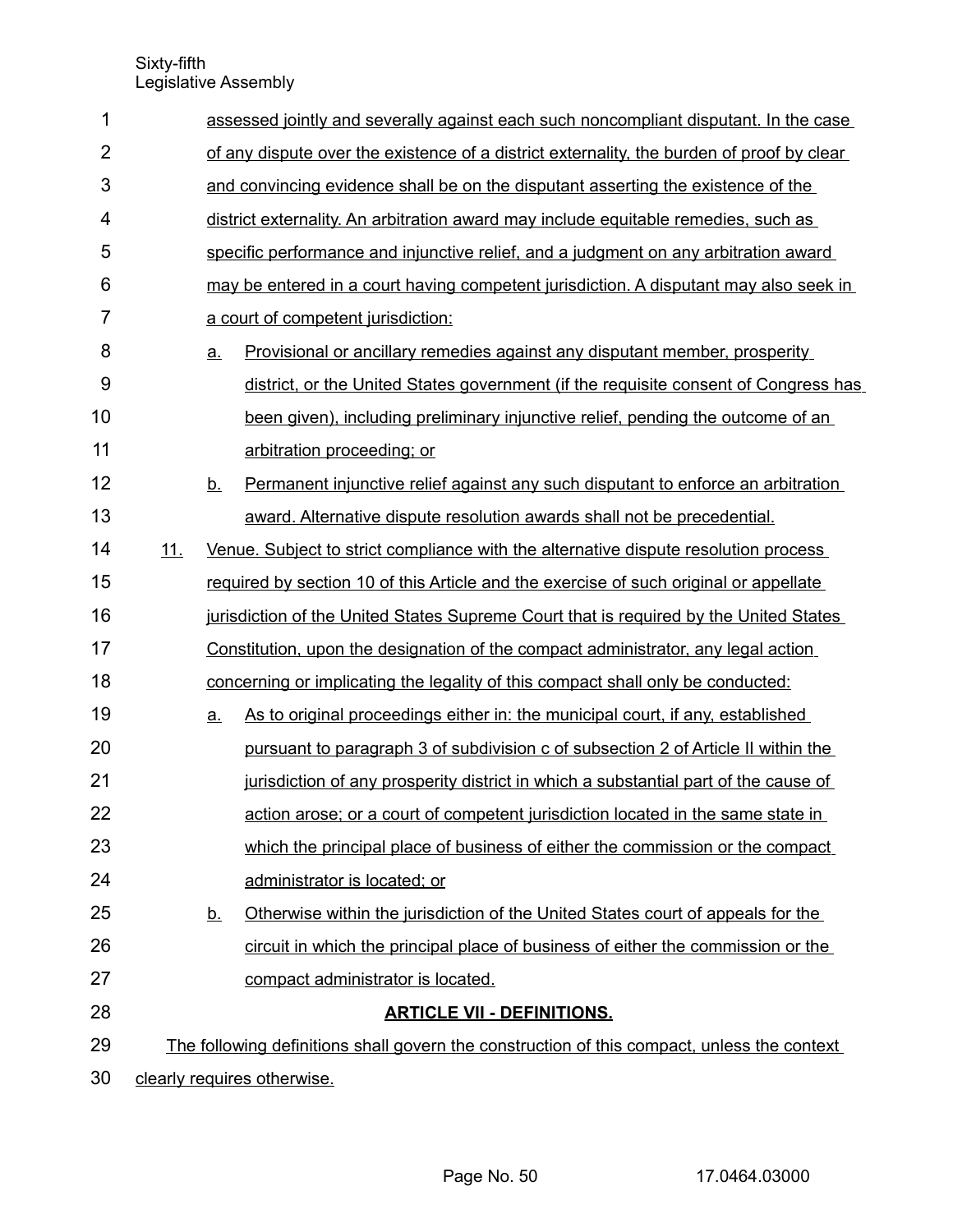| 1              | 1. |           | "Common law" is a descriptive term used for convenience to reference English             |
|----------------|----|-----------|------------------------------------------------------------------------------------------|
| $\overline{2}$ |    |           | judge-made law, including such acts of parliament as overrode judge-made law,            |
| 3              |    |           | administered by the King's courts and the English courts of chancery, which purports     |
| 4              |    |           | to be derived from ancient custom and usage, as adopted or adapted and deemed            |
| 5              |    |           | precedential by this member and pronounced as governing law through its judiciary        |
| 6              |    |           | through adjudications of specific disputes and fact patterns so as to furnish rules for  |
| 7              |    |           | dispute resolution in the categories of agency, business associations, conflict of laws, |
| 8              |    |           | contracts, contracts for deeds, judgments, land sales, property, restitution, security,  |
| 9              |    |           | torts, trusts, equity, and remedies. The term also includes:                             |
| 10             |    | <u>a.</u> | The judge-made law of other states in the foregoing categories which this                |
| 11             |    |           | member has adopted or adapted and deemed precedential through                            |
| 12             |    |           | pronouncements of its judiciary;                                                         |
| 13             |    | <u>b.</u> | Statutory law as of the enactment date of this member's compact legislation to           |
| 14             |    |           | the extent (i) the ascertainment of a rule of governance in the foregoing                |
| 15             |    |           | categories is intelligible only by such reference, (ii) this member has adopted          |
| 16             |    |           | tribal law, Roman, Spanish, or French civil law or otherwise not adopted or              |
| 17             |    |           | adapted English judge-made law in the foregoing categories, or (iii) this member         |
| 18             |    |           | has codified English judge-made law in the foregoing categories; and                     |
| 19             |    | <u>C.</u> | Interstitial common law arising from the adjudication of malum in se criminal law        |
| 20             |    |           | or any regulation adopted pursuant to items 1 and 3 of subparagraph d of                 |
| 21             |    |           | paragraph 7 of subdivision a of subsection 1 of Article IV, and effective provisions     |
| 22             |    |           | of this member's constitution and the United States Constitution. However, it does       |
| 23             |    |           | not otherwise include statutory law, administrative law, executive orders,               |
| 24             |    |           | ecclesiastical law, nor the body of decisional law developed by the federal              |
| 25             |    |           | judiciary of the United States government. Where not inconsistent with the               |
| 26             |    |           | precedential adjudications of this member as of the enactment date of this               |
| 27             |    |           | member's compact legislation, the term may be construed as incorporating the             |
| 28             |    |           | relevant governing rules published in the First Restatement of the Law of Agency.        |
| 29             |    |           | Conflict of Laws, Contracts, Judgments, Property, Restitution, Security, Torts, and      |
| 30             |    |           | Trusts, as approved by the American Law Institute in May 1942.                           |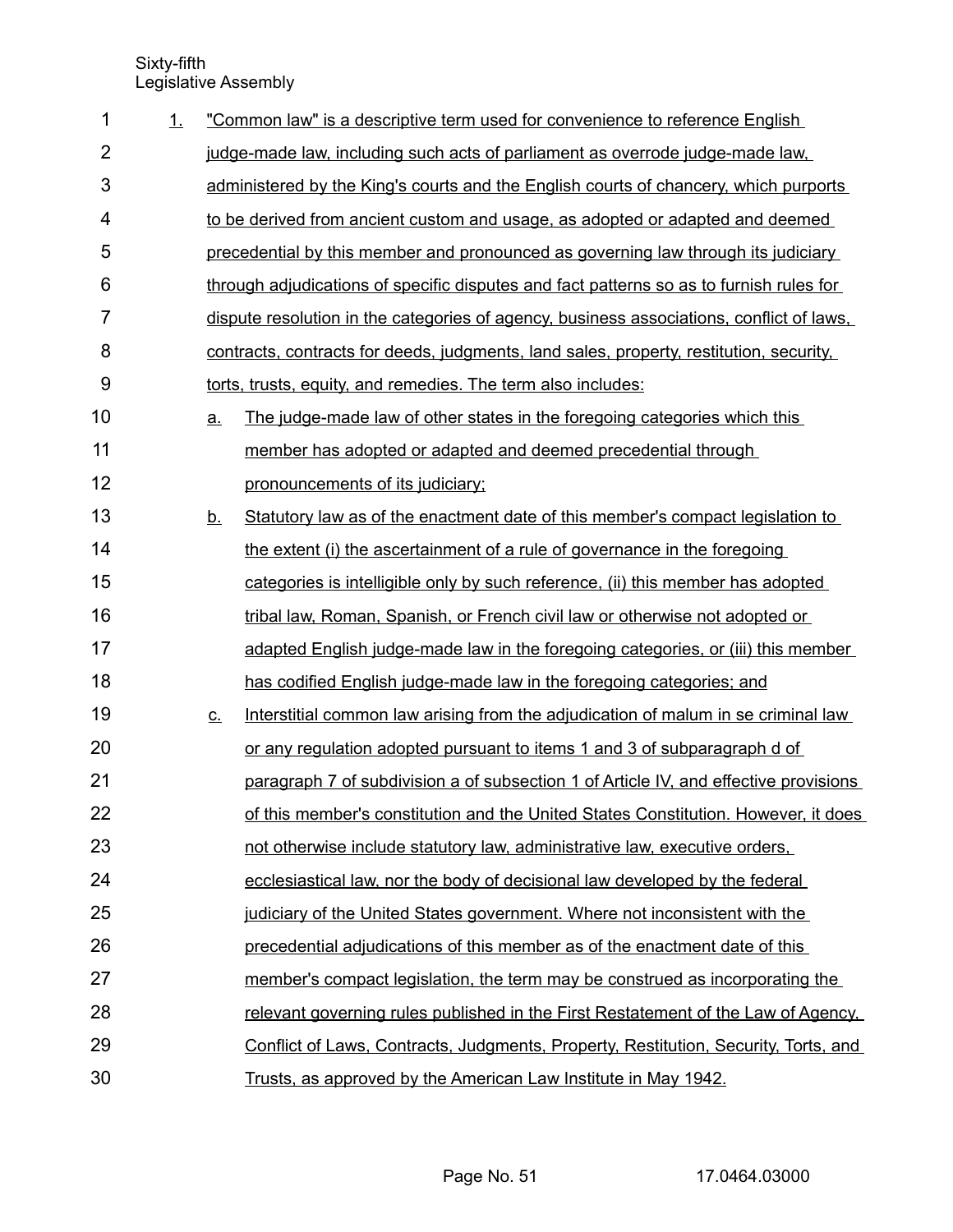| 1              | 2.             | "Compact" is a descriptive term used for convenience to reference the entirety of the             |  |  |  |  |
|----------------|----------------|---------------------------------------------------------------------------------------------------|--|--|--|--|
| $\overline{2}$ |                | text of the prosperity states compact advanced hereby, including all of its sections and          |  |  |  |  |
| 3              |                | Articles regardless of whether they initially only have the status of statute law, serve to       |  |  |  |  |
| 4              |                | manifest an intent to enter into an interstate compact, or furnish the terms of a binding         |  |  |  |  |
| 5              |                | interstate compact.                                                                               |  |  |  |  |
| 6              | 3 <sub>1</sub> | "Consent of Congress" means any act of the Congress of the United States or any                   |  |  |  |  |
| 7              |                | action of the United States government which was authorized by Congress, including                |  |  |  |  |
| 8              |                | any statute, appropriation, joint resolution, concurrent resolution, administrative rule, or      |  |  |  |  |
| 9              |                | regulation, that expressly or impliedly consents to this compact before or after it               |  |  |  |  |
| 10             |                | becomes an interstate compact such that the compact attains equivalent status to a                |  |  |  |  |
| 11             |                | law of the United States when it becomes an interstate compact. An act or action                  |  |  |  |  |
| 12             |                | giving such consent to this compact shall be regarded as the consent of Congress                  |  |  |  |  |
| 13             |                | even if it includes stipulations, conditions, and exceptions that limit the extent to which       |  |  |  |  |
| 14             |                | ordinary federal law is repealed or held for naught under the terms of this compact;              |  |  |  |  |
| 15             |                | and all such stipulations, conditions, and exceptions, if any, shall be honored by the            |  |  |  |  |
| 16             |                | member governed thereby until and unless they are repealed or amended.                            |  |  |  |  |
| 17             | 4.             | "District externality" means any condition, state of affairs, action, or omission occurring       |  |  |  |  |
| 18             |                | <u>outside of the boundaries of a prosperity district that violates ordinary member law.</u>      |  |  |  |  |
| 19             |                | ordinary federal law, malum in se criminal law, or the common law in effect outside of            |  |  |  |  |
| 20             |                | the boundaries of the district, which was proximately caused by a condition, state of             |  |  |  |  |
| 21             |                | affairs, person, entity, service, property, action, or omission located, committed, or            |  |  |  |  |
| 22             |                | occurring within the boundaries of a prosperity district.                                         |  |  |  |  |
| 23             | 5 <sub>1</sub> | "Eligible land" means land that fulfills the following criteria:                                  |  |  |  |  |
| 24             |                | It either consists of at least one square mile of contiguous land or consists of any<br><u>a.</u> |  |  |  |  |
| 25             |                | guantity of contiguous land adjacent to an existing prosperity district to expand                 |  |  |  |  |
| 26             |                | that district (including any quantity of land that is contiguous to land that is                  |  |  |  |  |
| 27             |                | adjacent to the district to be expanded and included in the same expansion                        |  |  |  |  |
| 28             |                | petition) (the "land");                                                                           |  |  |  |  |
| 29             |                | Title to the land is held either free from any recorded valid and enforceable<br><u>b</u>         |  |  |  |  |
| 30             |                | security interests, rights of way, easements, or restrictive covenants (collectively              |  |  |  |  |
| 31             |                | "encumbrance interests"), or subject to encumbrance interests provided that all                   |  |  |  |  |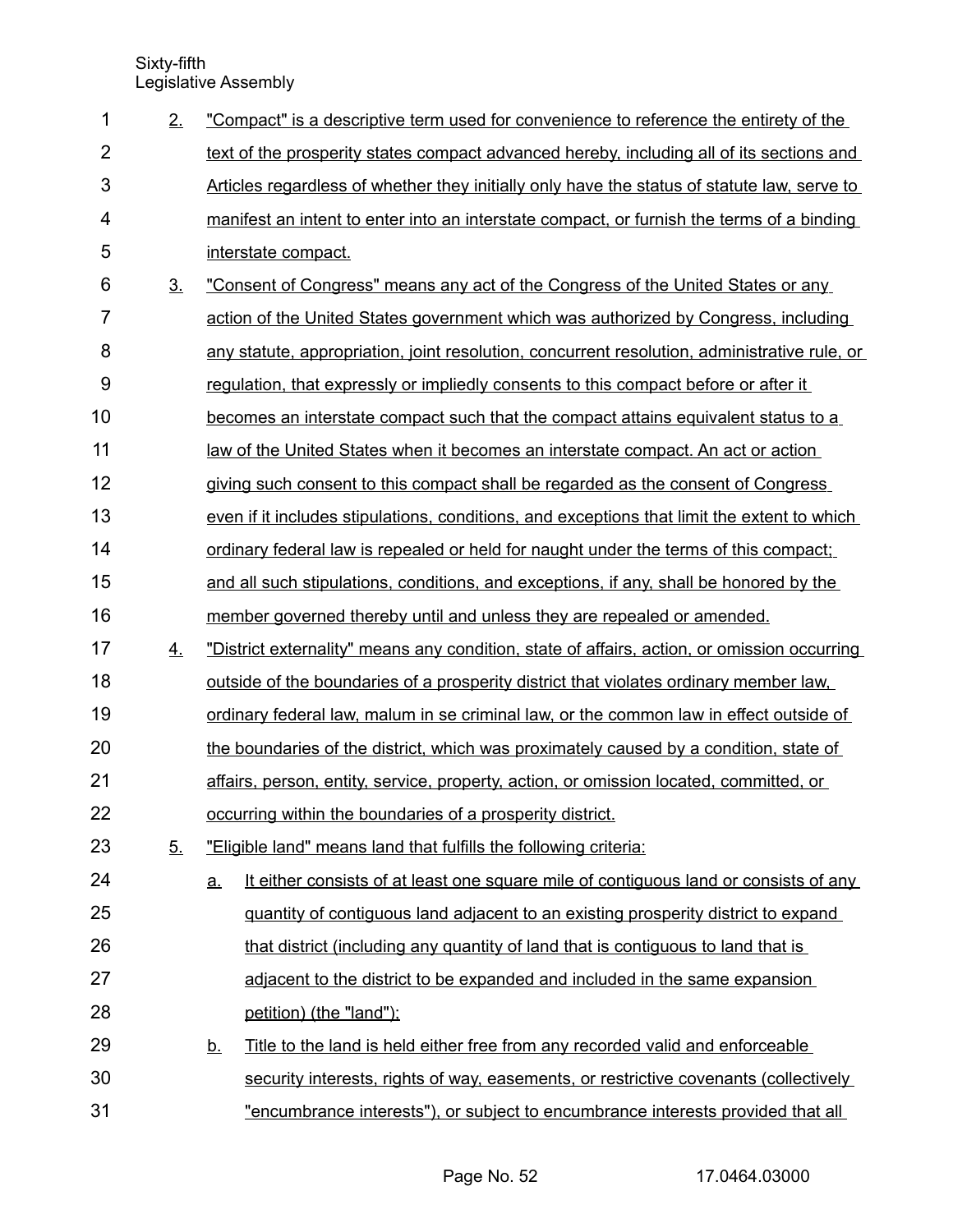| 1              |           | nongovernmental persons holding any such encumbrance interest (or the right to            |  |  |  |  |
|----------------|-----------|-------------------------------------------------------------------------------------------|--|--|--|--|
| $\overline{2}$ |           | enforce such encumbrance interests) and who are identifiable in the chain of title        |  |  |  |  |
| 3              |           | to the land, consent in writing to the classification of the land as eligible land        |  |  |  |  |
| 4              |           | under this compact;                                                                       |  |  |  |  |
| 5              | $C_{-}$   | The land either is outside of the jurisdiction of an existing prosperity district or      |  |  |  |  |
| 6              |           | otherwise within the jurisdiction of an existing prosperity district provided that the    |  |  |  |  |
| 7              |           | following entities consent in writing to the classification of the land as eligible land  |  |  |  |  |
| 8              |           | under this compact:                                                                       |  |  |  |  |
| 9              |           | (1)<br>All bondholders of each such existing prosperity district; and                     |  |  |  |  |
| 10             |           | (2)<br>Any other person or entity holding a valid and enforceable security interest       |  |  |  |  |
| 11             |           | secured by the existing prosperity district's rights under an existing revenue            |  |  |  |  |
| 12             |           | covenant;                                                                                 |  |  |  |  |
| 13             | <u>d.</u> | The land either is outside of the jurisdiction of a special taxing district as of the     |  |  |  |  |
| 14             |           | enactment date of this member's compact legislation, or otherwise within the              |  |  |  |  |
| 15             |           | jurisdiction of a special taxing district provided that the following entities consent    |  |  |  |  |
| 16             |           | in writing to the classification of the real property as eligible land:                   |  |  |  |  |
| 17             |           | All bondholders of the respective special taxing district; and<br>(1)                     |  |  |  |  |
| 18             |           | (2)<br>Any other person or entity holding a valid and enforceable security interest       |  |  |  |  |
| 19             |           | secured by the district's taxing authority;                                               |  |  |  |  |
| 20             | <u>e.</u> | The land either is outside of the territorial and extraterritorial jurisdiction (provided |  |  |  |  |
| 21             |           | that such extraterritorial jurisdiction does not span more than six miles from the        |  |  |  |  |
| 22             |           | boundary of the territorial jurisdiction) of a municipality as of the enactment date      |  |  |  |  |
| 23             |           | of this member's compact legislation, or otherwise within such territorial and            |  |  |  |  |
| 24             |           | extraterritorial jurisdiction of a municipality provided that the governing body of       |  |  |  |  |
| 25             |           | the municipality consents by local law to the classification of the real property as      |  |  |  |  |
| 26             |           | eligible land under this compact; and                                                     |  |  |  |  |
| 27             | <u>f.</u> | The land was not acquired by any landowner in its chain of title within the five          |  |  |  |  |
| 28             |           | years preceding the inclusion of the land in any petition to form or expand a             |  |  |  |  |
| 29             |           | prosperity district through the exercise of eminent domain or civil forfeiture for        |  |  |  |  |
| 30             |           | alleged criminal acts and omissions that did not result in a conviction.                  |  |  |  |  |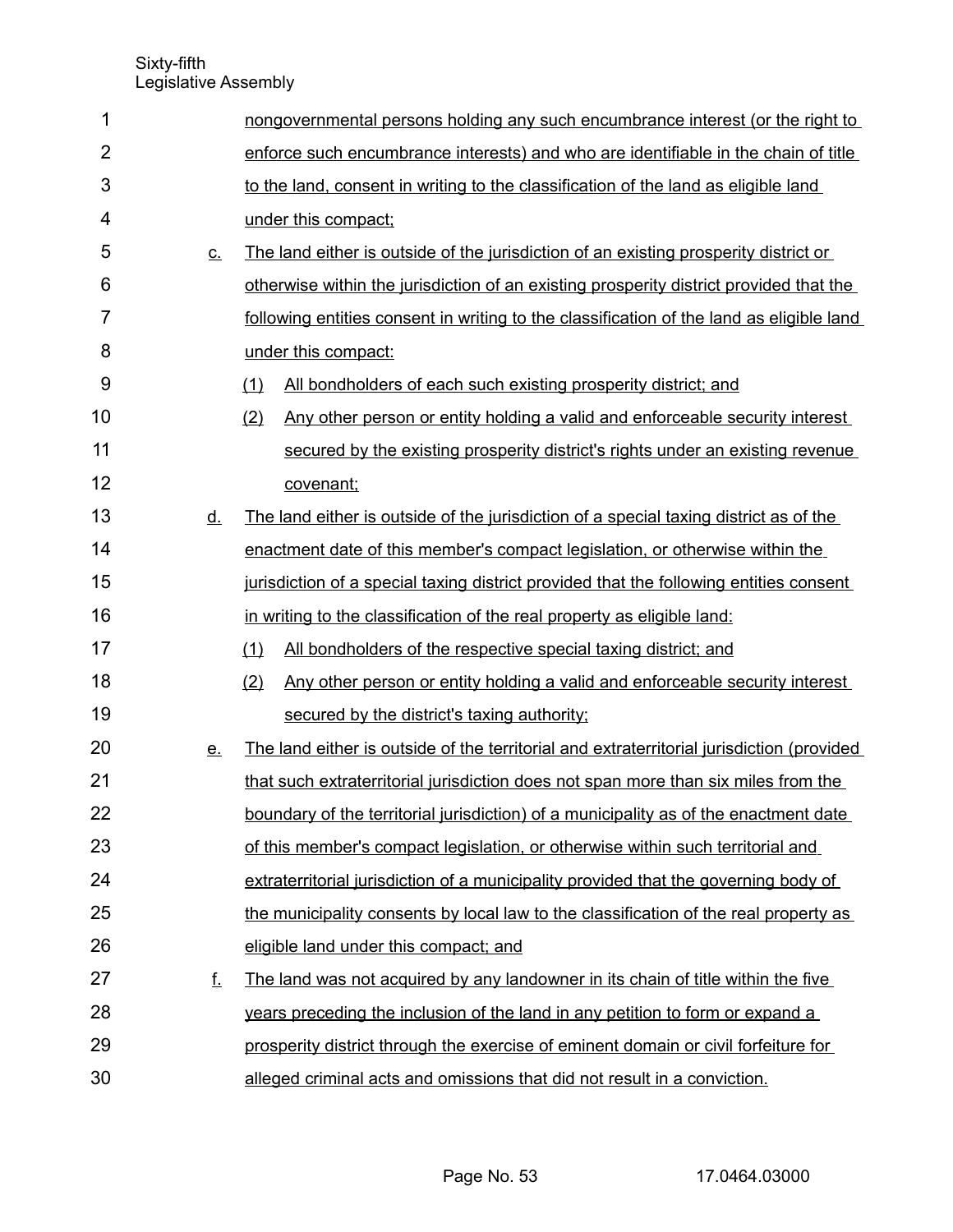| 1              | 6.                | "Landowner" means the owner of the freehold estate, also known as fee-simple                 |
|----------------|-------------------|----------------------------------------------------------------------------------------------|
| $\overline{2}$ |                   | estate, as appears by the deed record, and shall not include reversioners,                   |
| 3              |                   | remaindermen, trustees (other than persons owning the freehold estate as of deed             |
| 4              |                   | record), or mortgagees.                                                                      |
| 5              | $\mathcal{I}_{-}$ | "Malum in se criminal law" means those laws that prohibit under penalty of                   |
| 6              |                   | imprisonment or punitive fines acts or omissions that injure or threaten injury to           |
| $\overline{7}$ |                   | another person or another person's property by a person who possesses evil intent,           |
| 8              |                   | such as laws against assault, burglary, child abuse, fraud, kidnapping, murder, rape,        |
| 9              |                   | robbery, and theft;                                                                          |
| 10             | 8.                | "Member" means a state that has passed legislation that enacts, adopts, and agrees           |
| 11             |                   | to be bound to this compact or in which a measure having the same force and effect           |
| 12             |                   | as such legislation has been passed by popular ballot initiative (collectively "compact      |
| 13             |                   | legislation"). For any state to be regarded as a member in privity with regard to any        |
| 14             |                   | other state, each such state must have passed substantively identical compact                |
| 15             |                   | legislation as aforesaid and manifested mutual consent to be bound by this compact           |
| 16             |                   | as provided in subsection 1 of Article V of this compact. Such legislation shall be          |
| 17             |                   | deemed substantively identical notwithstanding material differences among such               |
| 18             |                   | states in regard to terms or provisions set forth in Article III of this compact within the  |
| 19             |                   | categories authorized by subsection 6 of Article VIII of this compact ("authorized           |
| 20             |                   | statewide tailoring"), provided that all other terms of such legislation are substantively   |
| 21             |                   | identical. Terms or provisions set forth in Article III of this compact that are not         |
| 22             |                   | categories of authorized statewide tailoring are void ab initio, shall be held for naught,   |
| 23             |                   | and shall not obstruct the formation of an interstate compact between the respectively       |
| 24             |                   | enacting member and any other member, provided that all other terms of the compact           |
| 25             |                   | legislation are substantively identical.                                                     |
| 26             | <u>9.</u>         | "Municipality" means a political subdivision of a state which has general local              |
| 27             |                   | governing authority and an elected governing body, such as a city or town; the term          |
| 28             |                   | does not include special taxing districts or prosperity districts.                           |
| 29             | <u>10.</u>        | "Ordinary federal law" means any treaty, statute, agreement, regulation, or executive        |
| 30             |                   | order, as well as any other similar act or action that has the force of law or the effect of |
| 31             |                   | substantively changing the status of legal rights and obligations, that is lawfully and      |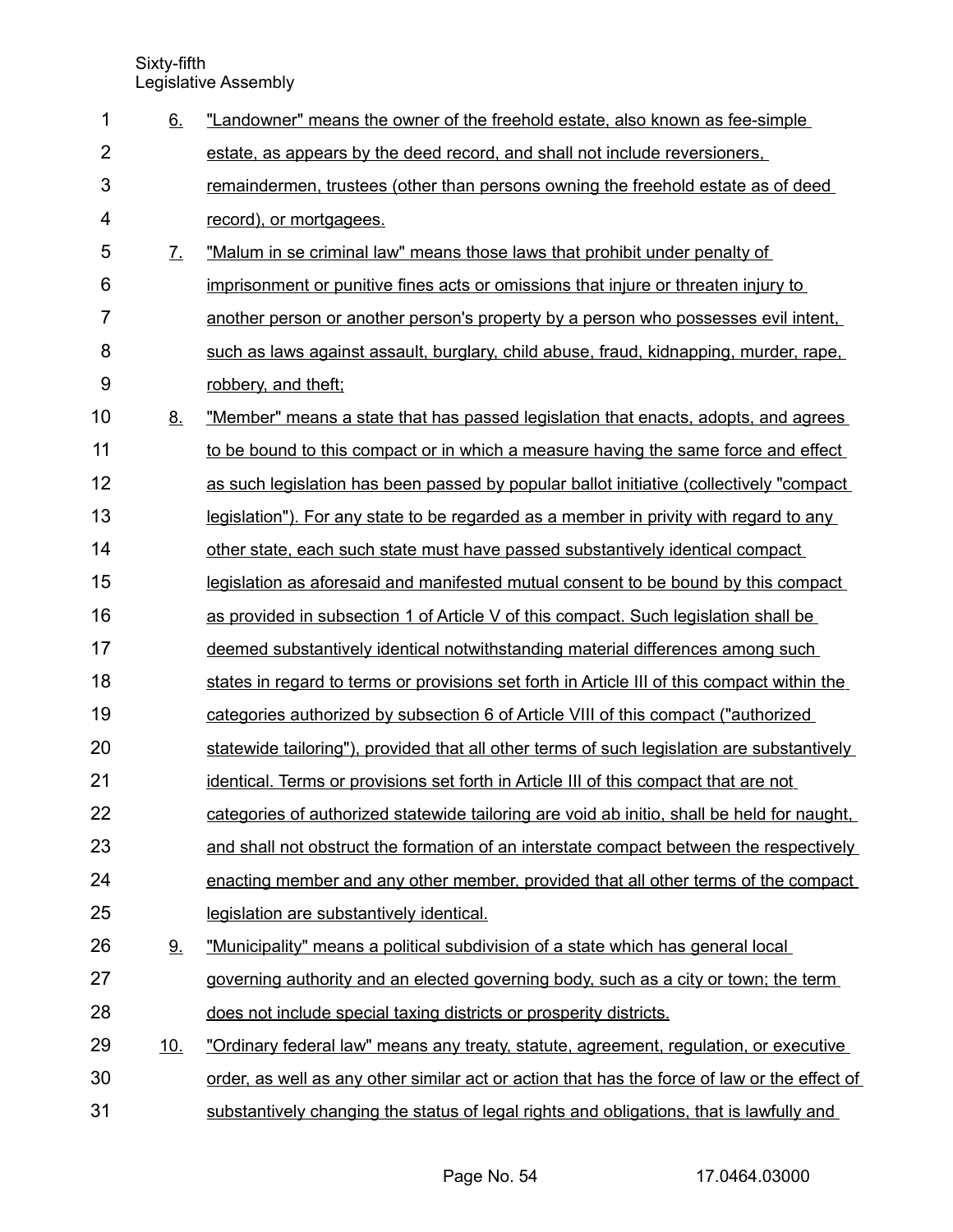| 1              |            | constitutionally ratified, enacted, adopted, consented to, or otherwise promulgated by         |  |  |  |  |  |
|----------------|------------|------------------------------------------------------------------------------------------------|--|--|--|--|--|
| $\overline{2}$ |            | the government of the United States, or any of its agencies, instrumentalities, or             |  |  |  |  |  |
| 3              |            | political subdivisions, that is under the authority of, and subordinate to, the United         |  |  |  |  |  |
| 4              |            | States Constitution and that is subject to amendment, repudiation, or repeal by a              |  |  |  |  |  |
| 5              |            | legislative act or resolution that has the same ultimate passage requirements as the           |  |  |  |  |  |
| 6              |            | legislation or resolution giving consent of Congress to this compact, if any; excepting        |  |  |  |  |  |
| 7              |            | only: (i) any act or action that furnishes consent of Congress for all or any portion of       |  |  |  |  |  |
| 8              |            | this compact; and (ii) any treaty, statute, regulation, ordinance, or executive order that     |  |  |  |  |  |
| $9$            |            | is essential to enforcing, strictly performing, or complying with this compact or the          |  |  |  |  |  |
| 10             |            | consent of Congress in accordance with its terms.                                              |  |  |  |  |  |
| 11             | <u>11.</u> | "Ordinary member law" means any measure, statute, regulation, ordinance, or                    |  |  |  |  |  |
| 12             |            | executive order, as well as any other similar act that has the force of law, that is           |  |  |  |  |  |
| 13             |            | enacted, adopted, or otherwise promulgated by the government of this member or any             |  |  |  |  |  |
| 14             |            | of its agencies, instrumentalities, or political subdivisions, that is under the authority of, |  |  |  |  |  |
| 15             |            | and subordinate to, the United States Constitution and the constitution of this member,        |  |  |  |  |  |
| 16             |            | and that is subject to amendment or repeal by a legislative act that has the same              |  |  |  |  |  |
| 17             |            | ultimate passage requirements as the respective member's compact legislation;                  |  |  |  |  |  |
| 18             |            | excepting only:                                                                                |  |  |  |  |  |
| 19             |            | The compact legislation;<br><u>a.</u>                                                          |  |  |  |  |  |
| 20             |            | Any measure, statute, regulation, ordinance, or executive order that is essential<br><u>b.</u> |  |  |  |  |  |
| 21             |            | to enforcing, strictly performing, or complying with this compact in accordance                |  |  |  |  |  |
| 22             |            | with its terms;                                                                                |  |  |  |  |  |
| 23             |            | The malum in se criminal law of this member; and<br><u>c.</u>                                  |  |  |  |  |  |
| 24             |            | The common law of this member.<br><u>d.</u>                                                    |  |  |  |  |  |
| 25             | <u>12.</u> | "Person" means a natural person and any entity, organization, or association that              |  |  |  |  |  |
| 26             |            | possesses some or all of the rights and powers of a natural person.                            |  |  |  |  |  |
| 27             | <u>13.</u> | "Prosperity district" means a governing unit and political subdivision of this member          |  |  |  |  |  |
| 28             |            | that is formed pursuant to Article IV of this compact and strictly limited to the powers       |  |  |  |  |  |
| 29             |            | and authorities specified in this compact.                                                     |  |  |  |  |  |
| 30             | <u>14.</u> | "Regulation" means a rule of governance for the general public within the jurisdiction         |  |  |  |  |  |
| 31             |            | of the regulator that is compulsory and enforceable through legal sanction, liability,         |  |  |  |  |  |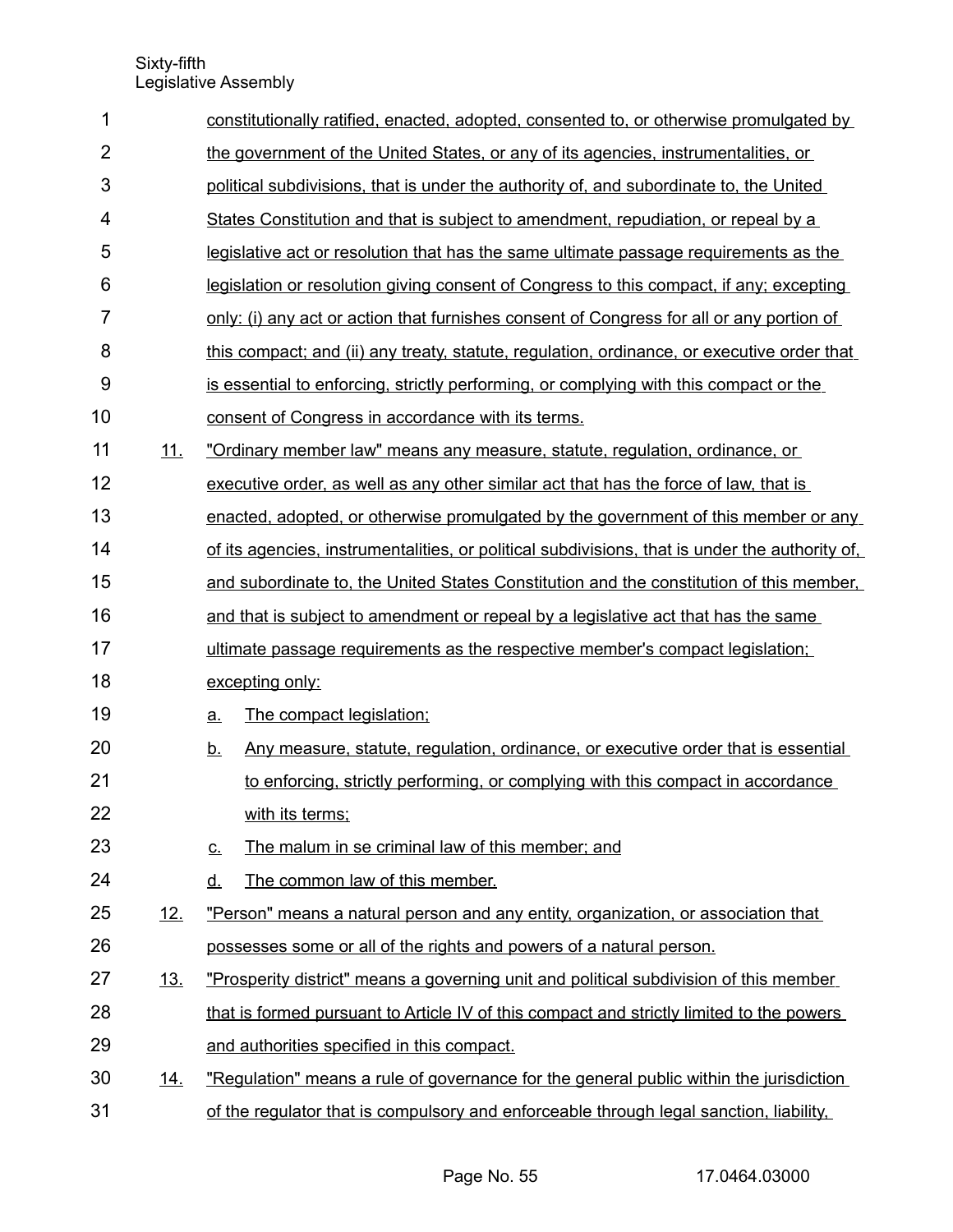| 1              |            | penalty, direct or indirect physical coercion or violence, or under the threat of such,         |
|----------------|------------|-------------------------------------------------------------------------------------------------|
| $\overline{2}$ |            | without the actual and concurrent express consent of the person against whom the                |
| 3              |            | <u>rule is applied. The term includes both civil and criminal rules of governance; however,</u> |
| $\overline{4}$ |            | the term excludes the district bylaws, directives, policies, or procedures that limit the       |
| 5              |            | power and jurisdiction of a prosperity district's managing board or otherwise that are          |
| 6              |            | applicable to the internal management and administration of the district's authorized           |
| $\overline{7}$ |            | powers and authorities by its managing board, contractors, and employees, if any, in            |
| 8              |            | their capacity as agents or servants of the prosperity district rather than as members          |
| $9\,$          |            | of the general public.                                                                          |
| 10             | 15.        | "Revenue covenant" means an agreement entered to pay certain specified revenues                 |
| 11             |            | to one or more designated recipients that encumbers title to identified land as a               |
| 12             |            | covenant and passes with title to such land from owner to owner so that the land                |
| 13             |            | cannot be conveyed to a new owner without the covenant.                                         |
| 14             | <u>16.</u> | "State" means one of the several states of the United States and includes all of the            |
| 15             |            | state's branches, departments, agencies, instrumentalities, political subdivisions, and         |
| 16             |            | officers, employees, and representatives acting in their official capacity.                     |
| 17             | <u>17.</u> | "Subsidy to private enterprise" means an economic benefit, direct or indirect, granted          |
| 18             |            | by a governmental unit or an instrumentality or agency of a governmental unit with the          |
| 19             |            | primary purpose or predominate effect of encouraging or maintaining particular or               |
| 20             |            | specific classes of ventures, in which private persons have a substantial financial or          |
| 21             |            | ownership interest, including, but not limited to, cash; cash-equivalents; goods;               |
| 22             |            | property or services given or contributed to or invested in such ventures for less than         |
| 23             |            | equivalent fair market value in exchange; gratuitous bailouts of actual or anticipated          |
| 24             |            | economic losses sustained by such ventures; gratuitous loan or liability guarantees             |
| 25             |            | benefiting such ventures; insurance at below market rates or terms against investment           |
| 26             |            | losses by such ventures; loans or extensions of credit given to such ventures at below          |
| 27             |            | market rates or terms or without recourse; gratuitous forgiveness of debts or liabilities       |
| 28             |            | owed by such ventures; compensation in excess of fair market value for goods.                   |
| 29             |            | services, or property furnished by such ventures; and the promulgation or enforcement           |
| 30             |            | of regulations or fees that restrict competition directly or indirectly to the benefit of       |

Page No. 56 17.0464.03000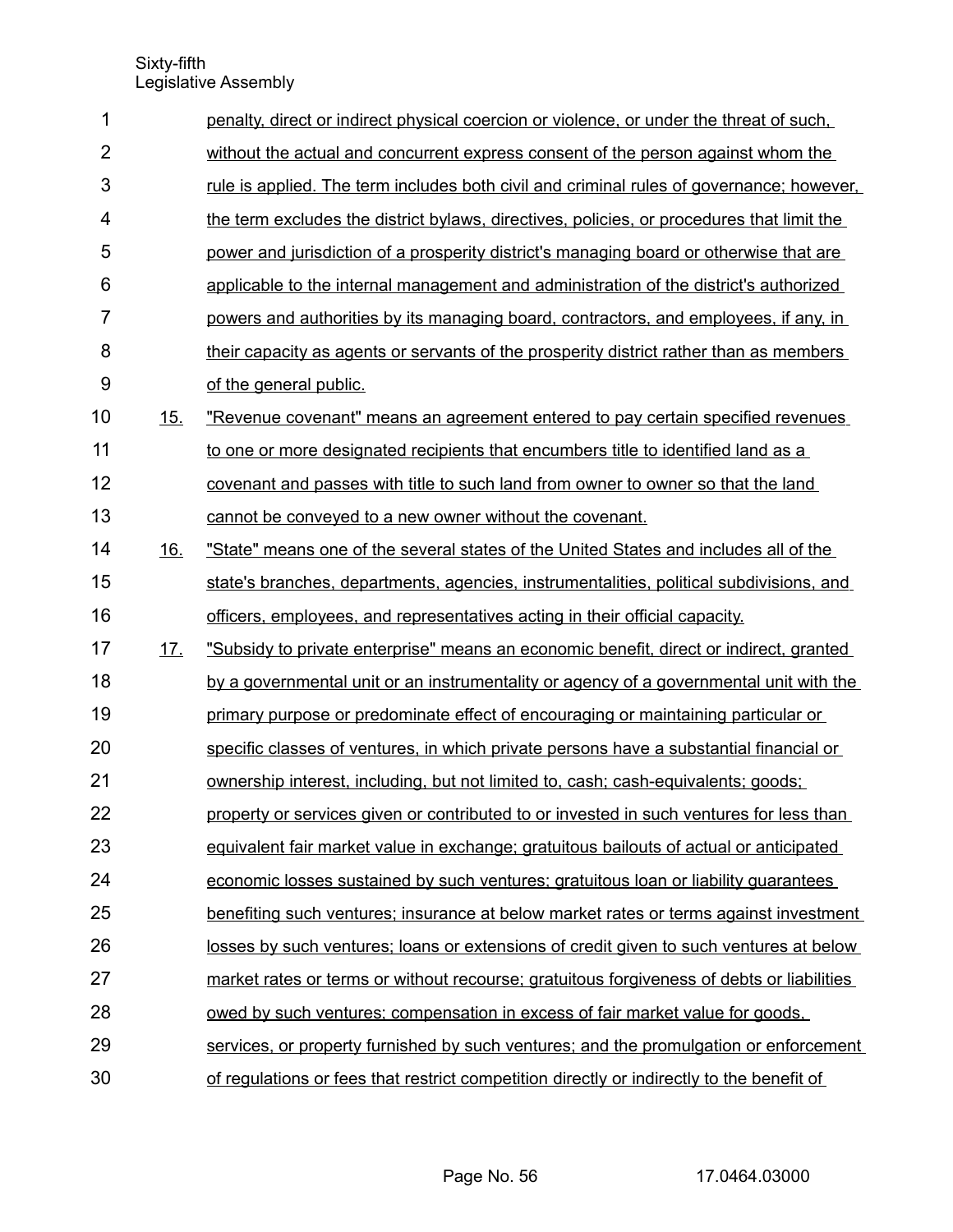such ventures. Economic benefits to private enterprise from the following shall not be considered a subsidy to private enterprise: <u>a.</u> The prosperity district's performance of any authorized municipal service in compliance with Article II; b. The retention of private enterprise to perform any authorized municipal service in compliance with Article II for fair market value; c. The procurement of supplies and services from private enterprise for the prosperity district's internal management and administrative operations for fair market value; and d. The relaxation or repeal of regulations. 18. "Tax" refers to any compulsory contribution to the revenue, property, goods, or services received by any governmental unit (or any other recipient designated by any governmental unit) directly or indirectly from any person, and any obligation to make any such compulsory contribution (including, but not limited to, any excise, impost, duty, or tariff) directly or indirectly imposed on any person, which is collected, demanded, levied, or imposed by any governmental unit (or at the direction of any governmental unit) on any property or source of revenue, goods, or services, and which is enforceable through legal sanction, liability, penalties, direct or indirect physical coercion or violence (or under the threat of such). The term does not include any obligation or contribution made pursuant to an agreement, enforceable contract, or covenant entered into voluntarily or otherwise voluntarily assumed or undertaken with the actual consent of the person against whom the obligation is imposed or the contribution is to be exacted, such as a revenue covenant. 19. "Third-party beneficiary" means any nongovernmental person petitioning for the formation or expansion of a prosperity district, petitioning for withdrawal of land from a prosperity district, contributing real property to, residing or domiciled within, owning real property within, or lawfully doing business within a prosperity district, either on formation of the district or after formation or expansion. **ARTICLE VIII - MISCELLANEOUS** 1. Nature of enactment and effective date. Articles I, II, III, and IV; subsection 1 of Article V; Article VII; and subsections 1 through 7 of Article VIII of this compact shall 1 2 3 4 5 6 7 8 9 10 11 12 13 14 15 16 17 18 19 20 21 22 23 24 25 26 27 28 29 30 31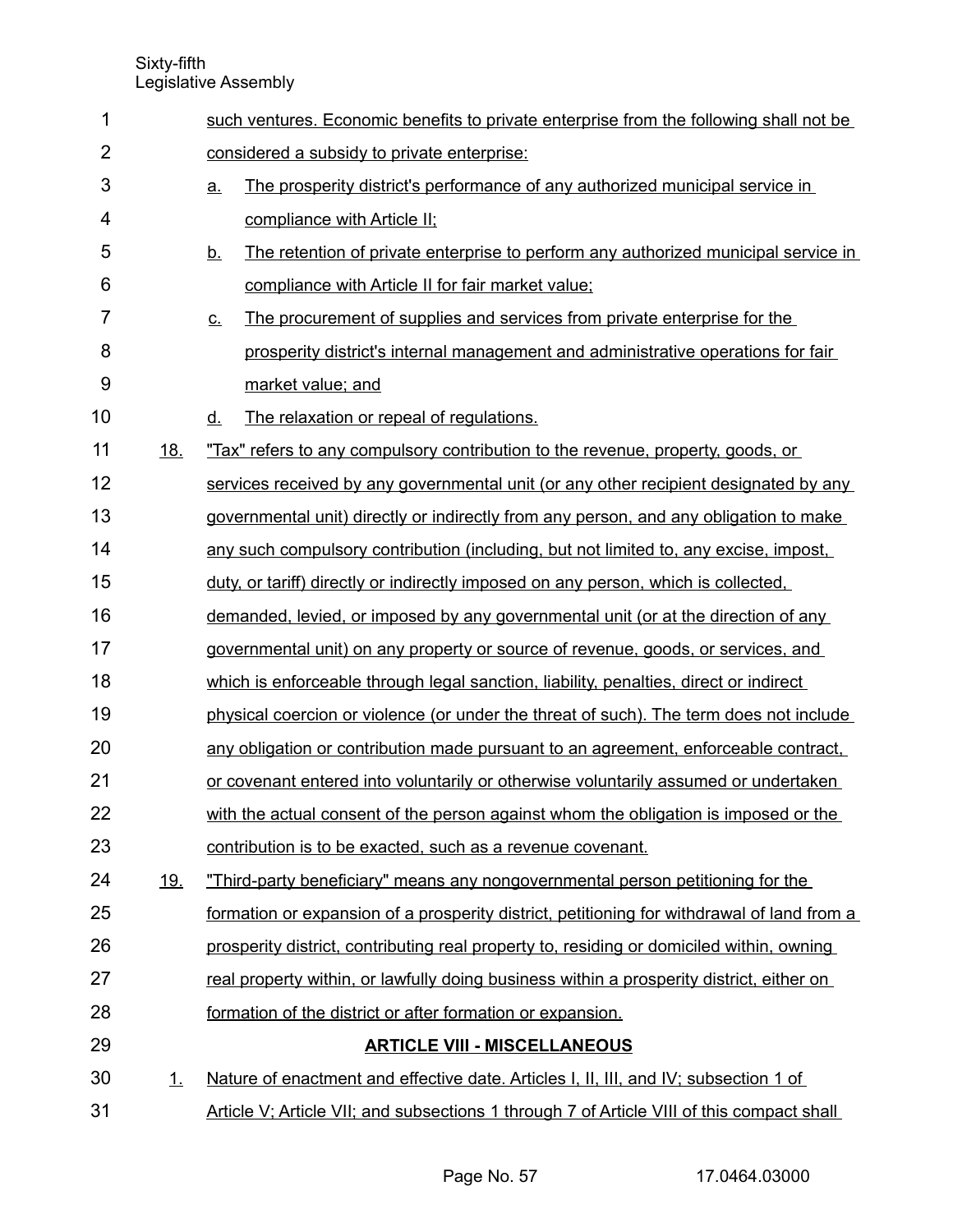| 1              |                | have the effect and authority of statute law in this member upon passage of its                     |
|----------------|----------------|-----------------------------------------------------------------------------------------------------|
| $\overline{2}$ |                | compact legislation regardless of whether at such time a conforming interstate                      |
| 3              |                | compact has been formed embracing this member as contemplated by subsection 1 of                    |
| 4              |                | Article V, and their effective date as such is the earliest date permitted by law, subject          |
| 5              |                | to their express terms, which effectiveness is not to be delayed until the formation of             |
| 6              |                | an interstate compact embracing them. The effective date of subsections 2 through 6                 |
| 7              |                | of Article V and Article VI of this compact is the earliest date permitted by law, subject          |
| 8              |                | to their express terms, upon the formation of an interstate compact embracing this                  |
| 9              |                | member as contemplated in subsection 1 of Article V. Any violation of any effective                 |
| 10             |                | provision of this compact is void ab initio.                                                        |
| 11             | 2.             | Legislative drafting. This compact shall be liberally construed so as to effectuate its             |
| 12             |                | purposes. To the extent that the effectiveness of this compact or any of its provisions             |
| 13             |                | requires the alteration of local legislative rules, legislative drafting policies, or statutes,     |
| 14             |                | or parliamentary procedure to be effective, the enactment of compact legislation shall              |
| 15             |                | be deemed to waive, repeal, supersede, or otherwise amend and conform all such                      |
| 16             |                | <u>rules, policies, statutes, or procedures to allow for the effectiveness of all provisions of</u> |
| 17             |                | this compact according to their terms and conditions to the fullest extent permitted by             |
| 18             |                | the constitution of any affected member, consistent with the prohibition on states                  |
| 19             |                | impairing the obligation of contract under United States Constitution, article I.                   |
| 20             |                | section 10, clause 1.                                                                               |
| 21             | 3 <sub>1</sub> | Severance. If any phrase, clause, sentence, or provision of this compact, or the                    |
| 22             |                | applicability of any phrase, clause, sentence, or provision of this compact to any                  |
| 23             |                | government, agency, person, or circumstance, is declared in a final judgment by a                   |
| 24             |                | court of competent jurisdiction to be contrary to the United States Constitution.                   |
| 25             |                | contrary to the state constitution of any member, subject to the prohibition on states              |
| 26             |                | impairing the obligation of contract under United States Constitution, article I.                   |
| 27             |                | section 10, clause 1, or is otherwise held invalid by a court of competent jurisdiction,            |
| 28             |                | such phrase, clause, sentence, or provision shall be severed and held for naught, and               |
| 29             |                | the validity of the remainder of this compact and the applicability of the remainder of             |
| 30             |                | this compact to any government, agency, person, or circumstance shall not be                        |
| 31             |                | affected. Furthermore, if this compact is declared in a final judgment by a court of                |

Page No. 58 17.0464.03000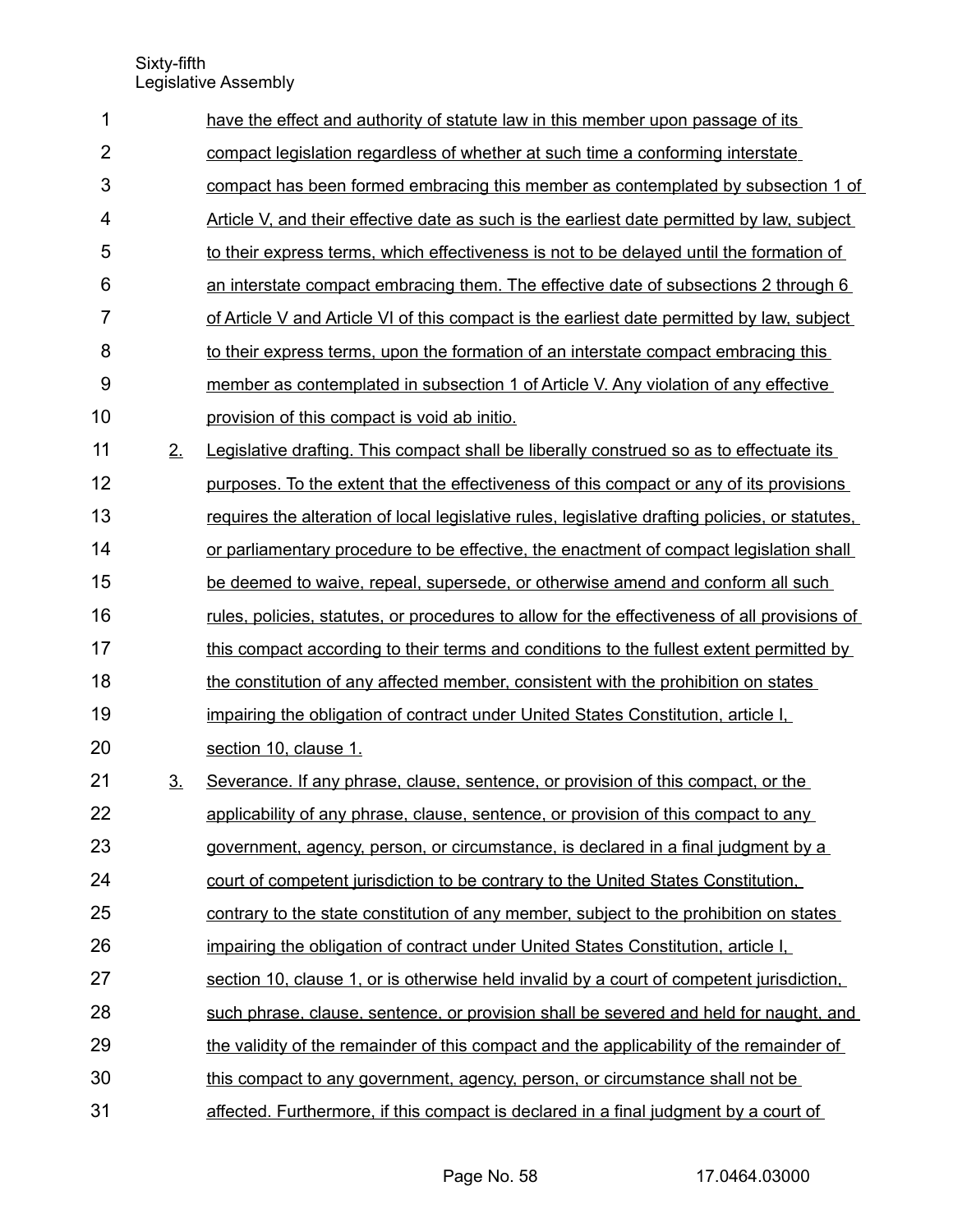| 1              |           |                                                                                          | competent jurisdiction to be entirely contrary to the state constitution of any member.     |  |  |  |  |  |
|----------------|-----------|------------------------------------------------------------------------------------------|---------------------------------------------------------------------------------------------|--|--|--|--|--|
| $\overline{2}$ |           | violative of the prohibition on states impairing the obligation of contract under United |                                                                                             |  |  |  |  |  |
| 3              |           |                                                                                          | States Constitution, article I, section 10, clause 1, or otherwise entirely invalid as to   |  |  |  |  |  |
| 4              |           |                                                                                          | any member, such member shall be deemed to have withdrawn from the compact, and             |  |  |  |  |  |
| 5              |           |                                                                                          | the compact shall remain in full force and effect as to any remaining member. Finally, if   |  |  |  |  |  |
| 6              |           |                                                                                          | this compact or any amendment thereto is declared in a final judgment by a court of         |  |  |  |  |  |
| $\overline{7}$ |           |                                                                                          | competent jurisdiction to be wholly or substantially in violation of article I, section 10, |  |  |  |  |  |
| 8              |           |                                                                                          | clause 3, of the United States Constitution (the "compact clause"), then it shall be        |  |  |  |  |  |
| 9              |           |                                                                                          | construed and enforced solely as reciprocal legislation enacted by each of the affected     |  |  |  |  |  |
| 10             |           |                                                                                          | member with none of the provisions of Articles V and VI of this compact being in effect     |  |  |  |  |  |
| 11             |           |                                                                                          | until such time as the legal deficiency prompting such judgment is cured.                   |  |  |  |  |  |
| 12             | 4.        |                                                                                          | Notice. All notices required by this compact shall be by United States certified mail.      |  |  |  |  |  |
| 13             |           |                                                                                          | return receipt requested, or an equivalent or superior form of notice, such as personal     |  |  |  |  |  |
| 14             |           |                                                                                          | delivery documented by evidence of actual receipt.                                          |  |  |  |  |  |
| 15             | 5.        |                                                                                          | Third-party beneficiary and vested rights. Every third-party beneficiary has a vested       |  |  |  |  |  |
| 16             |           |                                                                                          | property right to strict compliance with this compact's provisions by all governmental      |  |  |  |  |  |
| 17             |           |                                                                                          | units that are governed by it.                                                              |  |  |  |  |  |
| 18             | <u>6.</u> |                                                                                          | Authorized statewide tailoring. Article III of this compact may only include provisions     |  |  |  |  |  |
| 19             |           |                                                                                          | that clarify, modify, supplement, or supersede provisions of this compact in the            |  |  |  |  |  |
| 20             |           |                                                                                          | following categories:                                                                       |  |  |  |  |  |
| 21             |           | <u>a.</u>                                                                                | Conforming the compact to a member's respective local political structure, usage,           |  |  |  |  |  |
| 22             |           |                                                                                          | and style;                                                                                  |  |  |  |  |  |
| 23             |           | <u>b.</u>                                                                                | Modifying the definition of "eligible land" with respect to the respectively enacting       |  |  |  |  |  |
| 24             |           |                                                                                          | member provided that such modifications do not have the purpose or effect of                |  |  |  |  |  |
| 25             |           |                                                                                          | <u>rendering the authority to form or expand or withdraw from a prosperity district a</u>   |  |  |  |  |  |
| 26             |           |                                                                                          | law, privilege, or immunity for a closed class of one or more identifiable persons;         |  |  |  |  |  |
| 27             |           | <u>c.</u>                                                                                | Modifying the petition process for the formation or expansion of or withdrawal              |  |  |  |  |  |
| 28             |           |                                                                                          | from prosperity districts provided that such modifications do not:                          |  |  |  |  |  |
| 29             |           |                                                                                          | Include land within the boundaries of a prosperity district or impose a<br>(1)              |  |  |  |  |  |
| 30             |           |                                                                                          | covenant on any land without the voluntary and written consent of each                      |  |  |  |  |  |
| 31             |           |                                                                                          | affected landowner; and                                                                     |  |  |  |  |  |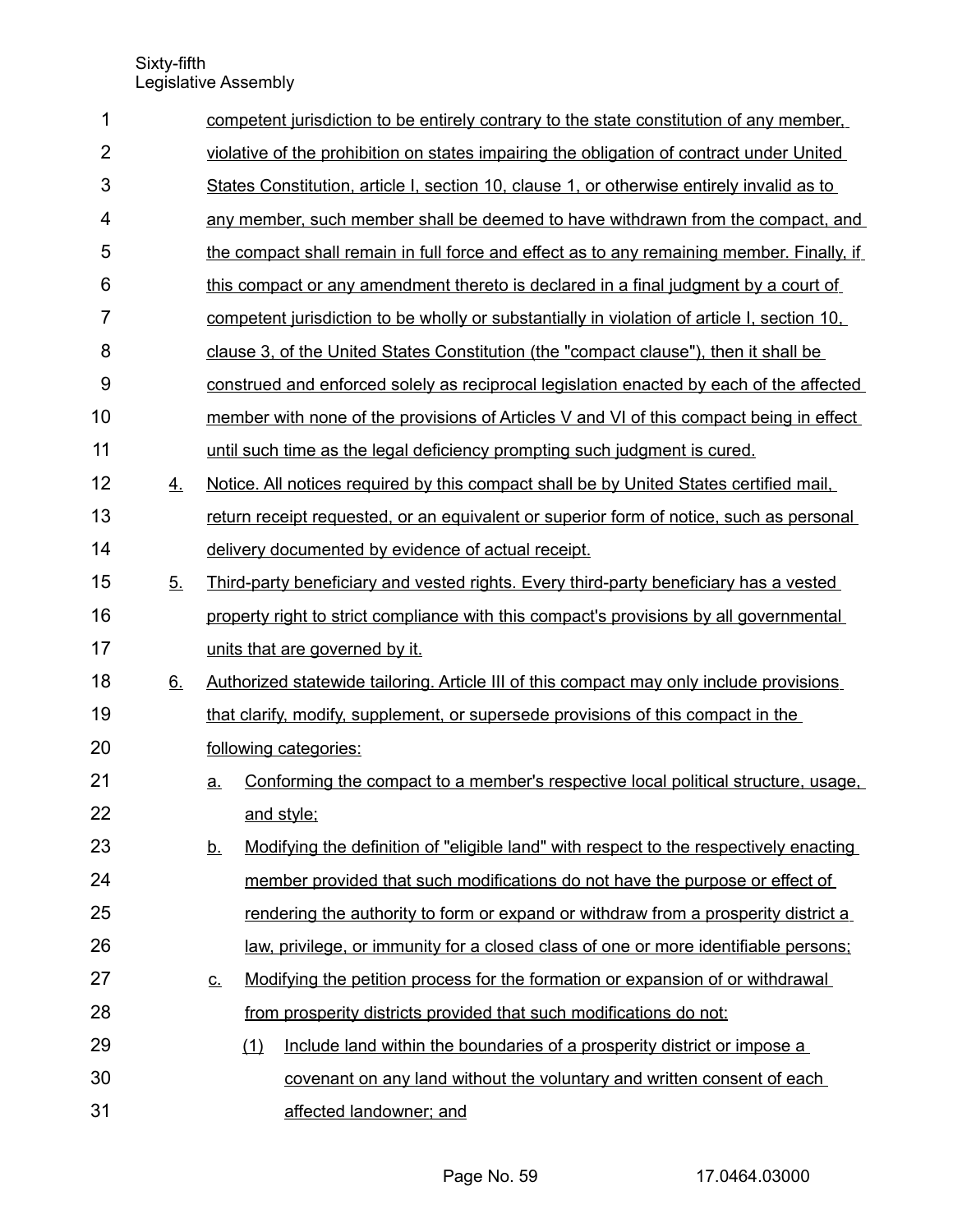| 1              |           | (2) | Have the purpose or effect of rendering the authority to form or expand or                |
|----------------|-----------|-----|-------------------------------------------------------------------------------------------|
| $\overline{2}$ |           |     | withdraw from a prosperity district a law, privilege, or immunity for a closed            |
| 3              |           |     | class of one or more identifiable persons;                                                |
| 4              | <u>d.</u> |     | Furnishing authority for one or more revenue covenants with respect to the                |
| 5              |           |     | respectively enacting member;                                                             |
| 6              | <u>e.</u> |     | Specifying existing interstate compacts, constitutional provisions, laws, (statutory,     |
| 7              |           |     | common, and civil), regulations or policies, or prosecution or administrative or          |
| 8              |           |     | enforcement actions or agency, political subdivision, or instrumentality                  |
| 9              |           |     | jurisdictions that will or will not continue to exist, have effect or the force of law in |
| 10             |           |     | a prosperity district within the respectively enacting member and to what extent;         |
| 11             | f.        |     | Limiting or modifying the effect of any provision of this compact as necessary to         |
| 12             |           |     | furnish greater due process of law, transparency in government, or to enforce the         |
| 13             |           |     | respectively enacting member's constitution or the United States Constitution;            |
| 14             | g.        |     | Limiting or modifying the effect of any provision of this compact as necessary to         |
| 15             |           |     | enforce federal primacy, federal mandates, or conditions on the receipt of federal        |
| 16             |           |     | grants as to the respectively enacting member;                                            |
| 17             | <u>h.</u> |     | Limiting or modifying reciprocity with respect to the recognition of activities           |
| 18             |           |     | deemed lawful in prosperity districts located within the respectively enacting            |
| 19             |           |     | member;                                                                                   |
| 20             | İ.        |     | Requiring insurance, performance bonding, or sureties to indemnify the member             |
| 21             |           |     | and any political subdivision, in which any part of a proposed new or expanded            |
| 22             |           |     | prosperity district is to be located, from damages, liabilities, and costs incurred by    |
| 23             |           |     | them as a result of:                                                                      |
| 24             |           | (1) | Any district externality;                                                                 |
| 25             |           | (2) | A default under a revenue covenant applicable to lands within the new or                  |
| 26             |           |     | expanded district;                                                                        |
| 27             |           | (3) | Structure maintenance costs or costs incurred from enforcement of external                |
| 28             |           |     | public health, safety, and sanitation laws in foreclosed or withdrawn district            |
| 29             |           |     | lands; or                                                                                 |
| 30             |           | (4) | The abandonment of the district;                                                          |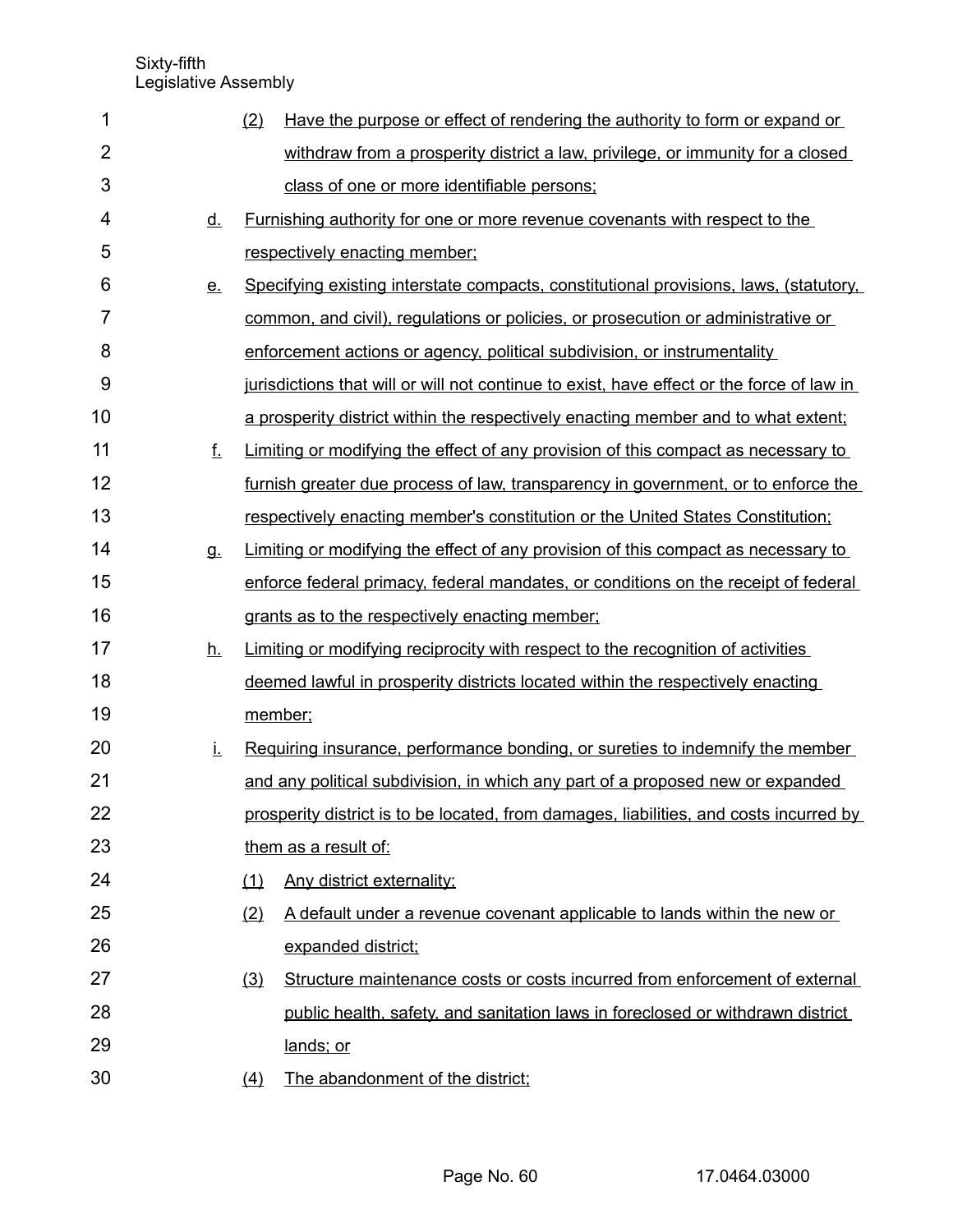| 1              | j.        | <b>Furnishing authority for political subdivisions (other than prosperity districts)</b>  |
|----------------|-----------|-------------------------------------------------------------------------------------------|
| $\overline{2}$ |           | within the respectively enacting member to further modify, limit, and condition the       |
| 3              |           | terms of this compact by local law with such provisions as fall within the                |
| 4              |           | categories of subdivisions a, b, c, e, g, and I of subsection 6 of this Article with      |
| 5              |           | respect to prosperity districts formed or expanded within their territorial and           |
| 6              |           | extraterritorial jurisdictions (provided that such extraterritorial jurisdiction does not |
| $\overline{7}$ |           | span more than six miles from the boundary of the territorial jurisdiction) provided      |
| 8              |           | that any such local law:                                                                  |
| 9              |           | Shall be uniform for each prosperity district to be formed or expanded within<br>(1)      |
| 10             |           | each respective jurisdiction;                                                             |
| 11             |           | (2)<br>May not impose unique conditions or requirements for the formation or              |
| 12             |           | expansion of any particular prosperity district; and                                      |
| 13             |           | (3)<br>Does not have the purpose or effect of rendering the authority to form,            |
| 14             |           | expand, or withdraw from a prosperity district a law, privilege, or immunity              |
| 15             |           | for a closed class of one or more identifiable persons;                                   |
| 16             | <u>k.</u> | Including national security, international travel, regulatory, taxing, interstate         |
| 17             |           | commerce, international commerce, and immigration policies governing                      |
| 18             |           | prosperity districts within the respectively enacting member that shall have effect       |
| 19             |           | upon the compact becoming an interstate compact and receiving the consent of              |
| 20             |           | Congress;                                                                                 |
| 21             | Ī.        | Modifying the definitions used in the compact to allow a native American                  |
| 22             |           | community located within the respectively enacting member and recognized as               |
| 23             |           | sovereign by the government of the United States to qualify as a member under             |
| 24             |           | this compact on the compact becoming an interstate compact and receiving                  |
| 25             |           | consent of Congress, if necessary;                                                        |
| 26             | m.        | Specifying terms and conditions under which the enacting member may                       |
| 27             |           | terminate or withdraw from this compact;                                                  |
| 28             | <u>n.</u> | Specifying terms and conditions under which the governor of each member or his            |
| 29             |           | nominee may negotiate and enter into separate contractual arrangements to                 |
| 30             |           | protect the investment-backed expectations of any third-party beneficiary that            |
| 31             |           | prosperity districts, once formed, shall operate as herein contemplated;                  |